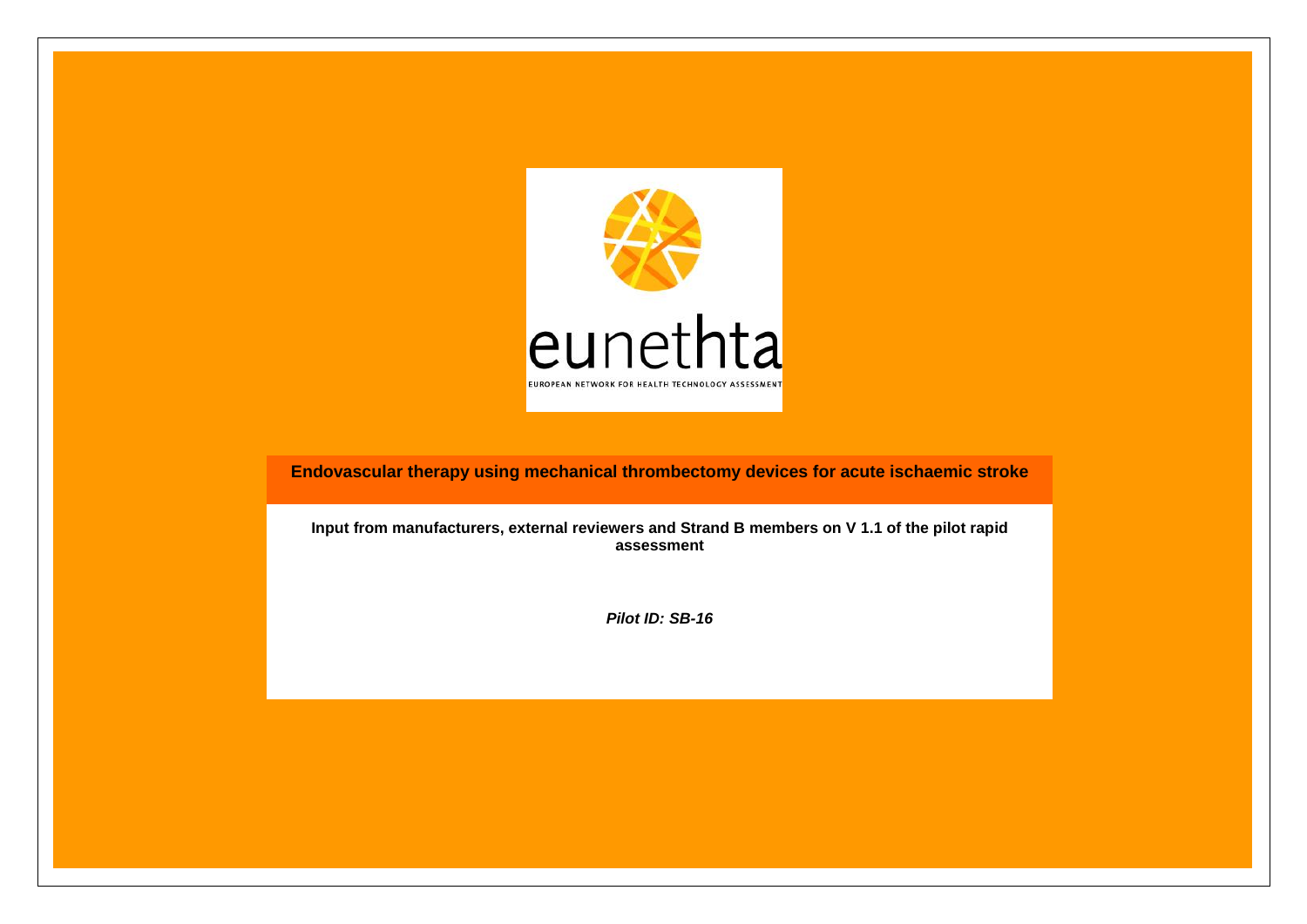#### **Content**

| Strano   |  |
|----------|--|
| $M_{2D}$ |  |
| Exter    |  |
| Patier   |  |

The 2<sup>nd</sup> version of the Pilot Rapid Assessment on "Endovascular therapy using mechanical thrombectomy devices for acute ischaemic stroke" was open to review by Strand B members, manufacturers, external experts and one patient representative between 7<sup>th</sup> and 28<sup>th</sup> of October 2015.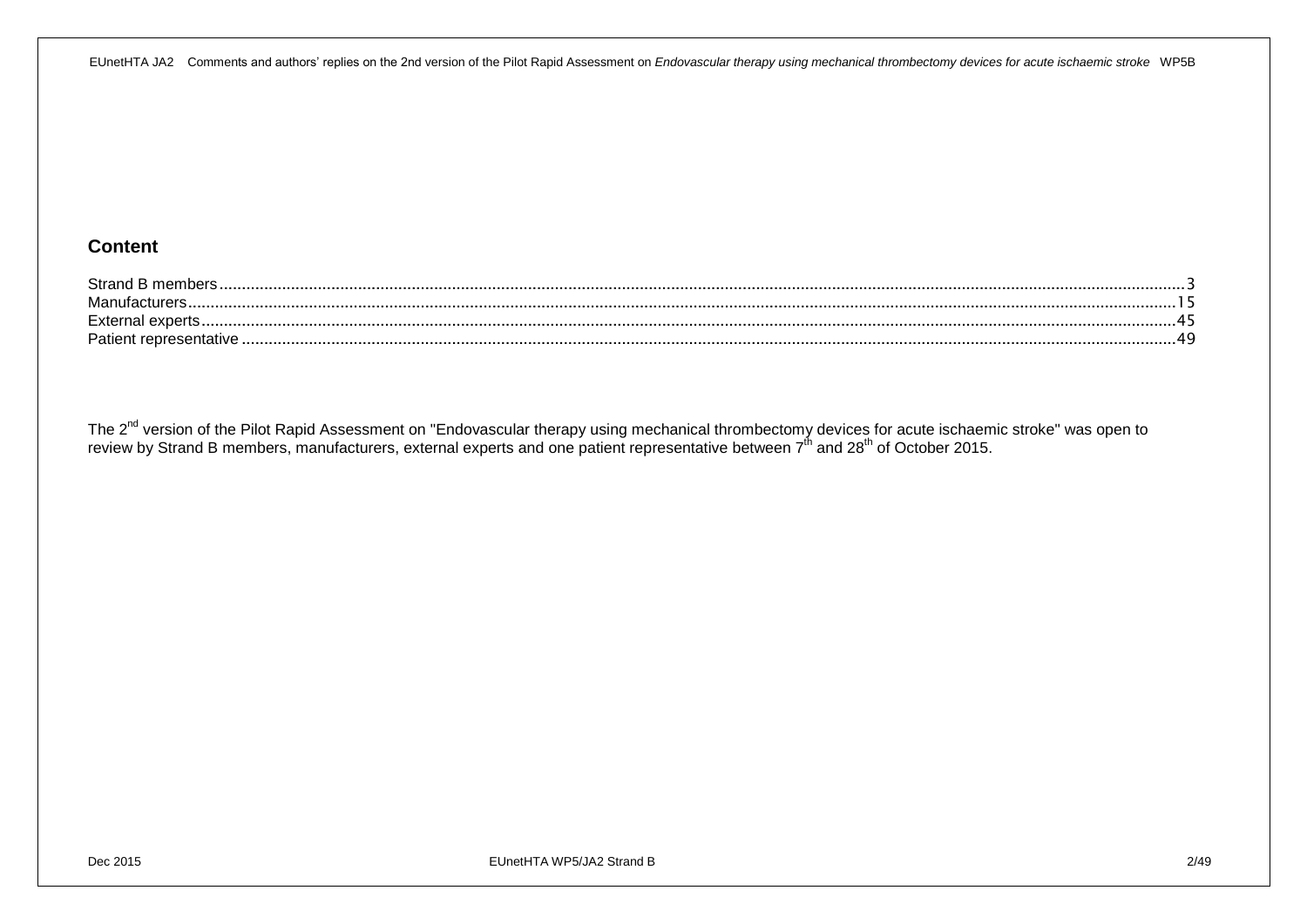## <span id="page-2-0"></span>**Strand B members**

| <b>Name</b>                     | <b>Affiliation</b>                                                                       |
|---------------------------------|------------------------------------------------------------------------------------------|
| Dorottya Dudas, Jacinta Juhasz, | National Institute of Pharmacy and Nutrition, Department of Health Technology Assessment |
| Orsolya Lorincz, Veronika Doczy | (OGYEI), Hungary                                                                         |
| Sandra Molnar                   | Institute for Quality and Efficiency in Health Care (IQWIG), Germany                     |
| Anna Zawada, Aleksandra         | Agencja Oceny Technologii Medycznych i Taryfikacji (AOTMiT), Poland                      |
| Pelczarska, Ewelina Żabczyńska, |                                                                                          |
| Kinga Grzywacz, Ewa Strzelec    |                                                                                          |
| Anna Nachtnebel, Julia Mayer    | Ludwig Boltzmann Institute for HTA (LBI HTA), Austria                                    |

| Comment# | <b>Comment</b><br>received<br>from | Page           | Line/<br>section<br>number | <b>Comment</b>                                                                                                                                                                                                                                                                                                                                                                  | Author's reply                                                                                                                                                    |  |  |  |  |
|----------|------------------------------------|----------------|----------------------------|---------------------------------------------------------------------------------------------------------------------------------------------------------------------------------------------------------------------------------------------------------------------------------------------------------------------------------------------------------------------------------|-------------------------------------------------------------------------------------------------------------------------------------------------------------------|--|--|--|--|
|          | General remarks/Other              |                |                            |                                                                                                                                                                                                                                                                                                                                                                                 |                                                                                                                                                                   |  |  |  |  |
|          | <b>LBI HTA</b>                     | General        |                            | Congratulations to the authors on this excellent report. It is concise<br>yet summarises the most important information in a very<br>readerfriendly and transparent way. Huge work load!                                                                                                                                                                                        | Nil regd                                                                                                                                                          |  |  |  |  |
| 2.       | LBI HTA                            | General        |                            | Please make sure that device and study names are spelled/written<br>consistently throughout the document.                                                                                                                                                                                                                                                                       | Checked (also for medical writing).                                                                                                                               |  |  |  |  |
| 3.       | <b>AOTMiT</b>                      | General        |                            | Standard of care, in the intervention group as well as in the<br>comparator group, needs to be more precisely characterized in<br>PICO framework (eg. listing groups or types of general procedures<br>most frequently mentioned in guidelines). Otherwise it is not known<br>what specifically has been assessed so the usefulness of REA for<br>national uptake is decreased. | We believe that the statement as is sufficient:<br>"Standard of care (which may include<br>intravenous and/or intra-arterial thrombolysis<br>where appropriate)"; |  |  |  |  |
| 4.       | <b>LBI HTA</b>                     | 3              | $29 - 31$                  | One of the external experts (Dr Dennis) does have a COI, please<br>add that. In addition, it is DOICU – remove the I at the end.                                                                                                                                                                                                                                                | Added a suggestion for the COI declaration<br>and corrected.                                                                                                      |  |  |  |  |
| 5.       | <b>LBI HTA</b>                     | 3              | $\overline{\phantom{a}}$   | Update/check affiliations of all experts and the patient, add<br>countries; fill in contributing organisations.                                                                                                                                                                                                                                                                 | Added.                                                                                                                                                            |  |  |  |  |
| 6.       | LBI HTA                            | 4              | 38                         | Under the heading summary - Methods should be cursiv                                                                                                                                                                                                                                                                                                                            | Corrected.                                                                                                                                                        |  |  |  |  |
| 7.       | LBI HTA                            | $\overline{4}$ | 73                         | Appendix 3: Without any description what is contained therein?                                                                                                                                                                                                                                                                                                                  | ICD-10-CM<br>Appendix 3<br>is<br>now entitled<br>Diagnosis Codes                                                                                                  |  |  |  |  |
| 8.       | <b>AOTMIT</b>                      | $\overline{4}$ | 73                         | No title for this appendix is given.                                                                                                                                                                                                                                                                                                                                            | ICD-10-CM<br>Appendix 3<br>entitled<br>is<br>now<br>Diagnosis Codes                                                                                               |  |  |  |  |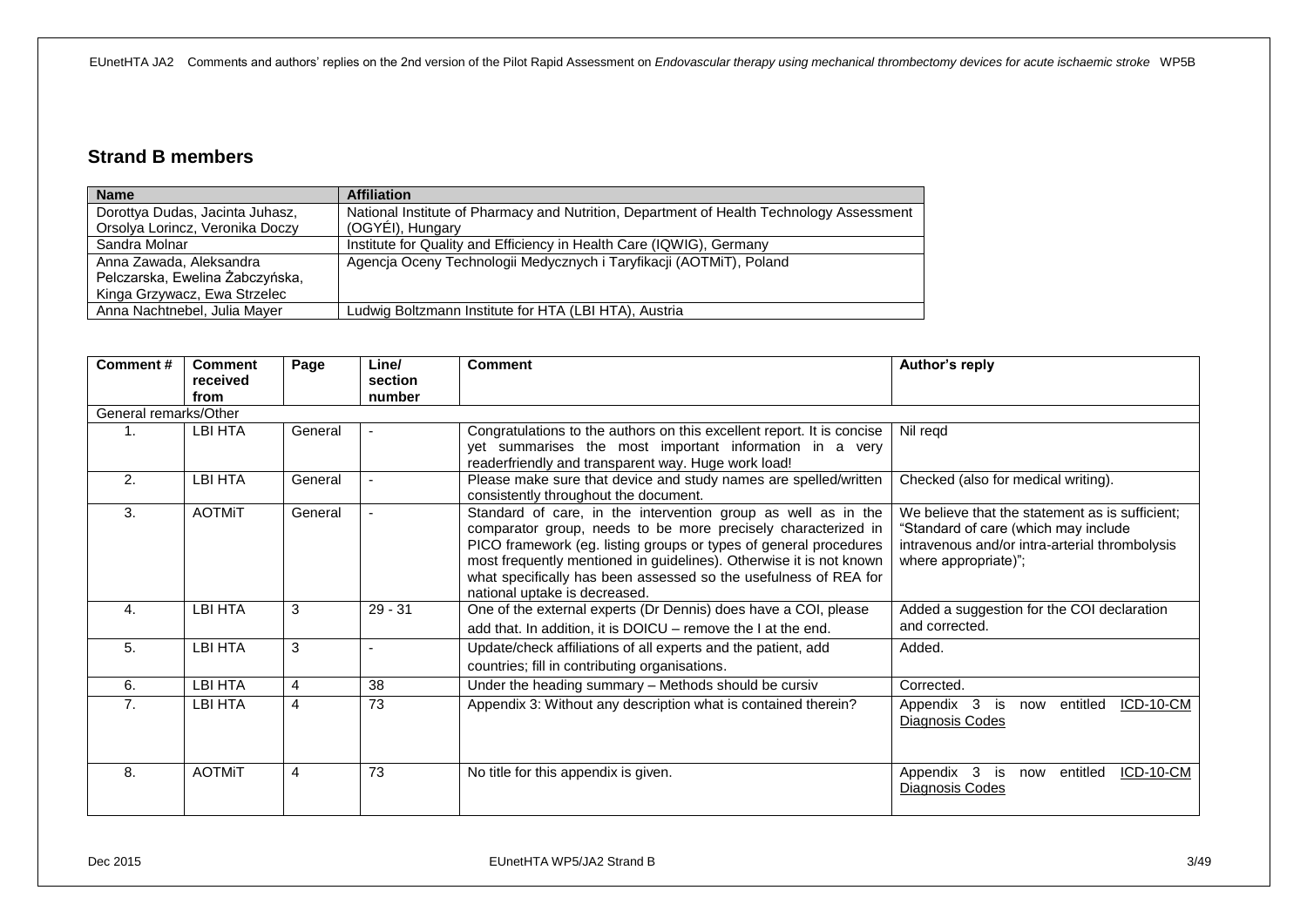| Comment#          | <b>Comment</b><br>received<br>from | Page                                                           | Line/<br>section<br>number                                     | <b>Comment</b>                                                                                                                                                                                                                                                                                                                                                                                                                                                                                                                                                                                                                                                                                                                                                                                                                                                                                                                                                                                                                                                                                                                                                                                       | Author's reply                                                                                                                                                                               |
|-------------------|------------------------------------|----------------------------------------------------------------|----------------------------------------------------------------|------------------------------------------------------------------------------------------------------------------------------------------------------------------------------------------------------------------------------------------------------------------------------------------------------------------------------------------------------------------------------------------------------------------------------------------------------------------------------------------------------------------------------------------------------------------------------------------------------------------------------------------------------------------------------------------------------------------------------------------------------------------------------------------------------------------------------------------------------------------------------------------------------------------------------------------------------------------------------------------------------------------------------------------------------------------------------------------------------------------------------------------------------------------------------------------------------|----------------------------------------------------------------------------------------------------------------------------------------------------------------------------------------------|
| 9.                | <b>LBI HTA</b>                     | 5                                                              | $\overline{78}$                                                | Remove the reference in the table heading                                                                                                                                                                                                                                                                                                                                                                                                                                                                                                                                                                                                                                                                                                                                                                                                                                                                                                                                                                                                                                                                                                                                                            | Corrected.                                                                                                                                                                                   |
| 10.               | LBI HTA                            | 5                                                              | $80 + 96$                                                      | Text should be cursiv.                                                                                                                                                                                                                                                                                                                                                                                                                                                                                                                                                                                                                                                                                                                                                                                                                                                                                                                                                                                                                                                                                                                                                                               | Corrected.                                                                                                                                                                                   |
| 11.               | <b>IQWIG</b>                       | general                                                        | $\overline{a}$                                                 | Risk-of-bias assessment of truncated studies:<br>From our point of view the risk of bias of the 4 truncated studies<br>(EXTEND IA, SWIFT PRIME, ESCAPE) should be reconsidered.<br>We assume that the publication of data from the MR CLEAN trial<br>triggered unplanned interim analyses of EXTEND IA, SWIFT<br>PRIME and ESCAPE, which led to early termination of these<br>studies. When calculating the sample size, any planned interim<br>analyses are taken into account to prevent type 1 errors. In<br>contrast, unplanned interim analyses are not adjusted for type 1<br>errors and therefore the corresponding results might represent<br>over- or underestimations of effects. As stated on p. 42 II. 1037,<br>trials stopped early because a benefit of the test intervention was<br>shown may overestimate its effects. Hence, it is questionable<br>whether the test intervention actually shows advantages over<br>standard medical therapy for effectiveness endpoints. In addition,<br>and safety endpoints might be underestimated in these studies.<br>(In the REVASCAT and IMS 3 study, the interim analyses that led<br>to termination of the study were planned beforehand.) | In recognition of this, we have changed the<br>risk of bias under 'other' to unclear for the<br>three trials that stopped on foot of unplanned<br>interim analyses.                          |
| $\overline{12}$ . | <b>OGYÉI</b>                       | $\overline{7}$<br>12<br>15<br>18<br>25<br>36<br>48<br>60<br>63 | 111<br>288<br>356<br>385<br>559<br>812<br>1261<br>1704<br>1750 | Missing tables and figures from the list of tables and figures:<br>The name of the table is missing, and it does not nominate in the<br>list.<br>Summary table of relative effectiveness of Mechanical<br>Thrombectomy<br>The name and the number of the table is missing, and it does not<br>nominate in the list.<br>The table is not numbered, and it does not nominate in the list:<br>Research questions<br>The table is not numbered, and it does not nominate in the list:<br>Research questions<br>The table is not numbered, and it does not nominate in the list:<br>Research questions<br>The table is not numbered, and it does not nominate in the list:<br>Research questions<br>The table is not numbered, and it does not nominate in the list:<br>Search strategy for EMBASE, Date of Search 11th August 2015<br>The figure is not numbered, and it does not nominate in the list:<br>FLOW CHART OF STUDY SELECTION                                                                                                                                                                                                                                                                 | Line 385: from some perspective, this is not a<br>table in the text, it is a guide of the research<br>question, all the table like this are not<br>nominated.<br>Line 559: the same as above |
| 13.               | <b>OGYÉI</b>                       | 6                                                              | List of                                                        | IA-tPA means intra-arterial tissue plasminogen activator, instead of                                                                                                                                                                                                                                                                                                                                                                                                                                                                                                                                                                                                                                                                                                                                                                                                                                                                                                                                                                                                                                                                                                                                 | Corrected.                                                                                                                                                                                   |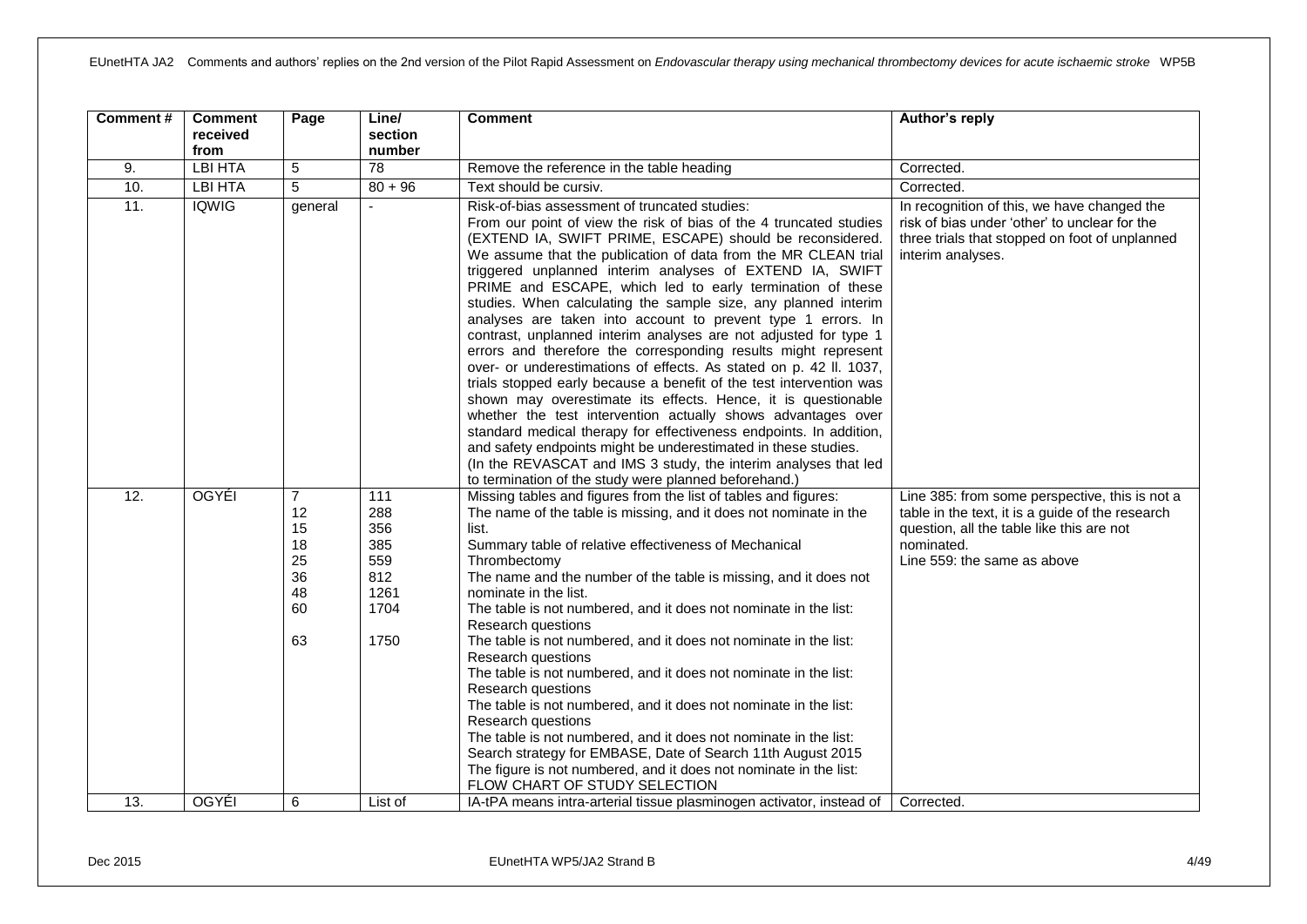| <b>Comment#</b>   | <b>Comment</b><br>received<br>from | Page           | Line/<br>section<br>number<br>abbrevations | <b>Comment</b><br>intravenosus tissue plasminogen activator, it would be better.                                                                                                                                                                                                                                                                                                                                                                                                                                                                                                                                   | Author's reply                                                                                                                                                                                                                                                                                                                                  |
|-------------------|------------------------------------|----------------|--------------------------------------------|--------------------------------------------------------------------------------------------------------------------------------------------------------------------------------------------------------------------------------------------------------------------------------------------------------------------------------------------------------------------------------------------------------------------------------------------------------------------------------------------------------------------------------------------------------------------------------------------------------------------|-------------------------------------------------------------------------------------------------------------------------------------------------------------------------------------------------------------------------------------------------------------------------------------------------------------------------------------------------|
| 14.               | OGYÉI                              | 6              | List of<br>abbrevations                    | The following abbrevations are missing from the list:<br>RCTs (in the text: line 123; page 8)<br>HTA (in the text: line 152; page 8)<br>PISTE (in the text: line 283; page 11)<br>ECAS (in the text: line 368; page 16)<br>EMS, ED (in the text: line 463; page 20)<br>TIA (in the text: line 484; page 20)<br>ESPro (in the text: line 520; page 21)<br>FDA (in the text: line 543; page 24)<br>FAST (in the text: line 630; page 27)<br>WHO, DALYs (in the text: line 654; page 27)<br>CRP (in the text: line 752; page 34)<br>AHA/ASA (in the text: line 769; page 34)<br>SAE (in the text: line 1350; page 50) | The list has been updated accordingly.                                                                                                                                                                                                                                                                                                          |
| Summary           |                                    |                |                                            |                                                                                                                                                                                                                                                                                                                                                                                                                                                                                                                                                                                                                    |                                                                                                                                                                                                                                                                                                                                                 |
| 15.               | <b>LBI HTA</b>                     | $\overline{7}$ | Scope                                      | According to the assessment template, please include only a<br>narrative summary of the scope and the link to chapter 1.                                                                                                                                                                                                                                                                                                                                                                                                                                                                                           | The narrative summary has now been<br>included.                                                                                                                                                                                                                                                                                                 |
| 16.               | <b>LBI HTA</b>                     | 8              | 114-140                                    | Please, include the according AE numbers                                                                                                                                                                                                                                                                                                                                                                                                                                                                                                                                                                           | This has been amended.                                                                                                                                                                                                                                                                                                                          |
| 17.               | <b>LBI HTA</b>                     | $\overline{8}$ | 121                                        | "the" guidelines - please describe which one?                                                                                                                                                                                                                                                                                                                                                                                                                                                                                                                                                                      | Added                                                                                                                                                                                                                                                                                                                                           |
| 18.               | <b>LBI HTA</b>                     | 8,<br>Appendix | $151ff$ .;<br>1634ff.                      | Please, also mention the submission files received from<br>manufacturers here - they are not mentioned in the whole<br>document. Also applies to the methods section in the appendix. Or<br>didn't you use the submission files at all for the assessment?                                                                                                                                                                                                                                                                                                                                                         | In addition, submissions of effectiveness and<br>safety data from the manufacturers of the<br>products under review were assessed.<br>We now state that "No additional data on<br>clinical effectiveness or safety was obtained<br>from review of manufacturer submissions nor<br>from the Health Products Regulatory Authority<br>of Ireland". |
| 19.               | <b>LBI HTA</b>                     | 8              | 152                                        | Which Core model was used?                                                                                                                                                                                                                                                                                                                                                                                                                                                                                                                                                                                         | Amended                                                                                                                                                                                                                                                                                                                                         |
| 20.               | <b>LBI HTA</b>                     | 8              | 161                                        | RCT has already been introduced as an abb.                                                                                                                                                                                                                                                                                                                                                                                                                                                                                                                                                                         | Amended                                                                                                                                                                                                                                                                                                                                         |
| 21.               | <b>OGYÉI</b>                       | 9              | 168                                        | Instead of prosepective, prospective would be better.                                                                                                                                                                                                                                                                                                                                                                                                                                                                                                                                                              | Corrected.                                                                                                                                                                                                                                                                                                                                      |
| $\overline{22}$ . | OGYÉI                              | $\overline{9}$ | 177<br>178                                 | intra-venous - spelling is not unified<br>intra-arterial - spelling is not unified                                                                                                                                                                                                                                                                                                                                                                                                                                                                                                                                 | Corrected                                                                                                                                                                                                                                                                                                                                       |
| 23.               | <b>LBI HTA</b>                     | 9              | 178                                        | Remove the or after the $+/-$                                                                                                                                                                                                                                                                                                                                                                                                                                                                                                                                                                                      | Corrected.                                                                                                                                                                                                                                                                                                                                      |
| 24.               | <b>LBI HTA</b>                     | $\overline{9}$ | 181                                        | Does this mean that the population enrolled patients who had been<br>already treated with IV t-PA and those who HAVE NOT?                                                                                                                                                                                                                                                                                                                                                                                                                                                                                          | Yes. Some patients had not been treated with<br>IV tpa.                                                                                                                                                                                                                                                                                         |
| 25.               | <b>LBI HTA</b>                     | 9              | 189                                        | mRS - already introduced?                                                                                                                                                                                                                                                                                                                                                                                                                                                                                                                                                                                          | Included.                                                                                                                                                                                                                                                                                                                                       |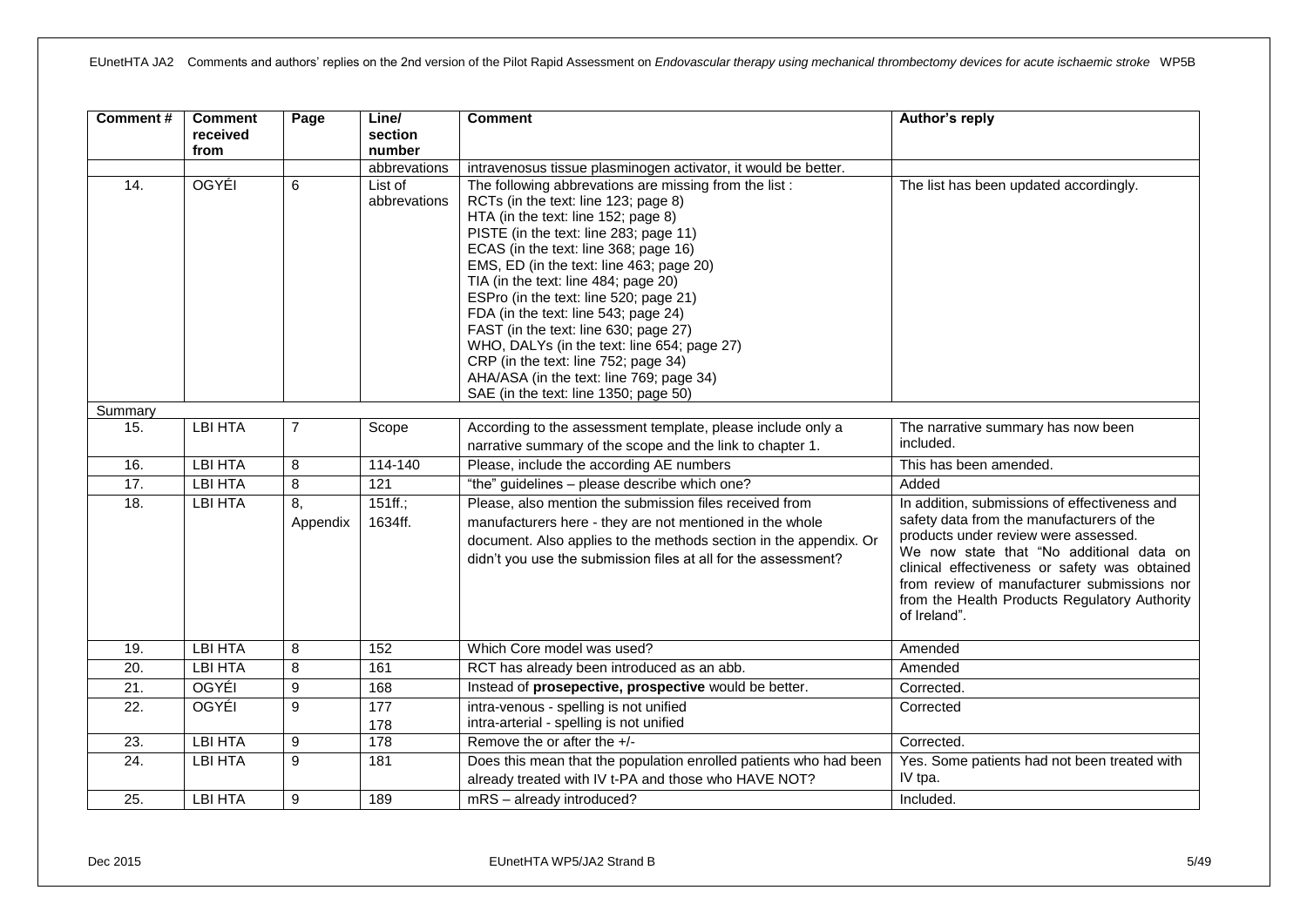| Comment#          | <b>Comment</b><br>received<br>from | Page            | Line/<br>section<br>number | <b>Comment</b>                                                                                                                                                                                                   | Author's reply                                                                                                                                                                                                                                                                                                                                                                                                                                                                                                                                                                                                                                                                                           |
|-------------------|------------------------------------|-----------------|----------------------------|------------------------------------------------------------------------------------------------------------------------------------------------------------------------------------------------------------------|----------------------------------------------------------------------------------------------------------------------------------------------------------------------------------------------------------------------------------------------------------------------------------------------------------------------------------------------------------------------------------------------------------------------------------------------------------------------------------------------------------------------------------------------------------------------------------------------------------------------------------------------------------------------------------------------------------|
| $\overline{26}$ . | <b>OGYÉI</b>                       | 9               | 191                        | There is a missing space: "() of 'Safety'. With the ()"                                                                                                                                                          | Corrected.                                                                                                                                                                                                                                                                                                                                                                                                                                                                                                                                                                                                                                                                                               |
| 27.               | <b>OGYÉI</b>                       | 9               | 211                        | Instead of heteogeneity, heterogeneity would be better.                                                                                                                                                          | Corrected.                                                                                                                                                                                                                                                                                                                                                                                                                                                                                                                                                                                                                                                                                               |
| $\overline{28}$ . | <b>LBI HTA</b>                     | 9               | 204                        | MRS has already been introduced as abb                                                                                                                                                                           | Corrected.                                                                                                                                                                                                                                                                                                                                                                                                                                                                                                                                                                                                                                                                                               |
| 29.               | <b>OGYÉI</b>                       | 10              | $\overline{262}$           | There is an unnecessary dot (".") in the sentence:<br>" (risk ratio = 1.97; 95% CI: 0.64 to 6.03; 261 p=0.24). (C0008)."                                                                                         | Corrected.                                                                                                                                                                                                                                                                                                                                                                                                                                                                                                                                                                                                                                                                                               |
| 30.               | <b>LBI HTA</b>                     | 10              | 262                        | At the end of the risk ratio bracket remove the . before the<br>assessment elements ID                                                                                                                           | Corrected.                                                                                                                                                                                                                                                                                                                                                                                                                                                                                                                                                                                                                                                                                               |
| 31.               | <b>LBI HTA</b>                     | 12              | Summary<br>table           | Formatting - cursiv estimates of the body of evidence not<br>consistent<br>Why are there several brackets where the references are<br>displayed?<br>Isn't the comparator standard of care according to the PICO? | Corrected - need to be checked again during<br>formatting (EndNote).<br>Yes, the comparator is standard of care $-$ this<br>has been changed.                                                                                                                                                                                                                                                                                                                                                                                                                                                                                                                                                            |
| 32.               | <b>LBI HTA</b>                     | 13              | 294                        | Please replace "draft" assessment with pilot assessment                                                                                                                                                          | Done                                                                                                                                                                                                                                                                                                                                                                                                                                                                                                                                                                                                                                                                                                     |
| 33.               | <b>OGYÉI</b>                       | $\overline{13}$ | 297                        | Other safety issues could be written here also - as mentioned in<br>the section line 322-328 (any cerebral hemorrhage) - regarding<br>the original scope outcomes                                                | Done                                                                                                                                                                                                                                                                                                                                                                                                                                                                                                                                                                                                                                                                                                     |
| 34.               | <b>LBI HTA</b>                     | $\overline{13}$ | 309                        | In the scope, you list 15 devices                                                                                                                                                                                | Changed.                                                                                                                                                                                                                                                                                                                                                                                                                                                                                                                                                                                                                                                                                                 |
| 35.               | <b>LBI HTA</b>                     | $\overline{13}$ | 324                        | Why draft analysis                                                                                                                                                                                               | Changed to pilot                                                                                                                                                                                                                                                                                                                                                                                                                                                                                                                                                                                                                                                                                         |
| 36.               | <b>LBI HTA</b>                     | 15              | Comparison                 | If possible, please give references for the clinical guidelines used<br>and name the EUnetHTA guidelines                                                                                                         | American Heart Association/American Stroke<br>Association (AHA/ASA)<br>2015 AHA/ASA Focused Update of the 2013<br>Guidelines for the Early Management of<br>Patients With Acute Ischemic Stroke<br>Regarding Endovascular Treatment: A<br>Guideline for Healthcare Professionals From<br>the American Heart Association/American<br><b>Stroke Association;</b><br>European Stroke Organisation (ESO), the<br>European Society of Minimally Invasive<br>Neurological Therapy (ESMINT) and the<br>European Society of Neuroradiology (ESNR)<br>Consensus statement on mechanical<br>thrombectomy in acute ischaemic stroke -<br>ESO-Karolinska Stroke Update 2014 in<br>collaboration with ESMINT and ESNR |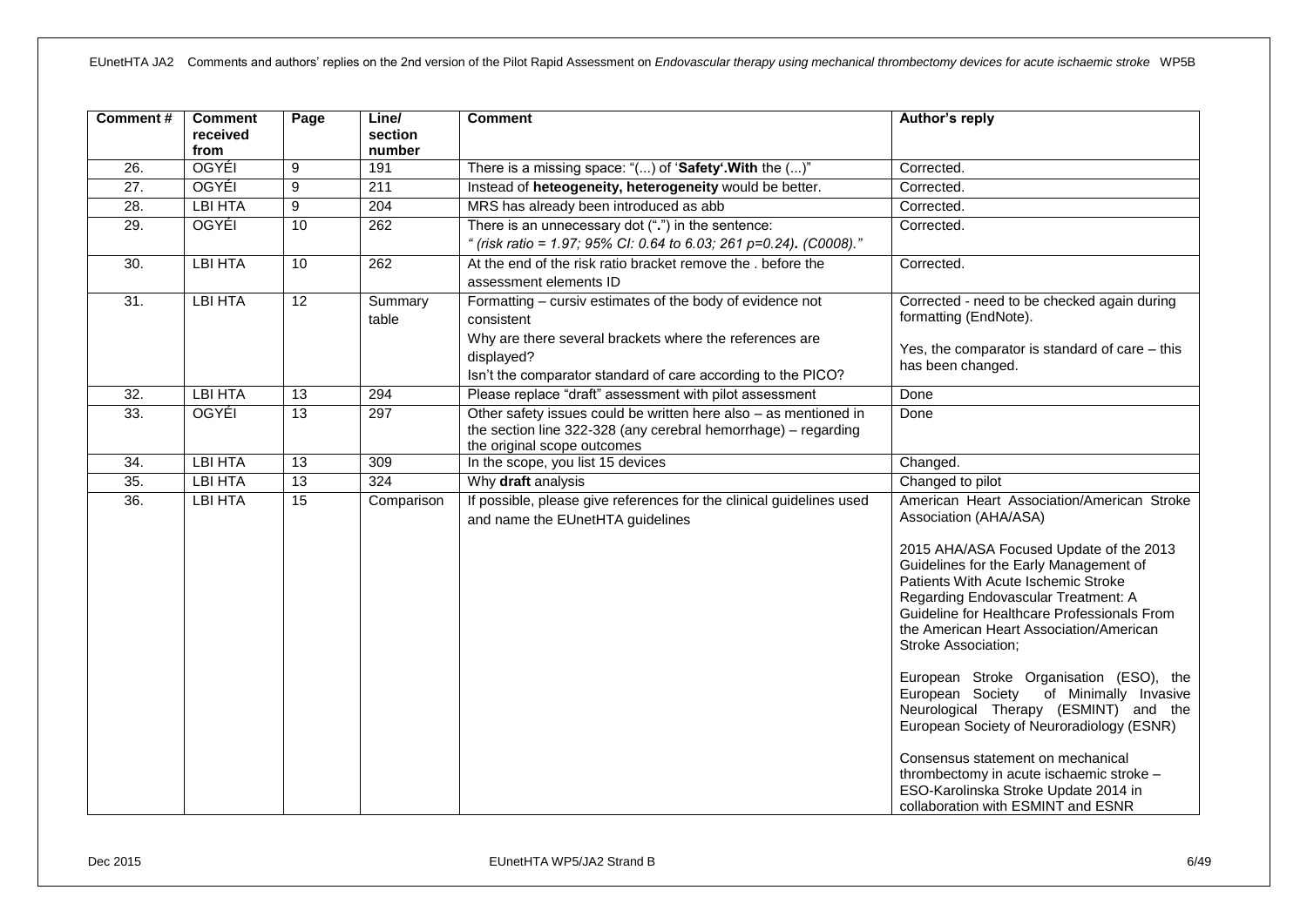| Comment#          | <b>Comment</b><br>received<br>from | Page | Line/<br>section<br>number                                         | <b>Comment</b>                                                                                                                                                                                                                                                                                                                                                                                                                                                                                                                                                                                                                                                                                                                                | Author's reply                                                                                                                                                                                                                                                                                                                                                                                                                                                                                                                                                                  |
|-------------------|------------------------------------|------|--------------------------------------------------------------------|-----------------------------------------------------------------------------------------------------------------------------------------------------------------------------------------------------------------------------------------------------------------------------------------------------------------------------------------------------------------------------------------------------------------------------------------------------------------------------------------------------------------------------------------------------------------------------------------------------------------------------------------------------------------------------------------------------------------------------------------------|---------------------------------------------------------------------------------------------------------------------------------------------------------------------------------------------------------------------------------------------------------------------------------------------------------------------------------------------------------------------------------------------------------------------------------------------------------------------------------------------------------------------------------------------------------------------------------|
|                   |                                    |      |                                                                    |                                                                                                                                                                                                                                                                                                                                                                                                                                                                                                                                                                                                                                                                                                                                               | EUnetHTA:<br>Methodological guideline for REA of<br>pharmaceuticals: Direct and indirect<br>comparisons<br>Clinical endpoints<br>Criteria for the choice of the most<br>comparator(s)<br>appropriate<br>Process of information retrieval for<br>systematic reviews<br>and health<br>technology assessments on clinical<br>effectiveness<br>EMA (CPMP): Points to consider on clinical<br>investigation of medicinal products for the<br>treatment of acute stroke.<br>http://www.ema.europa.eu/docs/en_GB/docum<br>ent_library/Scientific_guideline/2009/09/WC50<br>0003342.pdf |
| $\overline{37}$ . | OGYÉI                              | 16   | 360                                                                | There is an unnecessary space in the end of sentence:<br>"The following deviations from the final version of the project plan<br>were made:"                                                                                                                                                                                                                                                                                                                                                                                                                                                                                                                                                                                                  | Corrected.                                                                                                                                                                                                                                                                                                                                                                                                                                                                                                                                                                      |
| $\overline{38}$   | <b>OGYÉI</b>                       | 16   | 368                                                                | There is an unnecessary/ not closed bracket in the sentence, and<br>the dot (".") is missing from the end of the sentence, and we<br>recommend to define ECAS and to add this term to glossary.<br>"Cerebral haemorrhage (symptomatic and asymptomatic)<br>consistent with the ECAS III trial definition) (symptomatic being an<br>intracranial bleed associated with a clinical deterioration)' was<br>separated out into 'Symptomatic intra-cerebral haemorrhage<br>(SICH) (consistent with the ECAS III trial definition) (symptomatic<br>being an intracranial bleed associated with a clinical deterioration)'<br>and 'Any intracerebral haemorrhage (symptomatic or<br>asymptomatic) (consistent with the ECAS III trial definition)' " | Corrected.                                                                                                                                                                                                                                                                                                                                                                                                                                                                                                                                                                      |
| 39.               | OGYÉI                              | 16   |                                                                    | outcomes selection- references to this guidelines could be useful<br>somewhere in the document                                                                                                                                                                                                                                                                                                                                                                                                                                                                                                                                                                                                                                                | See answer to comment number 36                                                                                                                                                                                                                                                                                                                                                                                                                                                                                                                                                 |
| 40.               | <b>OGYÉI</b>                       | 17   | 373<br>Description and technical characteristics of the technology | The dot (".") is missing from the end of the sentence.                                                                                                                                                                                                                                                                                                                                                                                                                                                                                                                                                                                                                                                                                        | Corrected.                                                                                                                                                                                                                                                                                                                                                                                                                                                                                                                                                                      |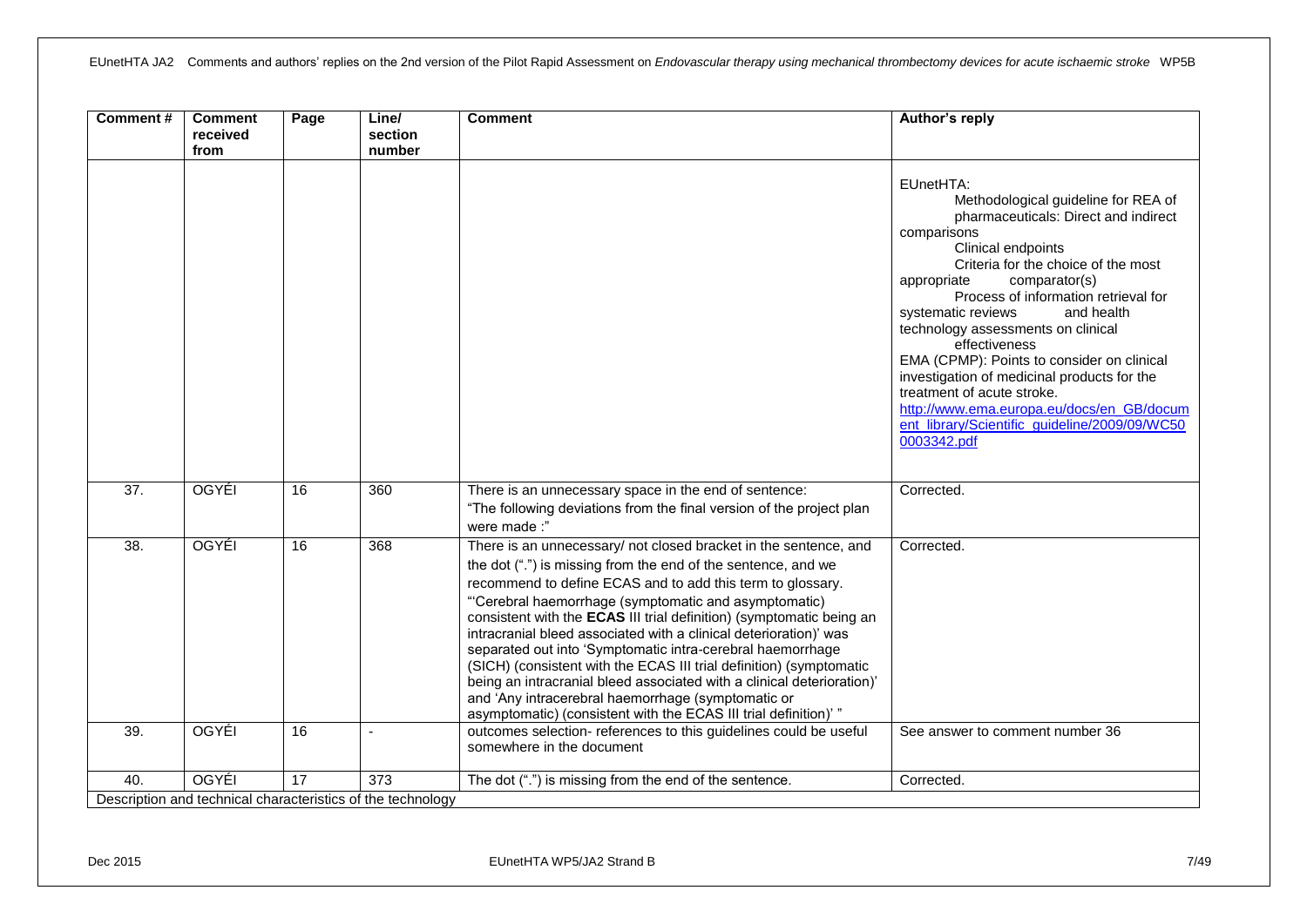| <b>Comment#</b> | <b>Comment</b><br>received<br>from | Page            | Line/<br>section<br>number | <b>Comment</b>                                                                                                                                                                                                                                          | Author's reply                                                                                                                                                                                                |
|-----------------|------------------------------------|-----------------|----------------------------|---------------------------------------------------------------------------------------------------------------------------------------------------------------------------------------------------------------------------------------------------------|---------------------------------------------------------------------------------------------------------------------------------------------------------------------------------------------------------------|
| 41.             | <b>OGYÉI</b>                       | 18              | 390                        | We recommend to change the following sentence. Original:<br>"Recent clinical evidence (MRCLEAN, ESCAPE, EXTEND IA,()"<br>Modified:<br>"Recent clinical evidence (MR CLEAN, ESCAPE, EXTEND IA,()"                                                        | Corrected.                                                                                                                                                                                                    |
| 42.             | <b>AOTMiT</b>                      | 18              | 390-392                    | Recent The sentence has no meaning, it should be corrected.                                                                                                                                                                                             | Already corrected                                                                                                                                                                                             |
| 43.             | <b>LBI HTA</b>                     | 18              | 390ff                      | Not a complete sentence                                                                                                                                                                                                                                 | Already corrected                                                                                                                                                                                             |
| 44.             | <b>AOTMIT</b>                      | 18              | 402, 403 and<br>Table 1    | It is not clearly said what these "similarities" and "differences" are<br>referred to - comparison only between devices from comparator<br>group or comparators vs. the intervention. Suggested linking three<br>lines of "Similarities" in one column. | Corrected                                                                                                                                                                                                     |
| 45.             | <b>LBI HTA</b>                     | 18              | Table1                     | Please use same order of devices as indicated in the scope -<br>aspiration/stent/clot. What are the coil retrievers? Are these the<br>clot retrievers? If so please consistent terms                                                                    | Already changed them to the same order as<br>indicated in the scope.<br>And we have already changed "clot retrievers"<br>to "coil retrievers", which can be seen from<br>reference 21, Raychev & Saver, 2012. |
| 46.             | <b>LBI HTA</b>                     | 19              | 436                        | compareD to t-PA                                                                                                                                                                                                                                        | Corrected.                                                                                                                                                                                                    |
| 47.             | <b>LBI HTA</b>                     | 19              | 448                        | Endovascular treatment (remove vis-a-vis thrombectomy) or<br>replace with in addition to                                                                                                                                                                | Not changed.                                                                                                                                                                                                  |
| 48.             | <b>OGYÉI</b>                       | $\overline{20}$ | 470                        | In the middle of the sentence one word beginning with capital<br>letter:<br>"According to ESO Recommendations [15], Intracerebral vessel<br>occlusion must"                                                                                             | Corrected.                                                                                                                                                                                                    |
| 49.             | <b>LBI HTA</b>                     | $\overline{20}$ | 470                        | According to ESO Recommendations [15], Intracerebral should be<br>a lower case capital                                                                                                                                                                  | Corrected.                                                                                                                                                                                                    |
| 50.             | <b>LBI HTA</b>                     | $\overline{20}$ | 471                        | MRA and CTA not yet introduced as abb                                                                                                                                                                                                                   | Added                                                                                                                                                                                                         |
| 51.             | LBI HTA                            | 20              | 478                        | In terms of delivery of the procedure, does this mean that it is<br>delivered under general anaesthesia as well as under local (?)<br>anaesthesia? Please clarify                                                                                       | The procedure here means the mechanical<br>thrombectomy intervention, general<br>anaesthesia is another topic.                                                                                                |
| 52.             | <b>LBI HTA</b>                     | 20              | 484                        | TIA not introduced yet                                                                                                                                                                                                                                  | Added                                                                                                                                                                                                         |
| 53.             | OGYÉI                              | $\overline{20}$ | 485                        | Instead of ischamic, ischemic would be better.                                                                                                                                                                                                          | Corrected.                                                                                                                                                                                                    |
| 54.             | <b>AOTMiT</b>                      | 20              | $489 - 495$                | Suggested stressing the needed eg. common supplies in the first<br>line of the paragraph, as the research question requires. Supplies<br>that "can be used" should be described in further lines.                                                       | Changed                                                                                                                                                                                                       |
| 55.             | <b>OGYÉI</b>                       | $\overline{21}$ | 511                        | We recommend to change the following sentence. Original:<br>"() in addition to the earlier results from Mr CLEAN, seem to<br>inspire ()"                                                                                                                | Changed                                                                                                                                                                                                       |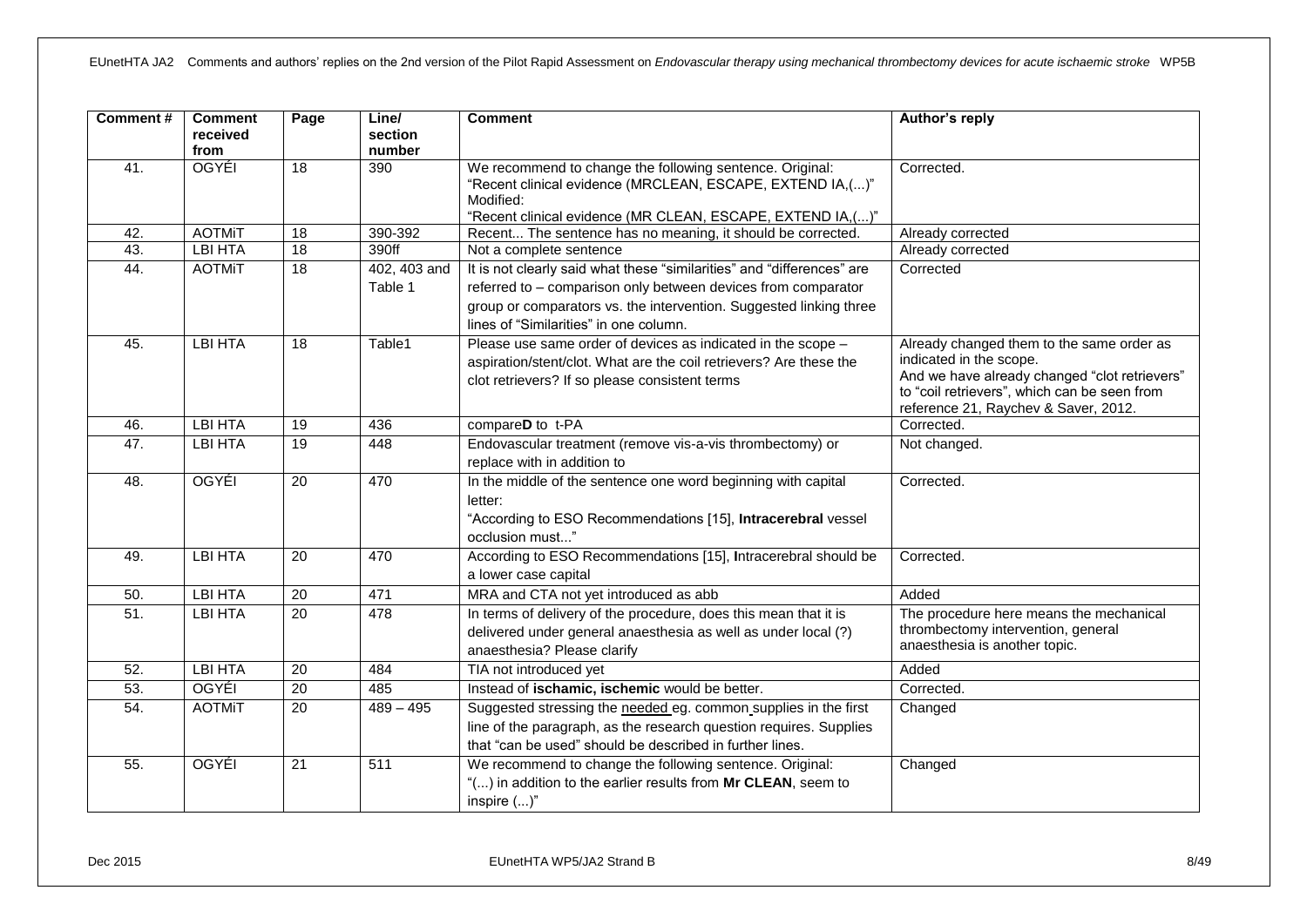| <b>Comment#</b> | <b>Comment</b><br>received<br>from               | Page            | Line/<br>section<br>number | <b>Comment</b>                                                                                                                                                                                                                                                                       | Author's reply                                                                                                                                                                                                                                                                                                                 |
|-----------------|--------------------------------------------------|-----------------|----------------------------|--------------------------------------------------------------------------------------------------------------------------------------------------------------------------------------------------------------------------------------------------------------------------------------|--------------------------------------------------------------------------------------------------------------------------------------------------------------------------------------------------------------------------------------------------------------------------------------------------------------------------------|
|                 |                                                  |                 |                            | Modified:                                                                                                                                                                                                                                                                            |                                                                                                                                                                                                                                                                                                                                |
|                 |                                                  |                 |                            | "() in addition to the earlier results from MR CLEAN, seem to                                                                                                                                                                                                                        |                                                                                                                                                                                                                                                                                                                                |
|                 |                                                  |                 |                            | inspire $()$ "                                                                                                                                                                                                                                                                       |                                                                                                                                                                                                                                                                                                                                |
| 56.             | <b>LBI HTA</b>                                   | $\overline{21}$ | $\overline{517}$           | I don't understand that? SITS is a registry? How can this then<br>affect the number of trials?                                                                                                                                                                                       | Just an example to highlight the importance of<br>the registry.                                                                                                                                                                                                                                                                |
| 57.             | <b>LBI HTA</b>                                   | 22              | Table 2                    | How are these tecs sorted? Why not all stent retrievers first? What<br>about the clot retrievers?<br>It is a little bit unclear to which country the name provided applies<br>to and thus the difference in names in other countries? References<br>for the information are missing. | Already changed the only aspiration device at<br>the end. And we deleted the items of "name in<br>other country", because they are the same, it is<br>not necessary to mention that.<br>We take the manufacturers submission files as<br>a reference; we formulated this table based on<br>the information from manufacturers. |
| 58.             | <b>LBI HTA</b>                                   | 24              | 526ff                      | Aren't this still to a large extent the findings of the EFF domains<br>and not really the major findings of the TEC domain?                                                                                                                                                          | Efficacy results are no longer referenced in this<br>section.                                                                                                                                                                                                                                                                  |
|                 | Health problem and current use of the technology |                 |                            |                                                                                                                                                                                                                                                                                      |                                                                                                                                                                                                                                                                                                                                |
| 59.             | <b>LBI HTA</b>                                   | $\overline{25}$ | 565                        | [] and patients may even die; or do you refer to the brain that<br>may die?                                                                                                                                                                                                          | Yes, some how                                                                                                                                                                                                                                                                                                                  |
| 60.             | OGYÉI                                            | $\overline{25}$ | 574                        | The dot (".") is missing from the end of the sentence.                                                                                                                                                                                                                               | Corrected.                                                                                                                                                                                                                                                                                                                     |
| 61.             | <b>LBI HTA</b>                                   | $\overline{26}$ | 588                        | Please rephrase"The severity of stroke is measured according to<br>$\cdots$                                                                                                                                                                                                          | Amended                                                                                                                                                                                                                                                                                                                        |
| 62.             | <b>LBI HTA</b>                                   | 26              | 595-597                    | Reference?                                                                                                                                                                                                                                                                           | Added                                                                                                                                                                                                                                                                                                                          |
| 63.             | OGYÉI                                            | $\overline{26}$ | 600                        | Instead of scocially, socially would be better.                                                                                                                                                                                                                                      | Corrected.                                                                                                                                                                                                                                                                                                                     |
| 64.             | <b>LBI HTA</b>                                   | $\overline{26}$ | 600                        | Scocially - spello remove the c                                                                                                                                                                                                                                                      | Corrected.                                                                                                                                                                                                                                                                                                                     |
| 65.             | OGYÉI                                            | $\overline{26}$ | 601                        | The size of the letters are different:<br>"The consequences of stroke vary widely depending on size ()"                                                                                                                                                                              | Corrected.                                                                                                                                                                                                                                                                                                                     |
| 66.             | <b>LBI HTA</b>                                   | $\overline{27}$ | 664ff                      | I would rephrase that sentence to " due to reduced mortality<br>associated with"" stroke has become a huge PH burden in terms<br>of morbidity                                                                                                                                        | Changed                                                                                                                                                                                                                                                                                                                        |
| 67.             | <b>LBI HTA</b>                                   | $\overline{28}$ | 684                        | Why explicitly mention FDA approved devices? Difference to CE<br>marked?                                                                                                                                                                                                             | From the comments of reviewers of the<br>internal review.                                                                                                                                                                                                                                                                      |
| 68.             | <b>LBI HTA</b>                                   | 28              | 687                        | I would suggest to rephrase: Common contradictions are a know<br>hypersensitivity or allergy to (???); or do you mean: Common<br>contraindications are a known hypersensitivity or allegy to XY<br>and?                                                                              | Changed                                                                                                                                                                                                                                                                                                                        |
| 69.             | <b>LBI HTA</b>                                   | 29              | 696ff.                     | It might be helfpul if this table was also organised according to the<br>overarching mode of thrombectomy (i.e. clot/stent/aspiration)                                                                                                                                               | Added                                                                                                                                                                                                                                                                                                                          |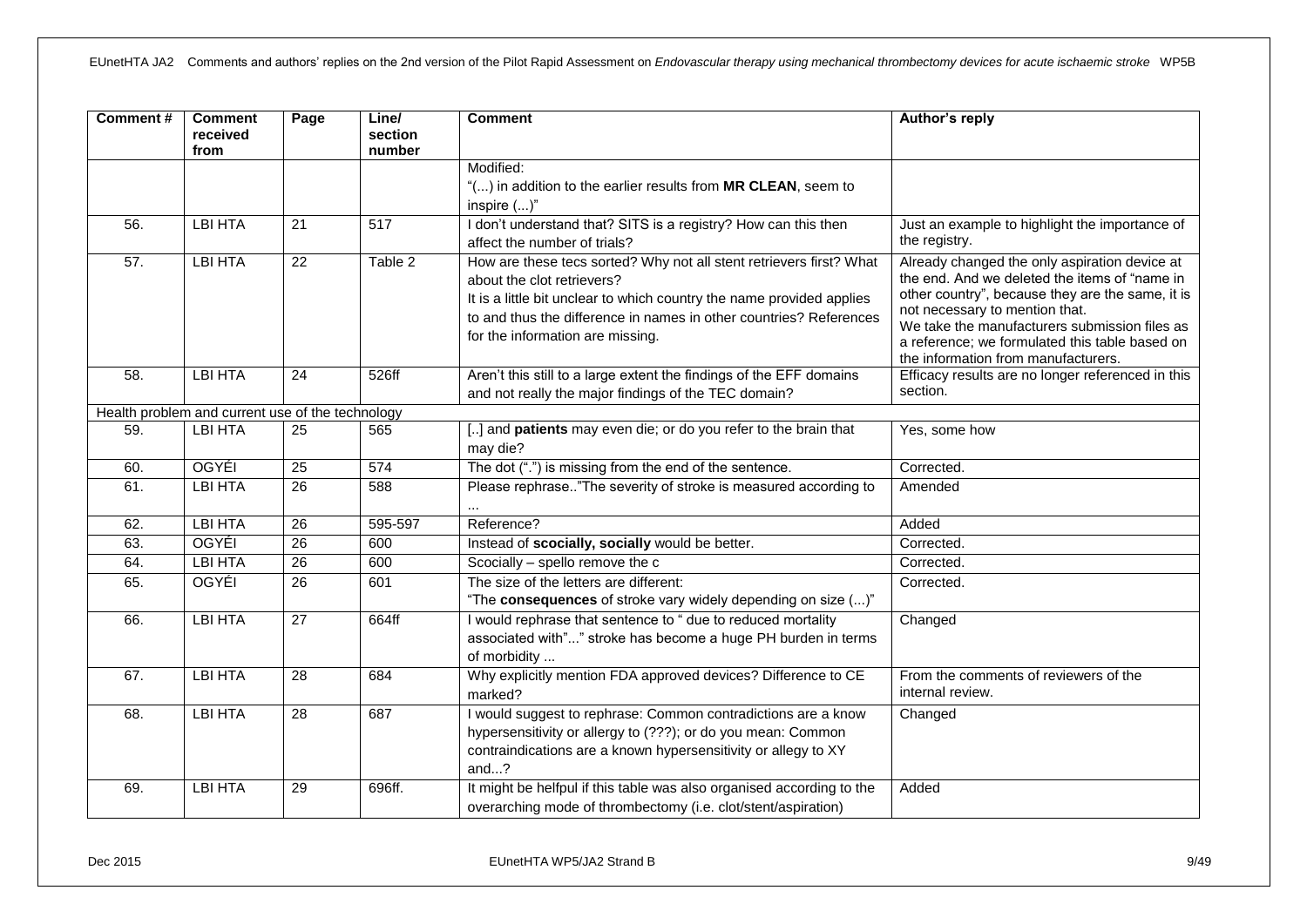| <b>Comment#</b>        | <b>Comment</b><br>received<br>from | Page            | Line/<br>section<br>number                      | <b>Comment</b>                                                                                                                                                                                                                                                                                                                                                                                                                                                                                                                                                                                                                                                                                              | Author's reply                                                                                                                                                                                                                                                                                                                                                                                                                                                                                                                                                                                                                                                                                                                                              |
|------------------------|------------------------------------|-----------------|-------------------------------------------------|-------------------------------------------------------------------------------------------------------------------------------------------------------------------------------------------------------------------------------------------------------------------------------------------------------------------------------------------------------------------------------------------------------------------------------------------------------------------------------------------------------------------------------------------------------------------------------------------------------------------------------------------------------------------------------------------------------------|-------------------------------------------------------------------------------------------------------------------------------------------------------------------------------------------------------------------------------------------------------------------------------------------------------------------------------------------------------------------------------------------------------------------------------------------------------------------------------------------------------------------------------------------------------------------------------------------------------------------------------------------------------------------------------------------------------------------------------------------------------------|
|                        |                                    |                 |                                                 | Please give a reference for the information included; and maybe<br>state for which devices information is missing.                                                                                                                                                                                                                                                                                                                                                                                                                                                                                                                                                                                          |                                                                                                                                                                                                                                                                                                                                                                                                                                                                                                                                                                                                                                                                                                                                                             |
| 70.                    | <b>LBI HTA</b>                     | 32              | Table 4                                         | NIJZ (Slovenia) sent the following information: The Health<br>Insurance Institute of Slovenia do not reimburse medical devices<br>which are built-in to the body. They are included in regular medical<br>services.<br>Avalia-t (Spain) sent the following information: mechanical<br>thrombectomy devices are included in common services porfolio of<br>National Health Care System and publicly funded.                                                                                                                                                                                                                                                                                                  | Added                                                                                                                                                                                                                                                                                                                                                                                                                                                                                                                                                                                                                                                                                                                                                       |
| 71.                    | <b>AOTMIT</b>                      | 32              | Table 4                                         | Reimbursement status in Poland - Yes.<br>Mechanical thrombectomy devices are available in Polish<br>specialistic hospital units. Hospitals buy devices from their own<br>funds, but National Health Fund refunds the procedure on the<br>basis of positive list of procedures guaranteed in health care<br>system (thrombectomy (inter alia in acute ischaemic stroke) -<br>procedure without specifying the device type to be used).                                                                                                                                                                                                                                                                       | Added                                                                                                                                                                                                                                                                                                                                                                                                                                                                                                                                                                                                                                                                                                                                                       |
| 72.                    | <b>LBI HTA</b>                     | 33              | 739                                             | Immediate - use lower case capitals                                                                                                                                                                                                                                                                                                                                                                                                                                                                                                                                                                                                                                                                         | Corrected.                                                                                                                                                                                                                                                                                                                                                                                                                                                                                                                                                                                                                                                                                                                                                  |
| 73.                    | <b>LBI HTA</b>                     | $\overline{34}$ | 774                                             | rtPA - suddenly rtPAnot introduced yet, not consistent yet                                                                                                                                                                                                                                                                                                                                                                                                                                                                                                                                                                                                                                                  | Changed                                                                                                                                                                                                                                                                                                                                                                                                                                                                                                                                                                                                                                                                                                                                                     |
| 74.                    | <b>LBI HTA</b>                     | $\overline{35}$ | 784                                             | Could you replace Campbell with why this reference is actually<br>important? A large registry??                                                                                                                                                                                                                                                                                                                                                                                                                                                                                                                                                                                                             | Replaced                                                                                                                                                                                                                                                                                                                                                                                                                                                                                                                                                                                                                                                                                                                                                    |
| Clinical effectiveness |                                    |                 |                                                 |                                                                                                                                                                                                                                                                                                                                                                                                                                                                                                                                                                                                                                                                                                             |                                                                                                                                                                                                                                                                                                                                                                                                                                                                                                                                                                                                                                                                                                                                                             |
| 75.                    | <b>IQWIG</b>                       |                 | general reporting of<br>effectiveness endpoints | We strongly recommend distinguishing between patient-relevant<br>endpoints and surrogate endpoints. Therefore, we suggest<br>classifying reperfusion and revascularization at final angiography<br>as surrogate endpoints and reporting them separately. Patient-<br>relevant endpoints such as stroke and haemorrhages cannot be<br>compared to surrogate endpoints such as reperfusion (at 24 hours<br>or later). As stated on p. 47 ll. 1234 onwards, studies reporting<br>reperfusion at 24 hours tend to favour the intervention, whereas<br>studies reporting reperfusion at 7 days suggest no difference. In<br>addition, asymptomatic haemorrhages should be reported, if the<br>data allow for it. | While revascularization and reperfusion were<br>originally planned to be analysed separately,<br>as noted in the responses to the last round of<br>reviews of this pilot assessment, there was<br>overlap and a lack of distinction across trials in<br>relation to these terms and hence they have<br>been grouped together under one heading. As<br>is noted in section 4.2, "It is noted that the<br>description of the outcome which the mTICI<br>score is taken to represent varies across the<br>included studies. It is variably described as<br>being a measure of reperfusion (i.e. ESCAPE,<br>MR CLEAN) or revasularization (i.e. MR<br>RESCUE, REVASCAT) or recanalization (i.e<br>EXTEND-IA), and the terms are often used<br>interchangeably". |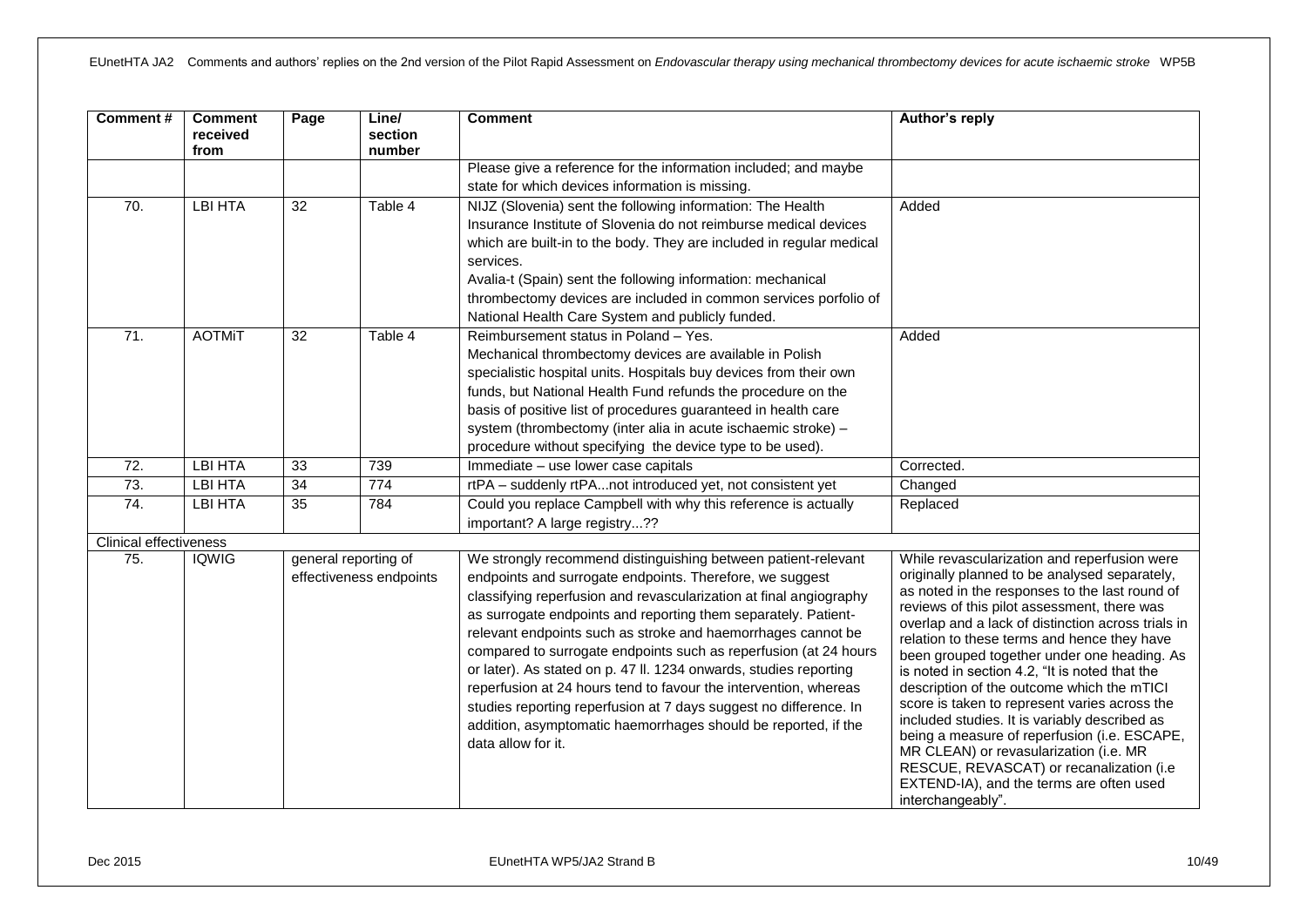| Comment#          | <b>Comment</b><br>received<br>from | Page            | Line/<br>section<br>number | <b>Comment</b>                                                                                                                                                                                                                                | Author's reply                                                                                                                                                                                                                                                                                                        |
|-------------------|------------------------------------|-----------------|----------------------------|-----------------------------------------------------------------------------------------------------------------------------------------------------------------------------------------------------------------------------------------------|-----------------------------------------------------------------------------------------------------------------------------------------------------------------------------------------------------------------------------------------------------------------------------------------------------------------------|
|                   |                                    |                 |                            |                                                                                                                                                                                                                                               | We believe that we have been as clear as is<br>feasible outlining the differences between<br>results for reperfusion and revascularization<br>and believe that the reader should be able to<br>come to their own conclusions from the<br>description and data provided.<br>Similarly, in terms of patient-relevant vs |
|                   |                                    |                 |                            |                                                                                                                                                                                                                                               | surrogate endpoints, we believe that the<br>results have been laid out in a manner which<br>allows the reader to examine and weigh the<br>evidence and decide upon the weight which<br>they wish to give to particular endpoints.                                                                                     |
|                   |                                    |                 |                            |                                                                                                                                                                                                                                               | The data do not allow for reporting of<br>asymptomatic haemorrhages.                                                                                                                                                                                                                                                  |
| 76.               | <b>LBI HTA</b>                     | $\overline{36}$ | 808                        | Replace draft with pilot assessment                                                                                                                                                                                                           | Done                                                                                                                                                                                                                                                                                                                  |
| $\overline{77}$ . | <b>LBI HTA</b>                     | $\overline{38}$ | 812                        | Still D0001 and D003 separate questions - shouldn't this be one<br>according to new model?                                                                                                                                                    | In the preliminary working version that was<br>used for this assessment, these questions<br>were still separate.                                                                                                                                                                                                      |
| 78.               | <b>LBI HTA</b>                     | $\overline{37}$ | 821                        | Remove the "                                                                                                                                                                                                                                  | Corrected.                                                                                                                                                                                                                                                                                                            |
| 79.               | <b>LBI HTA</b>                     | $\overline{37}$ | 827                        | If patients satisfaction was not considered at all, I would suggest to<br>delete it here and also in the overview table on assessment<br>elements included.                                                                                   | It was considered but not included because<br>there was no data upon which to base an<br>assessment. However, it was included as part<br>of the project plan, under the question 'was the<br>use of the technology worthwhile?" and hence<br>it has been left in.                                                     |
| 80.               | <b>LBI HTA</b>                     | 38              | 871                        | Why are two different abbreviations mentioned in brackets?                                                                                                                                                                                    | Because imaging may have been done with<br>either CT or MRI.                                                                                                                                                                                                                                                          |
| 81.               | <b>OGYÉI</b>                       | $\overline{38}$ | 888                        | It is not clear what the star shows.                                                                                                                                                                                                          | Changed.                                                                                                                                                                                                                                                                                                              |
| 82.               | <b>LBI HTA</b>                     | 38              | 888                        | *It is noted that the description of the outcome which the mTICI<br>score is taken to represent varies 888 across the included studies.<br>" Is this a complete sentence ? A bit hard to understand? Add this<br>whole paragraph as footnote? | Changed.                                                                                                                                                                                                                                                                                                              |
| 83.               | OGYÉI                              | $\overline{38}$ | 890                        | Instead of revasularization, revascularization would be better.                                                                                                                                                                               | Corrected.                                                                                                                                                                                                                                                                                                            |
| 84.               | <b>LBI HTA</b>                     | 38              | 899                        | Sometimes mTICI is used and then TICI only- difference? Or                                                                                                                                                                                    | Corrected. All now mTICI                                                                                                                                                                                                                                                                                              |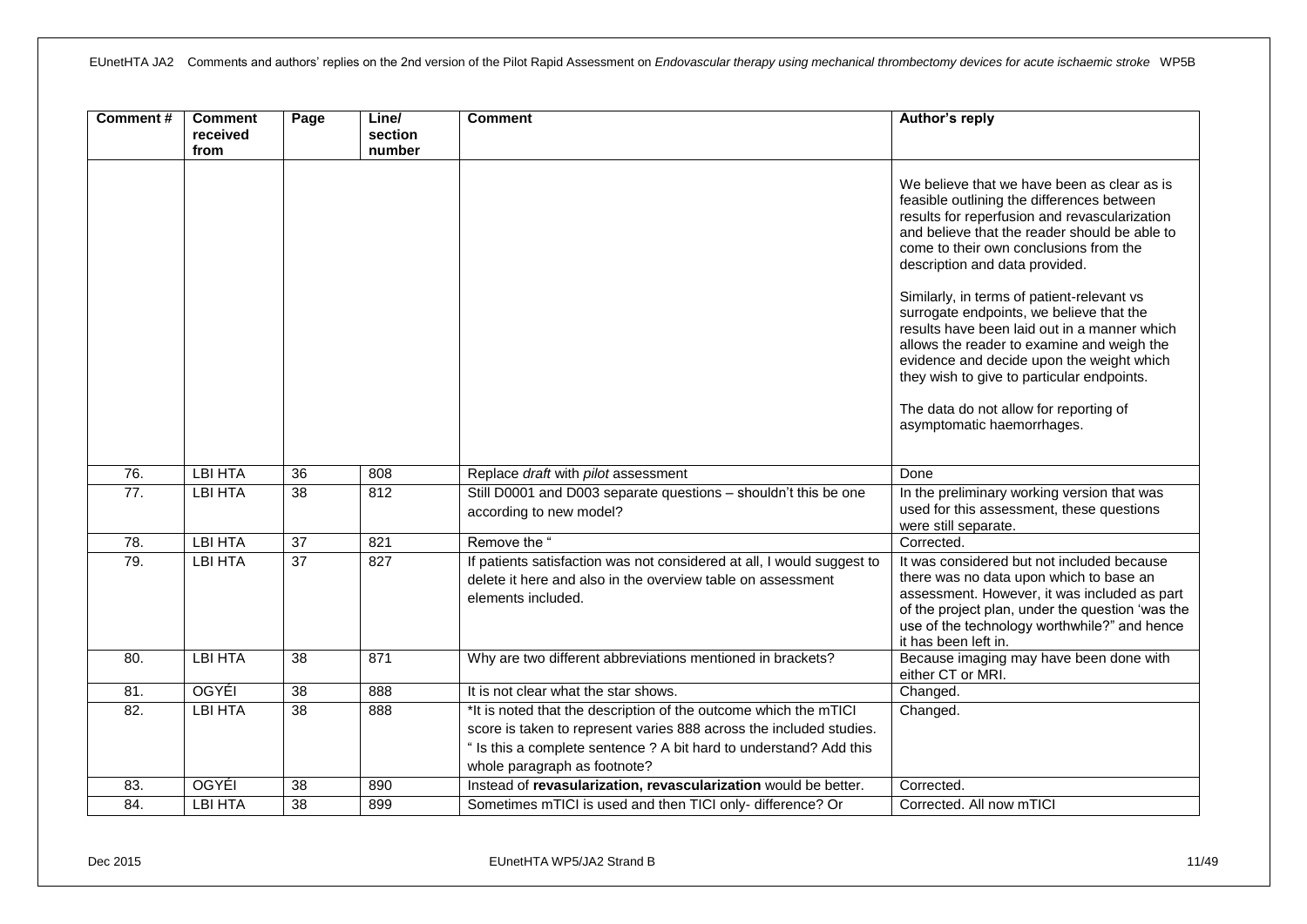| Comment# | <b>Comment</b><br>received<br>from | Page            | Line/<br>section<br>number | <b>Comment</b>                                                                                                                                                                                                                                                                                                         | Author's reply                                                                                                                                                                                                                                                                                                                                                                                                                                                                                                                                        |
|----------|------------------------------------|-----------------|----------------------------|------------------------------------------------------------------------------------------------------------------------------------------------------------------------------------------------------------------------------------------------------------------------------------------------------------------------|-------------------------------------------------------------------------------------------------------------------------------------------------------------------------------------------------------------------------------------------------------------------------------------------------------------------------------------------------------------------------------------------------------------------------------------------------------------------------------------------------------------------------------------------------------|
|          |                                    |                 |                            | consistent use of either of the terms                                                                                                                                                                                                                                                                                  |                                                                                                                                                                                                                                                                                                                                                                                                                                                                                                                                                       |
| 85.      | <b>LBI HTA</b>                     | $\overline{39}$ | 911                        | Table 5 first row describing tecs remove the ' at the end of the                                                                                                                                                                                                                                                       | This is a star referring to the footnote.                                                                                                                                                                                                                                                                                                                                                                                                                                                                                                             |
|          |                                    |                 |                            | study duration.                                                                                                                                                                                                                                                                                                        |                                                                                                                                                                                                                                                                                                                                                                                                                                                                                                                                                       |
| 86.      | <b>LBI HTA</b>                     | $\overline{39}$ | $\overline{928}$           | mechanical thrombectomy +/or intra-arterial t remove the or and<br>replace with -                                                                                                                                                                                                                                      | Corrected.                                                                                                                                                                                                                                                                                                                                                                                                                                                                                                                                            |
| 87.      | OGYÉI                              | 40              | 952-955                    | The using of brackets is not clear here, we recommend using<br>different type of brackets.                                                                                                                                                                                                                             | Amended.                                                                                                                                                                                                                                                                                                                                                                                                                                                                                                                                              |
| 88.      | OGYÉI                              | $\overline{41}$ | 1023                       | There is a missing bracket. Original:<br>"() EXTEND IA (43 minutes (IQR 24-53), REVASCAT (75 minutes<br>(IQR 50-114))"<br>Modified:<br>"() EXTEND IA (43 minutes (IQR 24-53)), REVASCAT (75<br>minutes (IQR 50-114))"<br>We recommend to use different type of brackets: "() EXTEND IA<br>[43 minutes (IQR 24-53)] ()" | Corrected.                                                                                                                                                                                                                                                                                                                                                                                                                                                                                                                                            |
| 89.      | <b>LBI HTA</b>                     | 43              | 1084                       | Ad a blank between 90days                                                                                                                                                                                                                                                                                              | Corrected.                                                                                                                                                                                                                                                                                                                                                                                                                                                                                                                                            |
| 90.      | <b>OGYÉI</b>                       | 43              | 1084                       | There is a missing space: "() on mRS at 90days across()"                                                                                                                                                                                                                                                               | Corrected.                                                                                                                                                                                                                                                                                                                                                                                                                                                                                                                                            |
| 91.      | <b>OGYÉI</b>                       | 45              | 1132                       | In the middle of the sentence one word beginning with capital<br>letter:<br>"() in the control and <b>Intervention</b> groups ()"                                                                                                                                                                                      | Corrected.                                                                                                                                                                                                                                                                                                                                                                                                                                                                                                                                            |
| 92.      | OGYÉI                              | 45              | 1161                       | The size of the letters are different:<br>"The scales 1160 used were either from 0 to 100 (ESCAPE) or<br>from -0.33 to 1 (REVASCAT, MR CLEAN)."                                                                                                                                                                        | Corrected.                                                                                                                                                                                                                                                                                                                                                                                                                                                                                                                                            |
| 93.      | <b>LBI HTA</b>                     | 46              | 1183                       | I don't understand this paragraphmechanical thrombectomy is<br>subject of this assessmentwhy are then the frequencies so low of<br>pts who had undergone mechanical thrombectomy. Don't you<br>mean here the intra-arterial thrombolysis instead? then also the<br>first sentence would fit.                           | No, it reads correctly; unfortunately it is true<br>that two of the trials did indeed have very low<br>proportions of their patients undergoing<br>mechanical thrombectomy (IMS3, 16.1%,<br>SYNTHESIS Expansion, 30.9%); this is<br>discussed in the text (discussion) - "There<br>were a number of reasons for the different<br>rates across the trials, including the use or<br>non-use of imaging in patient selection, clinical<br>deterioration or improvement, and system or<br>process issues (ie the availability of an<br>interventionist).' |
| 94.      | <b>OGYÉI</b>                       | 46              | 1189                       | Instead of availalility, availability would be better.                                                                                                                                                                                                                                                                 | Corrected.                                                                                                                                                                                                                                                                                                                                                                                                                                                                                                                                            |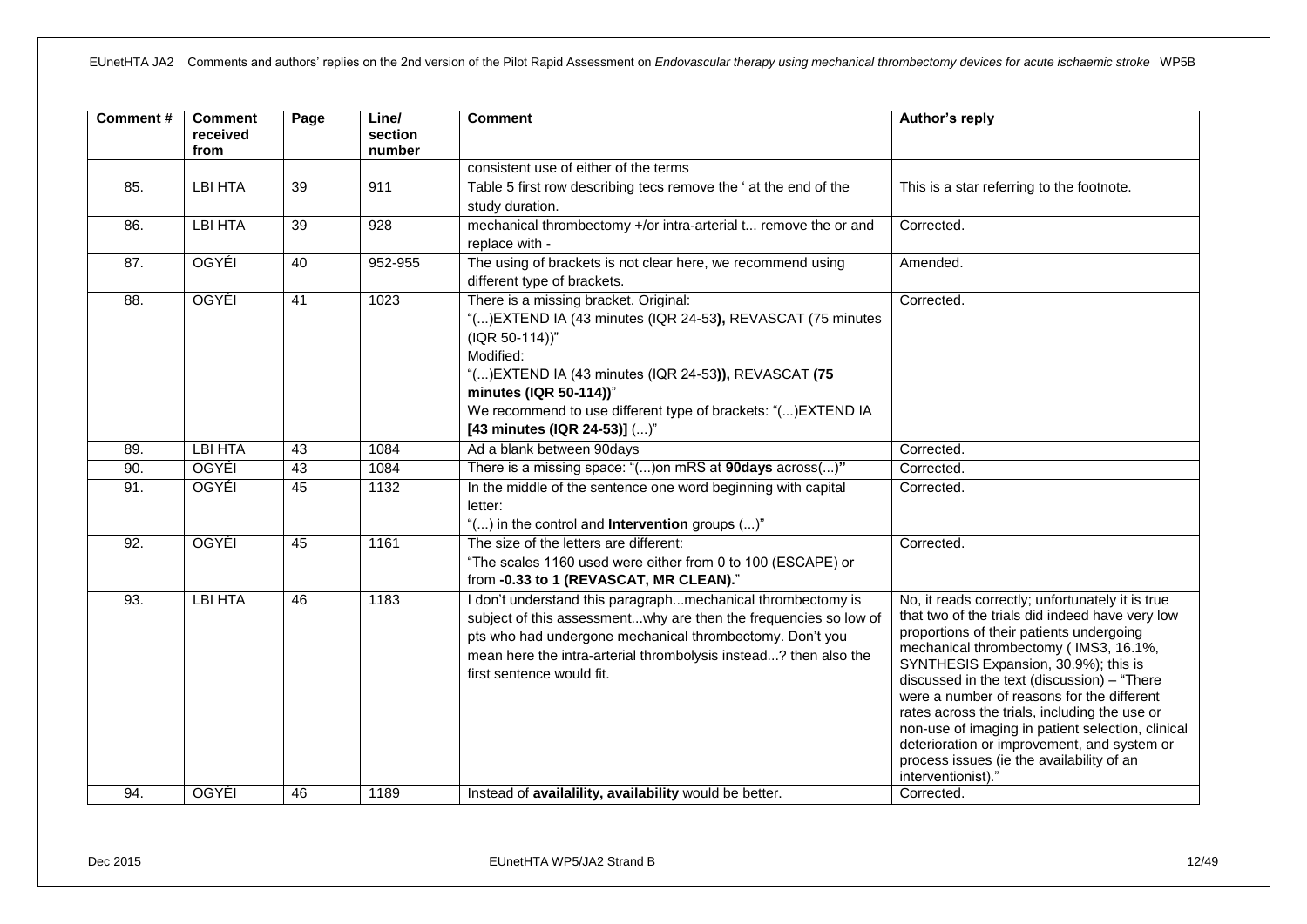| Comment# | <b>Comment</b><br>received<br>from | Page            | Line/<br>section<br>number | <b>Comment</b>                                                                                                                                                                                                                                                                                                                                                                                                                                                                                                                                                                                                                                                                                  | Author's reply                                                                                                                                                                                                                                                                                                                                                                                                                                           |
|----------|------------------------------------|-----------------|----------------------------|-------------------------------------------------------------------------------------------------------------------------------------------------------------------------------------------------------------------------------------------------------------------------------------------------------------------------------------------------------------------------------------------------------------------------------------------------------------------------------------------------------------------------------------------------------------------------------------------------------------------------------------------------------------------------------------------------|----------------------------------------------------------------------------------------------------------------------------------------------------------------------------------------------------------------------------------------------------------------------------------------------------------------------------------------------------------------------------------------------------------------------------------------------------------|
| 95.      | <b>LBI HTA</b>                     | 46              | 1215                       | Replace "draft" assessment with pilot assessment or remove<br>completely.                                                                                                                                                                                                                                                                                                                                                                                                                                                                                                                                                                                                                       | Done                                                                                                                                                                                                                                                                                                                                                                                                                                                     |
| Safety   |                                    |                 |                            |                                                                                                                                                                                                                                                                                                                                                                                                                                                                                                                                                                                                                                                                                                 |                                                                                                                                                                                                                                                                                                                                                                                                                                                          |
| 96.      | <b>LBI HTA</b>                     | 48              | 1257                       | Replace "draft" assessment with pilot assessment                                                                                                                                                                                                                                                                                                                                                                                                                                                                                                                                                                                                                                                | Done                                                                                                                                                                                                                                                                                                                                                                                                                                                     |
| 97.      | <b>AOTMIT</b>                      | 49              | $1278 - 1281$              | The methodology of prospective non randomized trials selection<br>for safety analysis should be justified more detailed. According to<br>the description it was not based on systematic literature review<br>performed for clinical effectiveness analysis, so it should be<br>described on what basis Punal-Riobo 2015 publication was chosen<br>as appropriate, and why publications were not searched by<br>authors within systematic literature search based on provided<br>strategy. Any assessment of Punal-Riobo 2015 quality should be<br>provided.<br>This situation implies disagreements in number of selected and<br>found studies in the flow chart of study selection on page 63. | The justification for use of the search results of<br>Punal Riboo et al has now been added. The<br>systematic review was used to supplement the<br>search results from the review of clinical<br>effectiveness. The Punal-Rioboo study used<br>the main bibliographic databases and was up<br>to March 2015. It highlighted a small number<br>of prospective studies that would only have<br>been detected by a bespoke systematic review<br>for safety. |
|          |                                    |                 |                            |                                                                                                                                                                                                                                                                                                                                                                                                                                                                                                                                                                                                                                                                                                 | A foot-note has been added to the flow chart to<br>provide additional clarity, and the flow chart<br>numbers have been updated.                                                                                                                                                                                                                                                                                                                          |
| 98.      | <b>LBI HTA</b>                     | 49              | 1279                       | Reference is missing                                                                                                                                                                                                                                                                                                                                                                                                                                                                                                                                                                                                                                                                            | Corrected                                                                                                                                                                                                                                                                                                                                                                                                                                                |
| 99.      | <b>LBI HTA</b>                     | 49              | 1312ff                     | References are missing                                                                                                                                                                                                                                                                                                                                                                                                                                                                                                                                                                                                                                                                          | Corrected                                                                                                                                                                                                                                                                                                                                                                                                                                                |
| 100.     | <b>LBI HTA</b>                     | 50              | 1325                       | Replace "draft" assessment with pilot assessment or remove<br>completely.                                                                                                                                                                                                                                                                                                                                                                                                                                                                                                                                                                                                                       | Corrected                                                                                                                                                                                                                                                                                                                                                                                                                                                |
| 101.     | <b>LBI HTA</b>                     | 50              | 1325                       | Why has the quality not been assessed formally? Reasoning?<br>Aren't these studies included in the summary table in the summary<br>section because they don't compare against standard medical<br>care?<br>Replace "draft" assessment with pilot assessment.                                                                                                                                                                                                                                                                                                                                                                                                                                    | This has now been assessed.                                                                                                                                                                                                                                                                                                                                                                                                                              |
| 102.     | <b>LBI HTA</b>                     | 52              | 1390                       | The porportion OF patients                                                                                                                                                                                                                                                                                                                                                                                                                                                                                                                                                                                                                                                                      | Corrected.                                                                                                                                                                                                                                                                                                                                                                                                                                               |
| 103.     | <b>OGYÉI</b>                       | 52              | 1395                       | Instead of elimated, eliminated would be better.                                                                                                                                                                                                                                                                                                                                                                                                                                                                                                                                                                                                                                                | Corrected.                                                                                                                                                                                                                                                                                                                                                                                                                                               |
| 104.     | <b>OGYÉI</b>                       | 53              | 1400                       | Figure 5 could be placed in the line 1387, before the "Recurrent<br>stroke within 90 days section"                                                                                                                                                                                                                                                                                                                                                                                                                                                                                                                                                                                              | This has been changed.                                                                                                                                                                                                                                                                                                                                                                                                                                   |
| 105.     | OGYÉI                              | $\overline{54}$ | 1459                       | Instead of subsequent, subsequent would be better.                                                                                                                                                                                                                                                                                                                                                                                                                                                                                                                                                                                                                                              | Corrected.                                                                                                                                                                                                                                                                                                                                                                                                                                               |
| Appendix |                                    |                 |                            |                                                                                                                                                                                                                                                                                                                                                                                                                                                                                                                                                                                                                                                                                                 |                                                                                                                                                                                                                                                                                                                                                                                                                                                          |
| 106.     | <b>LBI HTA</b>                     | 59              | 1636f.                     | This description does not accord with methods described on page                                                                                                                                                                                                                                                                                                                                                                                                                                                                                                                                                                                                                                 | Amended the methods on page 8.                                                                                                                                                                                                                                                                                                                                                                                                                           |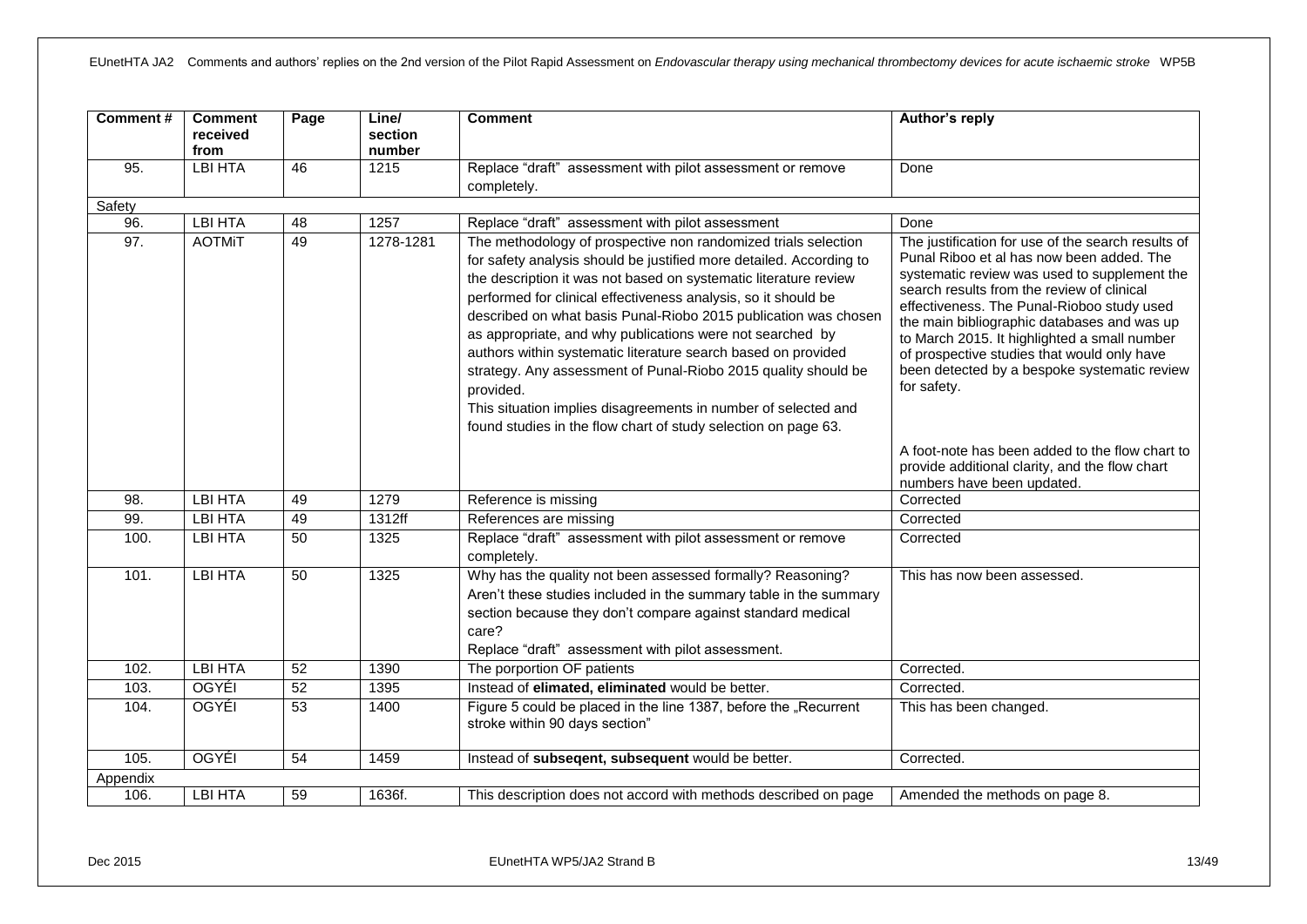| Comment# | <b>Comment</b><br>received<br>from | Page | Line/<br>section<br>number | <b>Comment</b>                                                                                                                    | Author's reply                                                                                                                                                                                        |
|----------|------------------------------------|------|----------------------------|-----------------------------------------------------------------------------------------------------------------------------------|-------------------------------------------------------------------------------------------------------------------------------------------------------------------------------------------------------|
|          |                                    |      |                            | 8.                                                                                                                                |                                                                                                                                                                                                       |
| 107.     | LBI HTA                            | 59   | 1643                       | Please delete <i>domains</i>                                                                                                      | Corrected.                                                                                                                                                                                            |
| 108.     | LBI HTA                            | 59   |                            | Please, also describe methods used for assessing risk of bias on<br>study level.                                                  | Done                                                                                                                                                                                                  |
| 109.     | LBI HTA                            | 64   | 1756                       | Table title? Incations?                                                                                                           | The spelling has been corrected.                                                                                                                                                                      |
| 110.     | <b>AOTMIT</b>                      | 64   | Table                      | Not clear which device the first table refers to                                                                                  | The REVIVE SE device, as stated above the<br>table.                                                                                                                                                   |
| 111.     | LBI HTA                            | 85   | 1820                       | The table should be referenced somewhere in the SAF domain. Is<br>there more information available what these AEs were in detail? | The table is already referred to in the text in<br>page 52.<br>The details of the device related adverse<br>events, where available, have now been<br>included in the footnote of the relevant table. |
| 112.     | LBI HTA                            | 87   | Table                      | It should read authors' not author's judgement                                                                                    | Corrected.                                                                                                                                                                                            |
| 113.     | LBI HTA                            | 93   | Table                      | For consistency between the assessments, could you please use<br>the layout suggested in the assessment template.                 | As noted, while the format has changed<br>slightly, the information is essentially the same.<br>As discussed by email, we will therefore leave<br>this table unchanged.                               |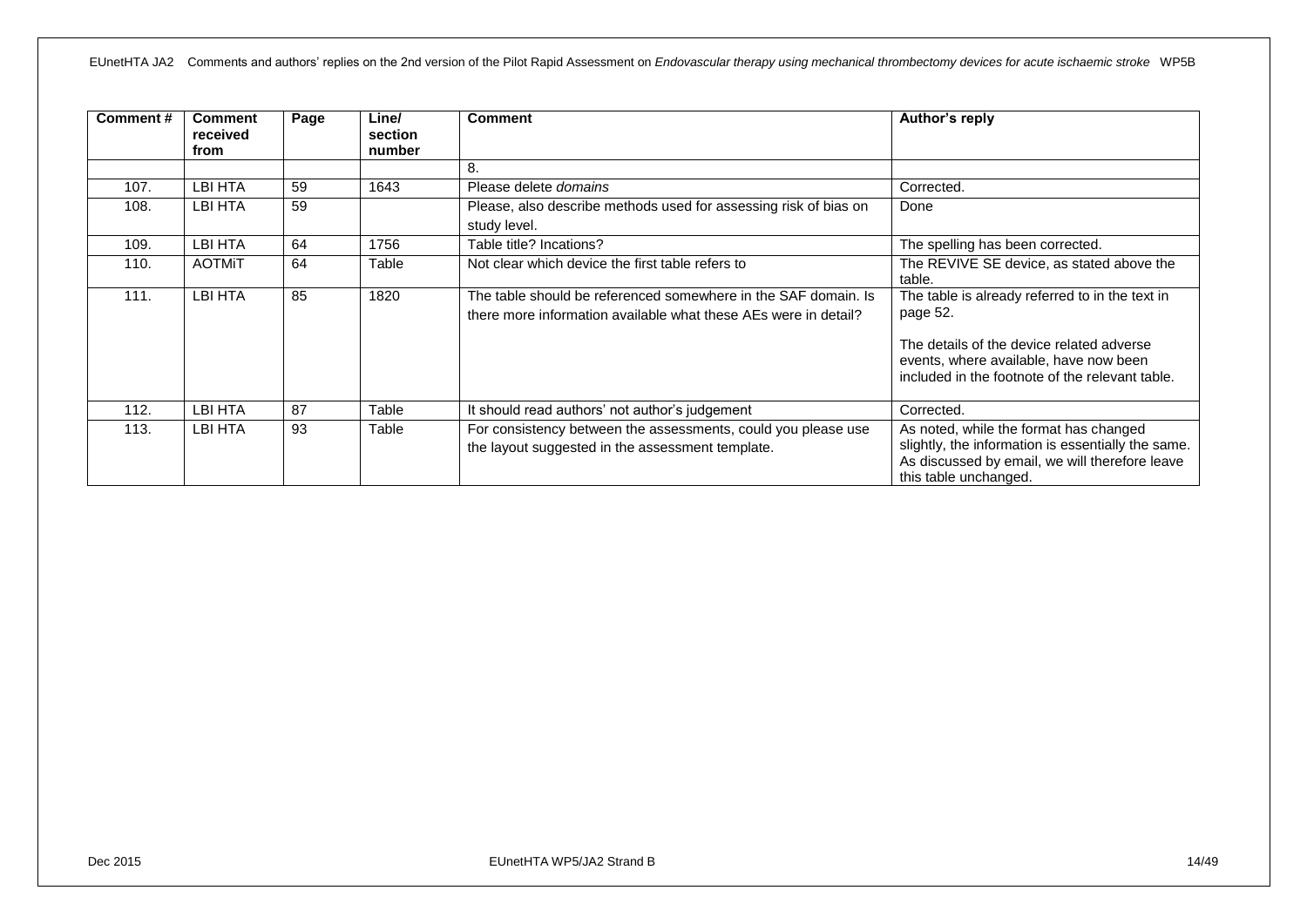#### <span id="page-14-0"></span>**Manufacturers**

| <b>Name</b>            | Company                   |
|------------------------|---------------------------|
| Maria Velleca          | Johnson & Johnson Medical |
| Anne-Laure BOCQUET     | Stryker Neurovascular     |
| Marcel Kvri            | phenox GmbH               |
| Matthieu Cuche         | Medtronic                 |
| <b>Mairsil Claffev</b> | Neuravi Ltd.              |

| Comm. | <b>Comment</b>                  | Page    | Line/             | <b>Comment</b>                                                                                                                                                                                                                                                                                                                                                                                                                                                                                                                                                                                                                                                                                                                                                                                                                                                                                                                                                                                                                                                                                                                                                                                                                                                                                               | Author's reply                                                                  |
|-------|---------------------------------|---------|-------------------|--------------------------------------------------------------------------------------------------------------------------------------------------------------------------------------------------------------------------------------------------------------------------------------------------------------------------------------------------------------------------------------------------------------------------------------------------------------------------------------------------------------------------------------------------------------------------------------------------------------------------------------------------------------------------------------------------------------------------------------------------------------------------------------------------------------------------------------------------------------------------------------------------------------------------------------------------------------------------------------------------------------------------------------------------------------------------------------------------------------------------------------------------------------------------------------------------------------------------------------------------------------------------------------------------------------|---------------------------------------------------------------------------------|
| #     | received<br>from                |         | section<br>number |                                                                                                                                                                                                                                                                                                                                                                                                                                                                                                                                                                                                                                                                                                                                                                                                                                                                                                                                                                                                                                                                                                                                                                                                                                                                                                              |                                                                                 |
|       | General remarks/Other           |         |                   |                                                                                                                                                                                                                                                                                                                                                                                                                                                                                                                                                                                                                                                                                                                                                                                                                                                                                                                                                                                                                                                                                                                                                                                                                                                                                                              |                                                                                 |
| 1.    | Johnson &<br>Johnson<br>Medical | General |                   | We are concerned that the review of the 8 reported studies does not provide an<br>adequate reflection of outcomes in current clinical practice. By including the<br>three studies that do not represent current thinking, technologies, and best<br>practice, this review is underestimating the real outcomes achievable from<br>mechanical thrombectomy.<br>To be specific, 3 out of the 8 RCTs (MR RESCUE, IMS3, SYNTHESIS<br>expansion) analyzed are incomparable with the other 5 due to the fact that:<br>They have different patient inclusion criteria: they didn't select patients<br>with large vessel occlusion, now considered clinically appropirate for the<br>procedure<br>They used the old generation of mechanical thrombectomy devices<br>They used differents endovascular techniques recognised to now be<br>obsolete<br>This has an impact on the results in terms of effectiveness and heterogeneity, as<br>noted in section 1079-1085 and thus affect the conclusion.<br>Our recommendation is to make an additional review of the 5 RCTs published in<br>2015 (MR CLEAN, EXTEND IA, ESCAPE, SWIFT PRIME and REVASCT) to<br>make this analysis more clinically relevant and consistent with the current clinical<br>practice and evidence available for the mechanical thrombectomy. | Subgroup analysis has now been<br>performed as suggested.                       |
| 2.    | Johnson &<br>Johnson            | General |                   | We understood your intent was to evaluate the devices at class level, as agreed<br>in the first scoping meeting. To align with this approach and to be consistent with                                                                                                                                                                                                                                                                                                                                                                                                                                                                                                                                                                                                                                                                                                                                                                                                                                                                                                                                                                                                                                                                                                                                       | While we had committed to evaluating<br>the devices at class level if feasible, |
|       | Medical                         |         |                   | the different clinical approaches, we recommend presentation of the results                                                                                                                                                                                                                                                                                                                                                                                                                                                                                                                                                                                                                                                                                                                                                                                                                                                                                                                                                                                                                                                                                                                                                                                                                                  | this did not prove to be the case.<br>However, subgroup analysis has now        |
|       |                                 |         |                   | appropriate for each individual category of medical device (Aspiration/Suction<br>Devices; Stent Retrievers; Clot retrievers). This approach should be consistent                                                                                                                                                                                                                                                                                                                                                                                                                                                                                                                                                                                                                                                                                                                                                                                                                                                                                                                                                                                                                                                                                                                                            | been performed which focuses on<br>those trials commenced in 2010 or            |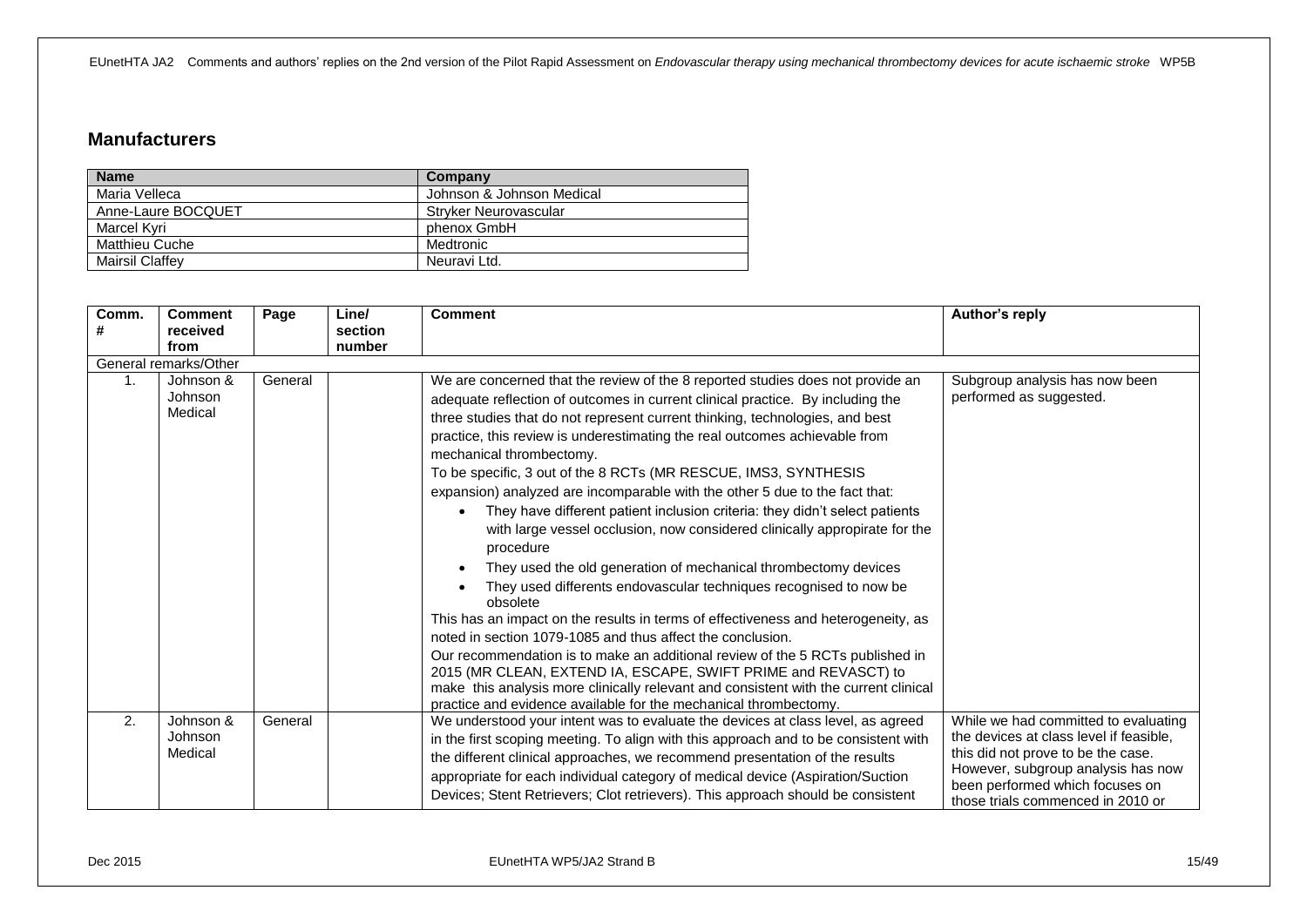| Comm.<br># | <b>Comment</b><br>received<br>from | Page    | Line/<br>section<br>number | <b>Comment</b>                                                                                                                                                                                                                                                                                                                                                                                                                                                                                                                                                                                                                                                   | Author's reply                                                                                                                                                                                                                                                    |
|------------|------------------------------------|---------|----------------------------|------------------------------------------------------------------------------------------------------------------------------------------------------------------------------------------------------------------------------------------------------------------------------------------------------------------------------------------------------------------------------------------------------------------------------------------------------------------------------------------------------------------------------------------------------------------------------------------------------------------------------------------------------------------|-------------------------------------------------------------------------------------------------------------------------------------------------------------------------------------------------------------------------------------------------------------------|
|            |                                    |         |                            | through the document. We also recommend clearly showing the differentiation of<br>the clinical results for the first generation and second generation of mechanical<br>thrombectomy devices, to align with current clinical practice. Whilst it is<br>appropriate to judge products at the class level (for any particular approach), it is<br>inappropriate to asume that the outcomes from different surgical techniques are<br>equivalent.                                                                                                                                                                                                                    | later and this should address the<br>concerns regarding first versus later<br>generation devices.                                                                                                                                                                 |
| 3.         | Stryker                            | General |                            | We suggest to always mention "Mechanical Thrombectomy with Stent Retrievers"<br>when referring to the new proven benefits of mechanical thrombectomy.                                                                                                                                                                                                                                                                                                                                                                                                                                                                                                            | The potential benefits of 'stent<br>retriever' technology have now been<br>highlighted in the discussion.                                                                                                                                                         |
|            |                                    |         |                            | It is well established in the new published guidelines (from ESO and AHA) that<br>mechanical thrombectomy by stent retrievers is recommended:<br>ESO - Karolinska Stroke Update, ESMINT and ESNR :<br>For mechanical thrombectomy, stent retrievers approved by local health<br>authorities should be considered (Grade A, Level 1a, KSU Grade A).<br>2015 AHA/ASA Focused Update of the 2013 Guidelines for the Early<br>Management of<br>Patients With Acute Ischemic Stroke Regarding Endovascular Treatment<br>Patients should receive endovascular therapy with a stent retriever if<br>they meet all the following criteria (Class I; Level of Evidence A) |                                                                                                                                                                                                                                                                   |
| 4.         | Medtronic                          | 2       | 19                         | Please communicate names of the external reviewers. It should be disclosed at<br>this stage for transparency purpose.                                                                                                                                                                                                                                                                                                                                                                                                                                                                                                                                            | The names will be added in the next<br>version of the assessment.                                                                                                                                                                                                 |
| 5.         | Johnson &<br>Johnson<br>Medical    | 6       | List of<br>abbreviation    | The correct name for IA-tPA is "IntraArterial Tissue Plasminogen Activator"<br>instead of<br>"Intravenous tissue plasminogen activator".                                                                                                                                                                                                                                                                                                                                                                                                                                                                                                                         | Corrected.                                                                                                                                                                                                                                                        |
| 6.         | Johnson &<br>Johnson<br>Medical    | 6       | List of<br>abbreviation    | The correct name for NIHSS "National Institute for Health Stroke Scale" instead<br>of "National Institutes of Health Stroke Scale".                                                                                                                                                                                                                                                                                                                                                                                                                                                                                                                              | Corrected.                                                                                                                                                                                                                                                        |
| Summary    |                                    |         |                            |                                                                                                                                                                                                                                                                                                                                                                                                                                                                                                                                                                                                                                                                  |                                                                                                                                                                                                                                                                   |
| 7.         | Neuravi                            | 8       | 123-125                    | Five recent RCTs (MR CLEAN, ESCAPE, Extend IA, SWIFT PRIME and<br>REVASCAT) demonstrated that mechanical thrombectomy administered<br>within 6 to12 hours after stroke onset is effective and safe and delivered<br>statistically significant improvements in clinical outcomes in patients with<br>large vessel occlusions as compared to IV t-PA alone. Intra-arterial therapy<br>was consistently favored vs. the control arm with a number needed to<br>treat for one additional good outcome of ~4.                                                                                                                                                         | In the text, we changed to a neutral<br>saying:<br>"Endovascular treatment with<br>mechanical thrombectomy<br>administered within six to 12 hours of<br>stroke onset has been suggested as<br>an effective and safe adjunct to usual<br>care such as t-PA alone." |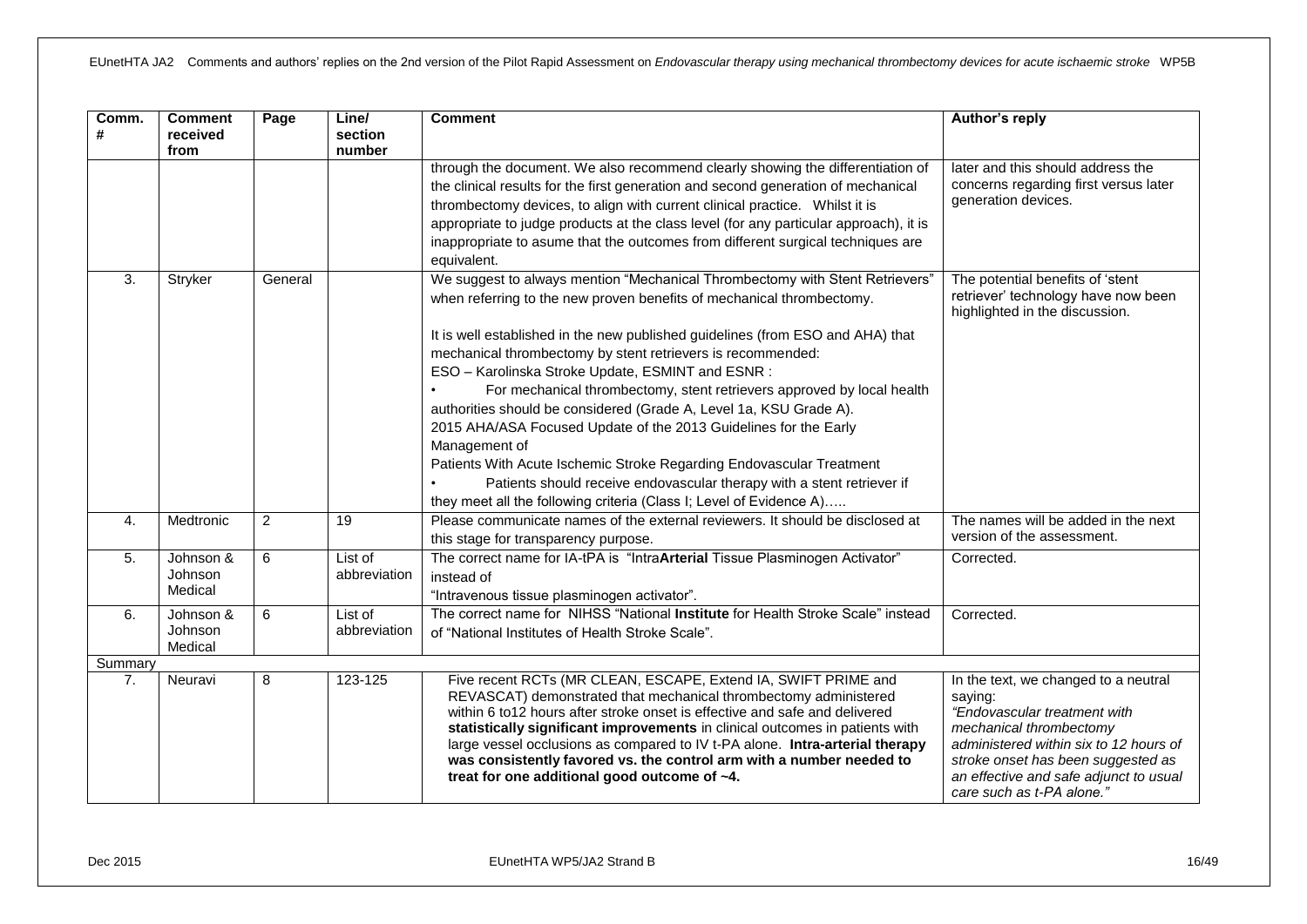| Comm.<br># | <b>Comment</b><br>received<br>from | Page | Line/<br>section<br>number | <b>Comment</b>                                                                                                                                                                                                                                                                                                                                                                                                                                                                                                                                                                                                                                                                                                                                                                                                                                                                                                                                                                                                                                                                                                                                                                                                                                                                                                                                                                                                                                                                 | Author's reply |
|------------|------------------------------------|------|----------------------------|--------------------------------------------------------------------------------------------------------------------------------------------------------------------------------------------------------------------------------------------------------------------------------------------------------------------------------------------------------------------------------------------------------------------------------------------------------------------------------------------------------------------------------------------------------------------------------------------------------------------------------------------------------------------------------------------------------------------------------------------------------------------------------------------------------------------------------------------------------------------------------------------------------------------------------------------------------------------------------------------------------------------------------------------------------------------------------------------------------------------------------------------------------------------------------------------------------------------------------------------------------------------------------------------------------------------------------------------------------------------------------------------------------------------------------------------------------------------------------|----------------|
|            |                                    |      |                            | (Grotta & Hacke, Stroke 2015; 46: 1447-1452 - "despite differences in the timing<br>and amount of recanalization achieved, there was a consistent difference across<br>all studies in good outcome between the interventional and control arms favoring<br>IAT of 14% to 31% (number needed to treat for one additional good outcome,<br>≈4; Figure). Variability in benefit between studies probably reflects differences in<br>the patients selected irrespective of IAT treatment The consistency and<br>logic of the results can make neurologists confident that they should refer<br>similar acute stroke patients as evaluated in these IAT trials")                                                                                                                                                                                                                                                                                                                                                                                                                                                                                                                                                                                                                                                                                                                                                                                                                    |                |
|            |                                    |      |                            | (Campbell et al, Endovascular stent thrombectomy: the new standard of care for<br>large vessel ischaemic stroke. Lancet Neurology 2015 Aug; 14(8):846-54.<br>Despite differences in the details of eligibility requirements, all these trials<br>required proof of major vessel occlusion on non-invasive imaging and most used<br>some imaging technique to exclude patients with a large area of irreversibly<br>injured brain tissue. The results indicate that modern thrombectomy devices<br>achieve faster and more complete reperfusion than do older devices,<br>leading to improved clinical outcomes compared with intravenous alteplase<br>alone. The number needed to treat to achieve one additional patient with<br>independent functional outcome was in the range of 3-2-7-1 and, in most<br>patients, was in addition to the substantial efficacy of intravenous alteplase. No<br>major safety concerns were noted, with low rates of procedural complications and<br>no increase in symptomatic intracerebral haemorrhage On the basis of<br>available trial data, intravenous alteplase remains the initial treatment for all<br>eligible patients within 4.5 h of stroke symptom onset. Those patients with major<br>vessel occlusion should, in parallel, proceed to endovascular thrombectomy<br>immediately rather than waiting for an assessment of response to alteplase,<br>because minimising time to reperfusion is the ultimate aim of treatment" |                |
|            |                                    |      |                            | (Pierot & Derdeyn, Stroke 2015; 46: 1440-1446 - "These data confirm the benefit<br>of early mechanical reperfusion for selected patients with large vessel occlusion<br>and recent ischemic stroke. The strongest evidence is for patients treated with<br>intravenous tPA" " In the most recent trials (MR CLEAN, ESCAPE, EXTEND-IA,<br>and SWIFT PRIME), clinical outcome at 3 months was better in EVT group.<br>The 2 main differences between the positive and negative trials were (1) the<br>mandatory use of CTA or MRA for the demonstration of a large vessel occlusion<br>by CTA or MRAand ) and (2) the use of latest generation devices (stent-<br>retrievers) mandatory in EXTEND-IA, SWIFT PRIME, recommended (ESCAPE)<br>and widely used in MR CLEAN. In ESCAPE and MR CLEAN EVT stent-retrievers                                                                                                                                                                                                                                                                                                                                                                                                                                                                                                                                                                                                                                                              |                |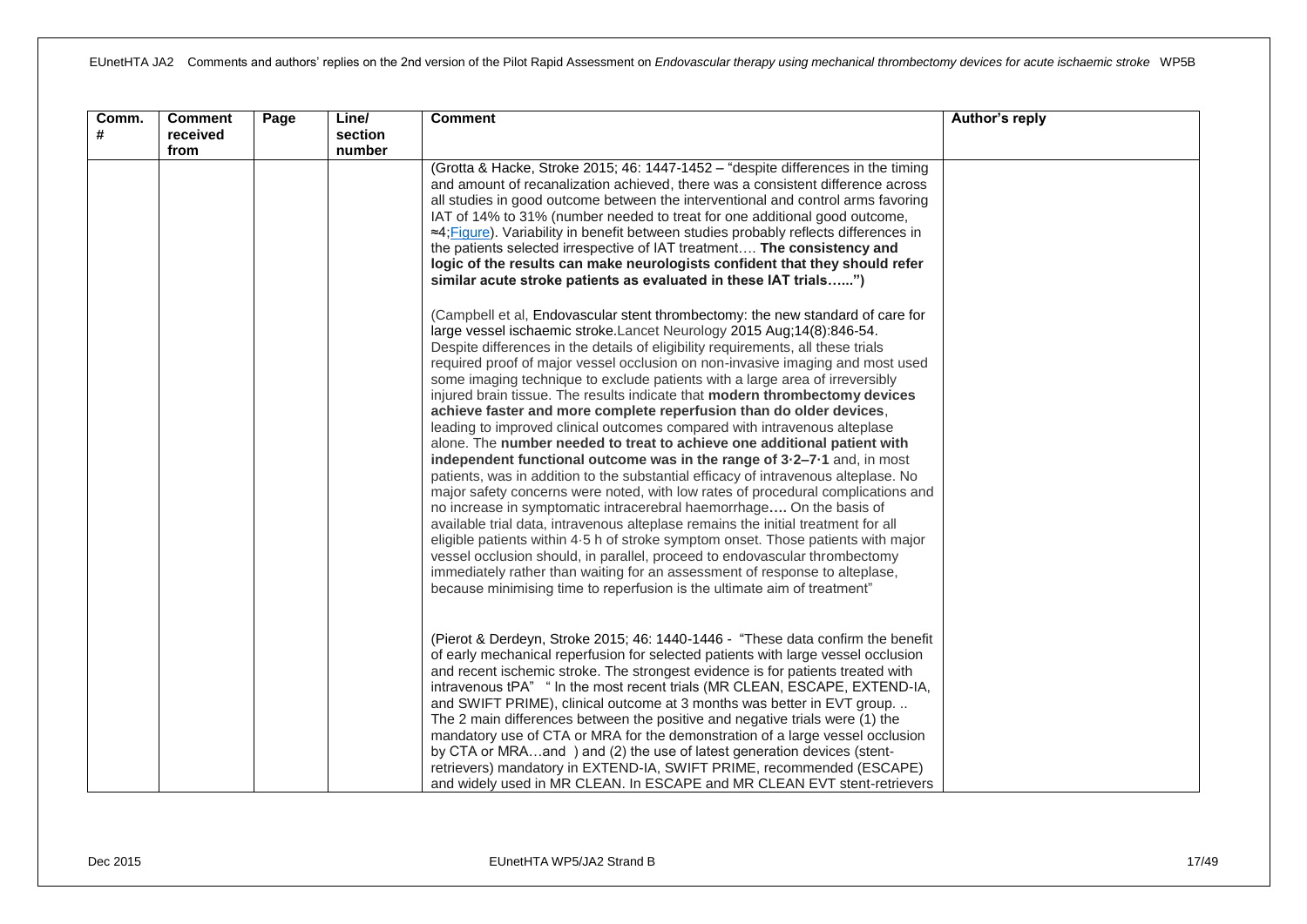| Comm.<br># | <b>Comment</b><br>received<br>from | Page | Line/<br>section<br>number | <b>Comment</b>                                                                                                                                                                                                                                                                                                                                                                                                                                                                                                                                                                                                                                                                                                                                                                                                                                                                                                                                                                                                                                                                                                                                                                                                                                                                                                                                                                                                                                                                                                                                                                                                                                                                                                                                                                                                                                                                                                                                                                                                                                                                                                                                                                                                                                                                                                                                                                                                                                                                                                                                 | Author's reply                                                                                                                                                                                                                                                                                                                           |
|------------|------------------------------------|------|----------------------------|------------------------------------------------------------------------------------------------------------------------------------------------------------------------------------------------------------------------------------------------------------------------------------------------------------------------------------------------------------------------------------------------------------------------------------------------------------------------------------------------------------------------------------------------------------------------------------------------------------------------------------------------------------------------------------------------------------------------------------------------------------------------------------------------------------------------------------------------------------------------------------------------------------------------------------------------------------------------------------------------------------------------------------------------------------------------------------------------------------------------------------------------------------------------------------------------------------------------------------------------------------------------------------------------------------------------------------------------------------------------------------------------------------------------------------------------------------------------------------------------------------------------------------------------------------------------------------------------------------------------------------------------------------------------------------------------------------------------------------------------------------------------------------------------------------------------------------------------------------------------------------------------------------------------------------------------------------------------------------------------------------------------------------------------------------------------------------------------------------------------------------------------------------------------------------------------------------------------------------------------------------------------------------------------------------------------------------------------------------------------------------------------------------------------------------------------------------------------------------------------------------------------------------------------|------------------------------------------------------------------------------------------------------------------------------------------------------------------------------------------------------------------------------------------------------------------------------------------------------------------------------------------|
|            |                                    |      |                            | were used in 86.1% and 97.4% cases, respectively.)                                                                                                                                                                                                                                                                                                                                                                                                                                                                                                                                                                                                                                                                                                                                                                                                                                                                                                                                                                                                                                                                                                                                                                                                                                                                                                                                                                                                                                                                                                                                                                                                                                                                                                                                                                                                                                                                                                                                                                                                                                                                                                                                                                                                                                                                                                                                                                                                                                                                                             |                                                                                                                                                                                                                                                                                                                                          |
| 8.         | Medtronic                          | 8    | 124                        | Include mechanical thrombectomy "mainly with stent retrievers".<br>It is critical to note that the recently published clinical evidence (i.e., MR CLEAN,<br>ESCAPE, EXTEND-IA, SWIFT PRIME, and REVASCAT) are primarily based on<br>the use of new generation of stent retrievers.<br>Here below some three references for consideration:<br>Publication of Hacke W. The results of the recent thrombectomy trials may<br>1)<br>influence stroke care delivery: are you ready? Vol 10, July 2015, 646-650.<br>2015 World Stroke Organization DOI: 10.1111/ijs.12541<br>According to this editorial by Werner Hacke:<br>- "The results published apply for IAT using stent-retrievers. There is no<br>convincing evidence that these results would also apply to other devices such<br>as the Penumbra suction device (THERAPY, which did not show significant<br>superiority) (reference: 11 of the paper: Mocco J. THERAPY. Preliminary<br>results. Oral presentation ESOC 2015 Glasgow. (11)"<br>Note: The reference 11 in this publication is not publically available but was<br>presented to large audience of attendees at the ESOC conference)<br>"How much more extrapolation regarding variations of IAT is permissible? Can<br>we assume that the results will also apply for other types of endovascular<br>instruments or maneuvers? While some talk about a class effect for stent-<br>retrievers (although in the far majority, a single stent-retriever brand was<br>used), the results of the trials are not transferrable to suction devices, rotation<br>ablation, or simple mechanical manipulation of thrombus. The results of<br>THERAPY, so far known, indicate a much smaller treatment effect of just 8%,<br>which failed to show superiority in an underpowered early terminated trial."<br>publication of James C. Grotta: Stroke Neurologist's Perspective on the<br>2)<br>New Endovascular Trials, MD Stroke. 2015;46:00-00. DOI:<br>10.1161/STROKEAHA.115.008384<br>"THERAPY (ClinicalTrials.gov Identifier: NCT01429350) was a company-<br>sponsored trial evaluating the Penumbra aspiration system in an 8-hour time<br>window on top of r-tPA against standard treatment. It required evidence of<br>anterior circulation large vessel occlusion by a thrombus with a length of at<br>least 8 mm. This trial was also stopped prematurely and did not reach the<br>estimated enrollment of 692 patients. The results have not been published,<br>but reportedly failed to show significant benefit with IAT." | About the new statement, we added in<br>the following text.<br>About the five RCTs, we changed to a<br>neutral saying:<br>"Endovascular treatment with<br>mechanical thrombectomy<br>administered within six to 12 hours of<br>stroke onset has been suggested as<br>an effective and safe adjunct to usual<br>care such as t-PA alone." |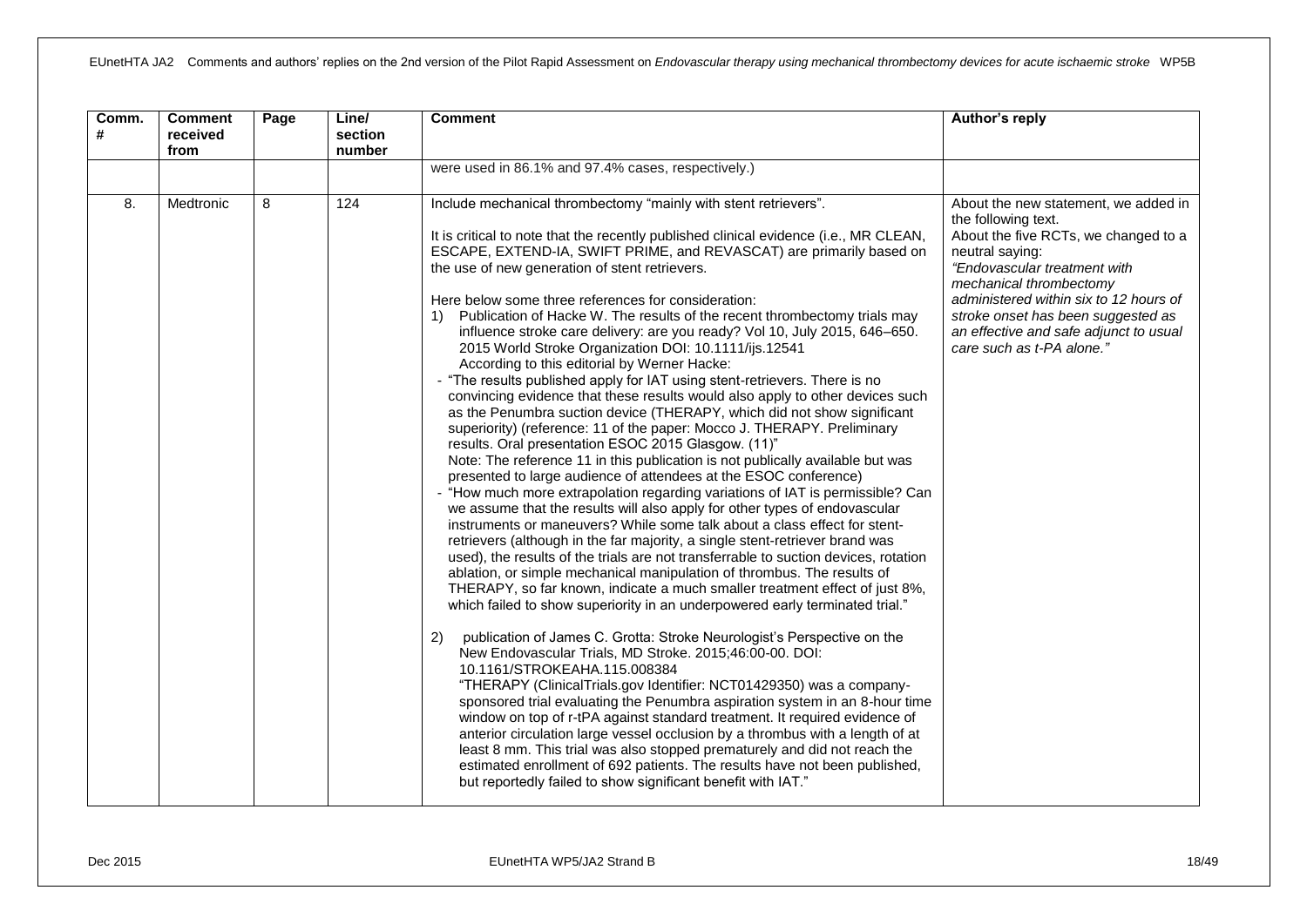| Comm.<br># | <b>Comment</b><br>received<br>from | Page | Line/<br>section<br>number | <b>Comment</b>                                                                                                                                                                                                                                                                                                                                                                                                                                                                                                                                                                                                                                                                                                                                                                                                                                                                                                                                                                         | Author's reply                                                                                                                                           |
|------------|------------------------------------|------|----------------------------|----------------------------------------------------------------------------------------------------------------------------------------------------------------------------------------------------------------------------------------------------------------------------------------------------------------------------------------------------------------------------------------------------------------------------------------------------------------------------------------------------------------------------------------------------------------------------------------------------------------------------------------------------------------------------------------------------------------------------------------------------------------------------------------------------------------------------------------------------------------------------------------------------------------------------------------------------------------------------------------|----------------------------------------------------------------------------------------------------------------------------------------------------------|
|            |                                    |      |                            | Finally, also for consideration, here below are the two key points from the<br>3)<br>Consensus statement on mechanical thrombectomy in acute ischemic stroke<br>- ESO/Karolinska Stroke Update February 2015 in collaboration with<br><b>ESMINT and ESNR. The Consensus reports:</b><br>- "For mechanical thrombectomy, stent retrievers approved by local health<br>authorities should be considered (Grade A, Level 1a, KSU Grade A). - new<br>- Other thrombectomy or aspiration devices approved by local health<br>authorities may be used upon the neurointerventionists discretion if rapid,<br>complete and safe revascularisation of the target vessel can be achieved<br>(Grade C, Level 2a, KSU Grade C) - new"                                                                                                                                                                                                                                                             |                                                                                                                                                          |
| 9.         | Johnson &<br>Johnson<br>Medical    | 8    | $127 - 128$                | We suggest "within 4.5 hours" instead of "within $3 - 4.5$ ": this could be<br>interpreted to mean between 3 and 4.5 hours.                                                                                                                                                                                                                                                                                                                                                                                                                                                                                                                                                                                                                                                                                                                                                                                                                                                            | Yes, changed to "within 4.5 hours"                                                                                                                       |
| 10.        | Neuravi                            | 8    | 128                        | in order for the administration of t-PA to be effective and most beneficial, it<br>must be administered within 3-4.5 hours after the onset of symptoms. In the<br>setting of Large Vessel Occlusions (or Proximal Artery Occlusions), it is limited in<br>its ability to revascularize the occlusion.                                                                                                                                                                                                                                                                                                                                                                                                                                                                                                                                                                                                                                                                                  | Added "In the setting of Large Vessel<br>Occlusions (or Proximal Artery<br>Occlusions), it is limited in its ability to<br>revascularize the occlusion." |
| 11.        | Medtronic                          | 8    | 128                        | "it must be administered within 3 - 4.5 hours after the onset of stroke symptoms".<br>This need to be corrected to "administered within 4.5 hours" and please<br>reference to the marketing authorization from European Medicine Agency for the<br>use of the drug Alteplase (IV tPA)                                                                                                                                                                                                                                                                                                                                                                                                                                                                                                                                                                                                                                                                                                  | Yes, changed to "within 4.5 hours".                                                                                                                      |
| 12.        | Neuravi                            | 8    | 138                        | Delays in recanalization have been demonstrated to reduce the odds of a good<br>outcome, and so the speed with which reperfusion is achieved makes a<br>difference                                                                                                                                                                                                                                                                                                                                                                                                                                                                                                                                                                                                                                                                                                                                                                                                                     | Added accordingly.                                                                                                                                       |
| 13.        | Neuravi                            | 8    | 138-140                    | The target population of mechanical thrombectomy in this assessment is patients<br>experiencing an acute ischemic stroke due to a proximal or large neurovascular<br>vessel occlusion. Patients with an occlusion of a major intracranial artery, such<br>as the internal carotid artery (ICA), middle cerebral artery (MCA), or basilar artery<br>(BA) have a very poor prognosis if the occlusion is not opened.<br>(Jayaraman MV, Hussain MS, Abruzzo T, et al. Embolectomy for stroke with<br>Emergent Large Vessel Occlusion (ELVO): Report of the Standards and<br>Guidelines committee of the Society of NeuroInterventional Surgery. J<br>NeuroIntervent Surg 2015;7:316-21:<br>"The natural history of patients with<br>acute ischemic stroke and occlusion of a major intracranial vessel such as the<br>internal carotid artery (ICA), middle cerebral artery (MCA), or basilar artery is<br>dismal, with high rates of mortality and low rates of disability-free survival | Changed accordingly.                                                                                                                                     |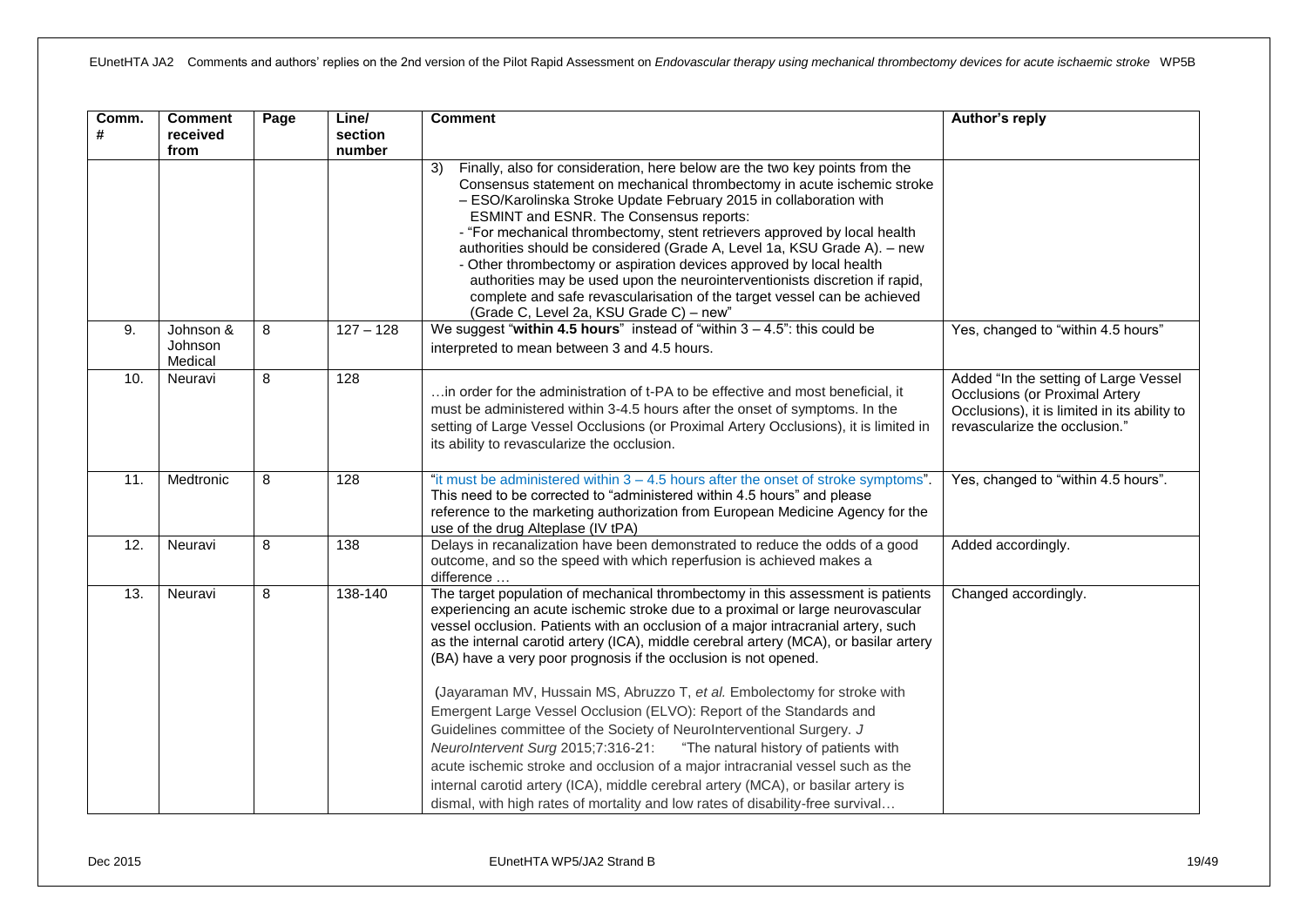| Comm.<br># | <b>Comment</b><br>received<br>from | Page | Line/<br>section<br>number | <b>Comment</b>                                                                                                                                                                                                                                                                                                                                                                                                                                                                                                                                                                                                                                                                                                                                                                                                                                                                                                                                                                                                                                                                                                                                                                                                                                                                                                                                                                                                                                                                                                                                                                                                                                 | Author's reply                                                                                                                                                                                                                                                                                              |
|------------|------------------------------------|------|----------------------------|------------------------------------------------------------------------------------------------------------------------------------------------------------------------------------------------------------------------------------------------------------------------------------------------------------------------------------------------------------------------------------------------------------------------------------------------------------------------------------------------------------------------------------------------------------------------------------------------------------------------------------------------------------------------------------------------------------------------------------------------------------------------------------------------------------------------------------------------------------------------------------------------------------------------------------------------------------------------------------------------------------------------------------------------------------------------------------------------------------------------------------------------------------------------------------------------------------------------------------------------------------------------------------------------------------------------------------------------------------------------------------------------------------------------------------------------------------------------------------------------------------------------------------------------------------------------------------------------------------------------------------------------|-------------------------------------------------------------------------------------------------------------------------------------------------------------------------------------------------------------------------------------------------------------------------------------------------------------|
|            |                                    |      |                            | Among acute ischemic stroke, ELVO accounts for the greatest proportion of<br>patients with long-term disability.")                                                                                                                                                                                                                                                                                                                                                                                                                                                                                                                                                                                                                                                                                                                                                                                                                                                                                                                                                                                                                                                                                                                                                                                                                                                                                                                                                                                                                                                                                                                             |                                                                                                                                                                                                                                                                                                             |
| 14.        | Neuravi                            | 9    | 189                        | Five of the eight trials were stopped early due to loss of equipoise after<br>overwhelmingly positive trial results.                                                                                                                                                                                                                                                                                                                                                                                                                                                                                                                                                                                                                                                                                                                                                                                                                                                                                                                                                                                                                                                                                                                                                                                                                                                                                                                                                                                                                                                                                                                           | Only Revascat was stopped because<br>of loss of equipoise.<br>IMS 3 stopped because of futility<br>The release of data from MR CLEAN<br>led to interim analyses being<br>performed in SWIFT PRIME, ESCAPE<br>and EXTEND IA, and all were stopped<br>early following this analysis<br>Action: No change made |
| 15.        | Neuravi                            | 9    | general                    | The 8 trials referenced can be (and have been) divided into two groups. The first<br>3 trials (IMS III, Synthesis & MR RESCUE) did not consistently confirm the<br>presence of a large vessel occlusion on imaging, nor did they use 2nd generation<br>technology. The subsequent 5 trials did require imaging confirmation of a large<br>vessel occlusion and they used primarily 2nd generation stent-retriever<br>technology to revascularize the vessels. These trials demonstrated a clear<br>benefit to endovascular therapy in patients with large proximal artery occlusions.<br>The data from these 5 trials, even though some were halted early due to loss of<br>equipoise, has been categorized as compelling by numerous experts, including<br>leading neurologists*. The American Heart Association / American Stroke<br>Association revised its stroke treatment recommendations citing Class 1, Level A<br>evidence in support of endovascular therapy with a stent-retriever in specific<br>patients.<br>"AHA/ASA revised recommendations state there is Class I, Level of Evidence A<br>that patients should receive endovascular therapy with a stent retriever if they:<br>have prestroke mRS 0-1, have AIS and received IV r-tPA within 4.5 hours of<br>onset, the causative occlusion is in the ICA or proximal MCA, are age 18 or oler,<br>have an NIHSS score of 6 or greater, have an ASPECTS score of 6 or greater,<br>and treatment can be initiated (groin puncture) within 6 hours of symptom onset.<br>Use of stent-retrievers is indicated in preference to the MERCI device (Class I;<br>Level of Evidence A)" | Subgroup analysis has now been<br>performed.                                                                                                                                                                                                                                                                |
|            |                                    |      |                            | *Grotta & Hacke, Stroke 2015; 46: 1447-1452 -                                                                                                                                                                                                                                                                                                                                                                                                                                                                                                                                                                                                                                                                                                                                                                                                                                                                                                                                                                                                                                                                                                                                                                                                                                                                                                                                                                                                                                                                                                                                                                                                  |                                                                                                                                                                                                                                                                                                             |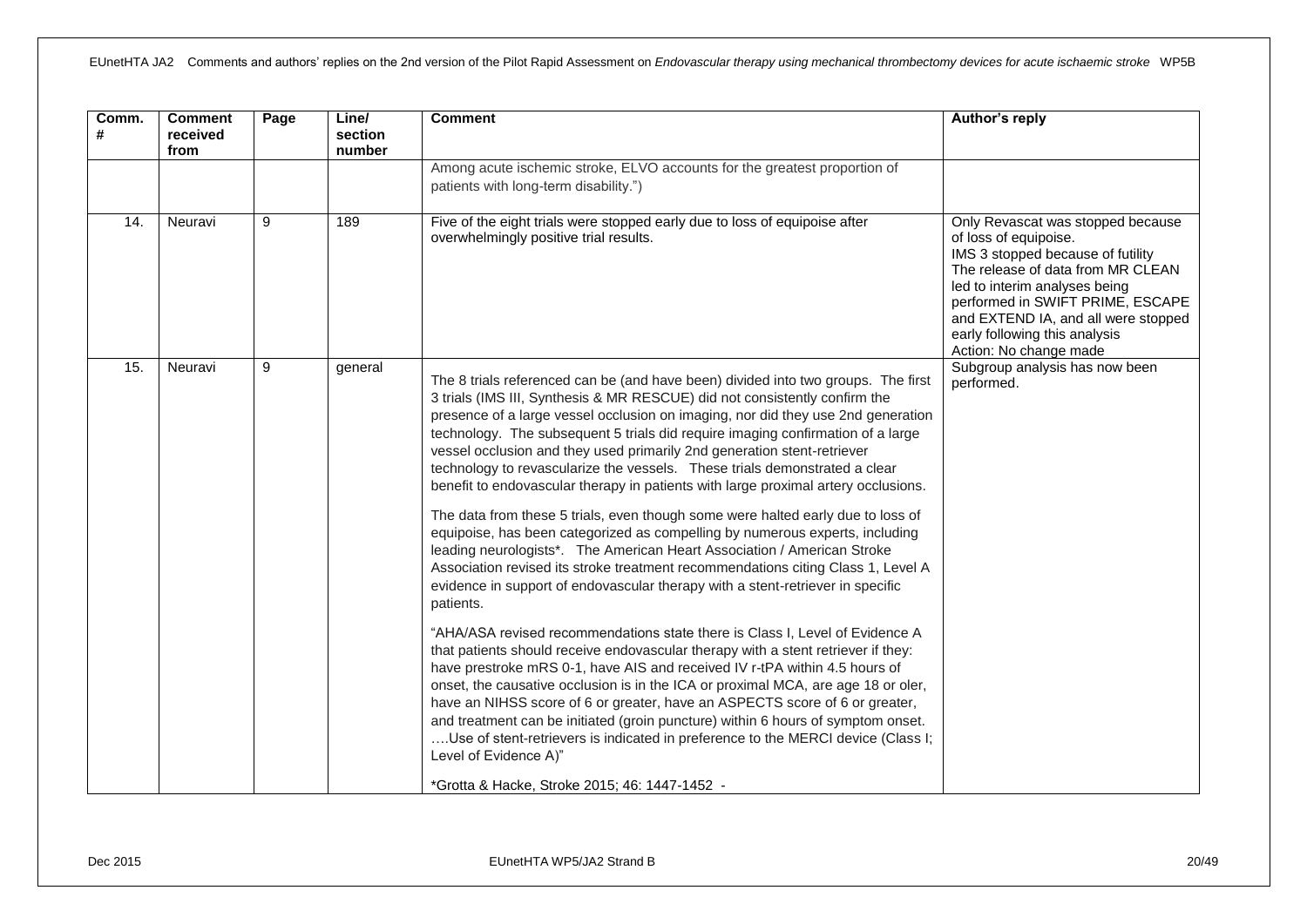| Comm.<br># | <b>Comment</b><br>received<br>from | Page    | Line/<br>section<br>number | <b>Comment</b>                                                                                                                                                                                                                                                                                                                                                                                                                                                                                                                                                                                                                                                                                                                                                                                                                                                                                                                                    | Author's reply                                                                                                                                                                               |
|------------|------------------------------------|---------|----------------------------|---------------------------------------------------------------------------------------------------------------------------------------------------------------------------------------------------------------------------------------------------------------------------------------------------------------------------------------------------------------------------------------------------------------------------------------------------------------------------------------------------------------------------------------------------------------------------------------------------------------------------------------------------------------------------------------------------------------------------------------------------------------------------------------------------------------------------------------------------------------------------------------------------------------------------------------------------|----------------------------------------------------------------------------------------------------------------------------------------------------------------------------------------------|
|            |                                    |         |                            | "The main take home points for neurologists from the body of evidence contained<br>in the 5 trials are (1) IAT is a potently effective treatment and should be offered to<br>patients who have documented occlusion in the distal ICA or M1 arteries, have a<br>relatively normal NCCT, significant neurological deficit, and can have<br>recanalization within 6 hours of LSN; (2) benefits refer to patients receiving r-tPA<br>before IAT; r-tPA should not be withheld if the patient meets criteria, and benefit<br>in patients who do not receive r-tPA or have r-tPA exclusions requires further<br>study; (3) favorable results occur when IAT is performed at an endovascular<br>stroke center by a coordinated multidisciplinary team that extends from the<br>prehospital stage to the endovascular suite, minimizes time to recanalization,<br>uses stent-retriever devices, and avoids general anesthesia (GA)." (Grotta &<br>Hacke) |                                                                                                                                                                                              |
|            |                                    |         |                            | (Pierot & Derdeyn, Stroke 2015; 46: 1440-1446 - "EVT with stent-retrievers is<br>now proven effective and is dramatically so, for a well-defined subset of patients<br>with acute ischemic stroke. Current practice needs to incorporate the lessons<br>from the recent trials: careful patient selection and optimizing time to reperfusion<br>and reperfusion rate are critical to providing any benefit to our patients.")                                                                                                                                                                                                                                                                                                                                                                                                                                                                                                                     |                                                                                                                                                                                              |
| 16.        | Phenox                             | General | $\blacksquare$             | We have finalized the ARTESp Study for pREset.                                                                                                                                                                                                                                                                                                                                                                                                                                                                                                                                                                                                                                                                                                                                                                                                                                                                                                    | We appreciate that this has been<br>brought to our attention. This does not<br>warrant any amendments to the<br>document at this point.                                                      |
| 17.        | Phenox                             | General |                            | pREset and pREset LITE will be included in the SITS-Open Study                                                                                                                                                                                                                                                                                                                                                                                                                                                                                                                                                                                                                                                                                                                                                                                                                                                                                    | We appreciate that this has been<br>brought to our attention. This does not<br>warrant any amendments to the<br>document at this point.                                                      |
| 18.        | Stryker                            | 7,15,22 | 111, 356,<br>523           | Please add in Aspiration/Suction Devices: "AXS Catalyst™ Distal Access<br>Catheter" from Stryker                                                                                                                                                                                                                                                                                                                                                                                                                                                                                                                                                                                                                                                                                                                                                                                                                                                  | This was not included in the original<br>study plan and thus cannot be<br>included at this stage in the<br>assessment                                                                        |
| 19.        | Medtronic                          | 10      | 225                        | "While six trials reported on NIHSS in different ways and at different time points,<br>all appeared to demonstrate relatively better outcomes in the intervention groups<br>- the significance of this is difficult to assess, however, given the aforementioned<br>heterogeneity in reporting."<br>Suggest further clarification regarding the phrase "the significance of this is<br>difficult to assess" The below table presents detailed reporting of NIHSS                                                                                                                                                                                                                                                                                                                                                                                                                                                                                  | We have already been clear that the<br>intervention appears to be favoured,<br>despite the heterogeneity in results.<br>We now provide an example of this<br>heterogeneity in the narrative. |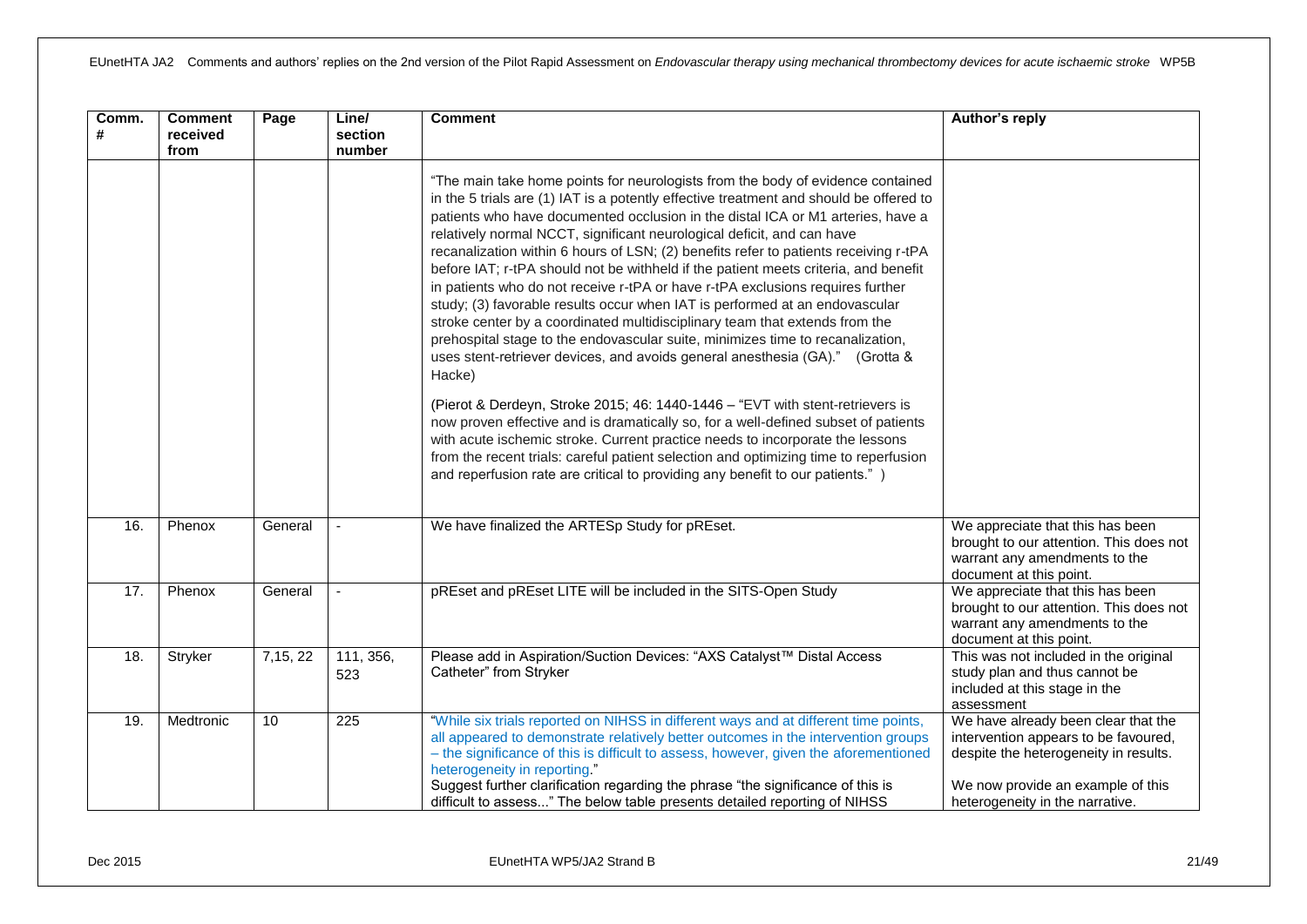| Comm.<br>#        | <b>Comment</b><br>received<br>from | Page | Line/<br>section<br>number | <b>Comment</b>                                                                                                                                                                                                                                                                                                                                                                                                                                                                                                                                                                                                                                                                                                                                                                                                                                                                                                         |                                |                                                                                                                                                                                                                                                                                                                                                                                                                                         |                                                                                     | Author's reply |
|-------------------|------------------------------------|------|----------------------------|------------------------------------------------------------------------------------------------------------------------------------------------------------------------------------------------------------------------------------------------------------------------------------------------------------------------------------------------------------------------------------------------------------------------------------------------------------------------------------------------------------------------------------------------------------------------------------------------------------------------------------------------------------------------------------------------------------------------------------------------------------------------------------------------------------------------------------------------------------------------------------------------------------------------|--------------------------------|-----------------------------------------------------------------------------------------------------------------------------------------------------------------------------------------------------------------------------------------------------------------------------------------------------------------------------------------------------------------------------------------------------------------------------------------|-------------------------------------------------------------------------------------|----------------|
|                   |                                    |      |                            | results. With the exception of the SYNTHESIS Expansion trial which utilized early<br>generation thrombectomy devices (i.e. Merci Retriever and Penumbra Aspiration<br>System), the recent trials demonstrate both early and long-term improved<br>neurological outcomes favoring intervention primarily with stent retrievers despite<br>the heterogeneity in reporting results.                                                                                                                                                                                                                                                                                                                                                                                                                                                                                                                                       |                                | More information on NIHSS reporting<br>is provided in the appendices<br>(currently table 12).                                                                                                                                                                                                                                                                                                                                           |                                                                                     |                |
|                   |                                    |      |                            | <b>STUDY</b>                                                                                                                                                                                                                                                                                                                                                                                                                                                                                                                                                                                                                                                                                                                                                                                                                                                                                                           | <b>TIMEPOINT</b>               | <b>ENDPOINT RELATED TO NIHSS</b><br><b>SCORE</b>                                                                                                                                                                                                                                                                                                                                                                                        | <b>RESULT (I-intervention; C-</b><br>control)                                       |                |
|                   |                                    |      |                            | <b>SYNTHESIS</b><br>Expansion                                                                                                                                                                                                                                                                                                                                                                                                                                                                                                                                                                                                                                                                                                                                                                                                                                                                                          | 7 days                         | 2°: NIHSS ≤6 (mild neurologic deficit or<br>none)                                                                                                                                                                                                                                                                                                                                                                                       | I: 54%, C: 55%, $p=0.89$                                                            |                |
|                   |                                    |      |                            | <b>MR CLEAN</b>                                                                                                                                                                                                                                                                                                                                                                                                                                                                                                                                                                                                                                                                                                                                                                                                                                                                                                        | 24 hours<br>5-7 days or<br>d/c | 2 <sup>o</sup> : Median score<br>2 <sup>°</sup> : Median score                                                                                                                                                                                                                                                                                                                                                                          | I: 13, C: 16, beta 2.6 unadj,<br>2.3 adj<br>I: 8, C: 14, beta 3.2 unadj, 2.9<br>adi |                |
|                   |                                    |      |                            | <b>EXTEND IA</b>                                                                                                                                                                                                                                                                                                                                                                                                                                                                                                                                                                                                                                                                                                                                                                                                                                                                                                       | 3 days                         | Co-1°: ≥8-pt reduction or score of 0 or 1<br>(early neurologic improvement)                                                                                                                                                                                                                                                                                                                                                             | $1:80\%$ , C: 37%, p<0.001                                                          |                |
|                   |                                    |      |                            | <b>REVASCAT</b>                                                                                                                                                                                                                                                                                                                                                                                                                                                                                                                                                                                                                                                                                                                                                                                                                                                                                                        | 24 hours                       | 2°: ≥8-pt reduction or 0-2 (early dramatic<br>response to treatment)                                                                                                                                                                                                                                                                                                                                                                    | I: 59%, C: 20%, OR 5.5 unadj,                                                       |                |
|                   |                                    |      |                            | <b>SWIFT PRIME</b>                                                                                                                                                                                                                                                                                                                                                                                                                                                                                                                                                                                                                                                                                                                                                                                                                                                                                                     | 27 hours                       | 2°: Change in NIHSS score                                                                                                                                                                                                                                                                                                                                                                                                               | I: mean change -3.9±6.2, C: -<br>$8.5 \pm 7.1$ , p $< 0.001$                        |                |
|                   |                                    |      |                            | <b>ESCAPE</b>                                                                                                                                                                                                                                                                                                                                                                                                                                                                                                                                                                                                                                                                                                                                                                                                                                                                                                          | 90 days                        | 2°: NIHSS 0-2 (neurological disability)                                                                                                                                                                                                                                                                                                                                                                                                 | I: 51.6%, C: 23.1%,<br>Diff 28.4, rate ratio 2.2<br>unadjusted, 2.1 adjusted        |                |
| 20.               | Medtronic                          | 10   | 232                        | for patients administered IV t-PA alone."                                                                                                                                                                                                                                                                                                                                                                                                                                                                                                                                                                                                                                                                                                                                                                                                                                                                              |                                | "Restoration of cerebral blood flow on final angiography, as assessed using the<br>mTICI score, was only reported in the intervention groups."<br>Suggest to include additional context as to the reason flow restoration was<br>assessed and reported in the intervention groups. At the end of the sentence<br>suggest to add "as the catheter angiography procedure is not standard of care                                          |                                                                                     | Change made.   |
| $\overline{21}$ . | Medtronic                          | 10   | $\overline{242}$           | A total of 8 RCTs both old and recent studies were included in the assessment.<br>While all studies were RCTs comparing endovascular treatment with standard<br>medical treatment, major methodological differences remain between the three<br>early RCTs (MR RESCUE, IMS3, and SYNTHESIS Expansion) and the recent<br>trials (MR CLEAN, ESCAPE, EXTEND-IA, SWIFT PRIME, and REVASCAT) that<br>cautions against pooling all data. It is strongly recommended that the three early<br>RCTs not be included in the assessment for the following reasons:<br>• Previous studies using mechanical thrombectomy devices in the treatment of<br>acute ischaemic stroke failed to demonstrate clinical benefit which can be<br>attributed to multiple methodological pitfalls and use of first generation<br>technology $(1)(2)(3)$ .<br>• Firstly, the 'older' studies were characterised by a lack of advanced imaging for |                                | Subgroup analysis has now been<br>performed<br>The issues of imaging, timing and<br>changing technology are all referred to<br>in the substance of the document; it is<br>not feasible to go into these issues in<br>depth in the report summary.<br>In addition, we now make clear that<br>we believe the evidence of benefit<br>applies to those procedures in which<br>stent retrievers (as opposed to older<br>technology) is used. |                                                                                     |                |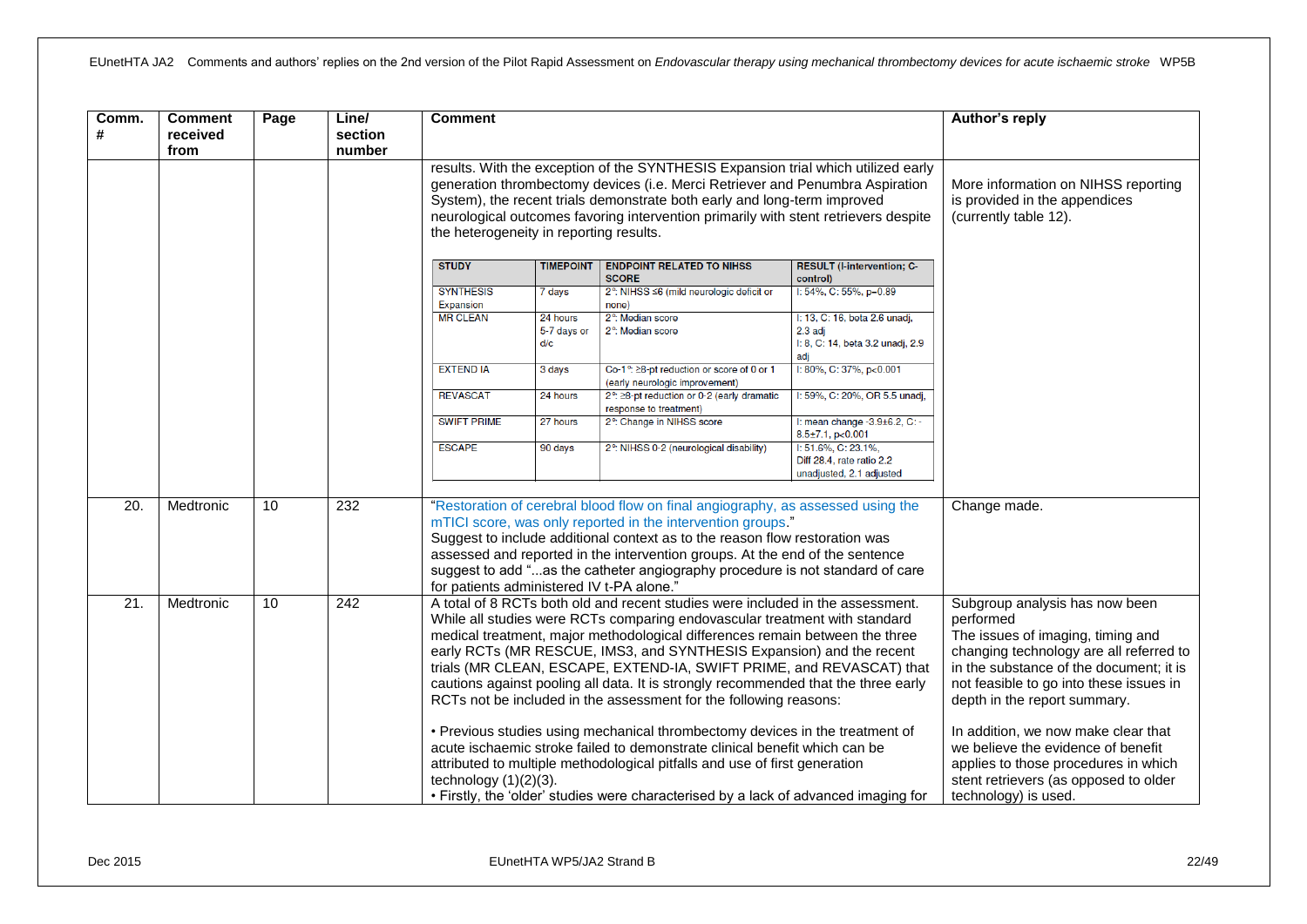| Comm.<br># | <b>Comment</b><br>received<br>from | Page | Line/<br>section<br>number | <b>Comment</b>                                                                                                                                                                                                                                                                                                                                                                                                                                                                                                                                                                                                                                                                                                                                                                                                                                                                                                                                                                                                                                                                                                                                                                                                                                                                                                                                                                                                                                                                                                                                                                                                                                                                                                                                                                                                                                                                                                                                                                                                                                                                                                                                                                                                                                                                                                                                                                                                                                                                                                                                                                                                                                                                                                                                                                                                                                                                                                                                                                   | Author's reply |
|------------|------------------------------------|------|----------------------------|----------------------------------------------------------------------------------------------------------------------------------------------------------------------------------------------------------------------------------------------------------------------------------------------------------------------------------------------------------------------------------------------------------------------------------------------------------------------------------------------------------------------------------------------------------------------------------------------------------------------------------------------------------------------------------------------------------------------------------------------------------------------------------------------------------------------------------------------------------------------------------------------------------------------------------------------------------------------------------------------------------------------------------------------------------------------------------------------------------------------------------------------------------------------------------------------------------------------------------------------------------------------------------------------------------------------------------------------------------------------------------------------------------------------------------------------------------------------------------------------------------------------------------------------------------------------------------------------------------------------------------------------------------------------------------------------------------------------------------------------------------------------------------------------------------------------------------------------------------------------------------------------------------------------------------------------------------------------------------------------------------------------------------------------------------------------------------------------------------------------------------------------------------------------------------------------------------------------------------------------------------------------------------------------------------------------------------------------------------------------------------------------------------------------------------------------------------------------------------------------------------------------------------------------------------------------------------------------------------------------------------------------------------------------------------------------------------------------------------------------------------------------------------------------------------------------------------------------------------------------------------------------------------------------------------------------------------------------------------|----------------|
|            |                                    |      |                            | patient selection which is required to ensure the presence of vessel occlusion<br>and salvageable brain tissue. Indeed, confirmation of largevessel occlusion by<br>imaging was not performed in some of the older studies prior to randomisation,<br>allowing patients without proximal vessel occlusion to enter the studies. The<br>importance of neuroimaging criteria for the selection of patients has been a key<br>part of newer trials.<br>• A heightened awareness of the importance of time has improved. A significant<br>delay of more than two hours between initiation of intra-venous tPA and<br>endovascular intervention which occurred in earlier studies could have<br>diminished the effects of the intra-arterial endovascular intervention. An<br>emergency department door-to-groin puncture time of 90 minutes was achieved<br>in the some of the newer studies.<br>. Also, it is vital to highlight that endovascular technology has changed and the<br>older studies reflect first generation devices. New generation stent-retriever<br>technology, such as Solitaire FR has been shown in recent RCTs to result in<br>faster, more complete recanalization as defined by significantly higher rates of<br>Thrombolysis in Cerebral Infarction angiographic scores of 2b (indicating<br>successful reperfusion of _50%) or 3 (complete reperfusion), as compared with<br>intravenous t-PA alone or earlier- generation thrombectomy devices. All of the<br>older studies utilised very few stent retrievers in their intervention arm, in fact the<br>MR RESCUE study used no new generation stent retrievers (0/70 patients) in<br>their embolectomy arm (Merci Retriever or Penumbra System. While in the IMS3<br>study only 5/434 or 1% of patients received stent retrievers. In the SYNTHESIS<br>EXPANSION expansion study, thrombectomy using stent retrievers was used in<br>23/181 or 23% of patients, which is in direct comparison to the new studies,<br>whereby 77%-100% of patients in the intervention arm were treated with stent<br>retrievers.<br>• Finally, in the editorial of Pierot L. et al. (4) in which the authors discuss the<br>following limitations/weaknesses of the IMS III, Synthesis Expansion, and MR<br>RESCUE trials: o All studies: Long period of inclusion/recruitment, small number<br>of patients per center per year, and heterogeneity of endovascular techniques<br>used (IA tPA and/or mostly 1st gen devices) o IMS III and Synthesis:<br>Inappropriate preoperative imaging including absence of CTA or MRA to detect<br>an occlusion and no evaluation of salvageable brain with perfusion CT or MR o<br>Synthesis and MR RESCUE: Comparison of IV tPA to Endovascular treatment<br>alone (instead of comparing IV tPA to a combined approach of endovascular<br>treatment + IV tPA)<br>References indicated above:<br>1. Broderick JP, Palesch YY, Demchuk AM, Yeatts SD, Khatri P, Hill MD, et al. |                |
|            |                                    |      |                            |                                                                                                                                                                                                                                                                                                                                                                                                                                                                                                                                                                                                                                                                                                                                                                                                                                                                                                                                                                                                                                                                                                                                                                                                                                                                                                                                                                                                                                                                                                                                                                                                                                                                                                                                                                                                                                                                                                                                                                                                                                                                                                                                                                                                                                                                                                                                                                                                                                                                                                                                                                                                                                                                                                                                                                                                                                                                                                                                                                                  |                |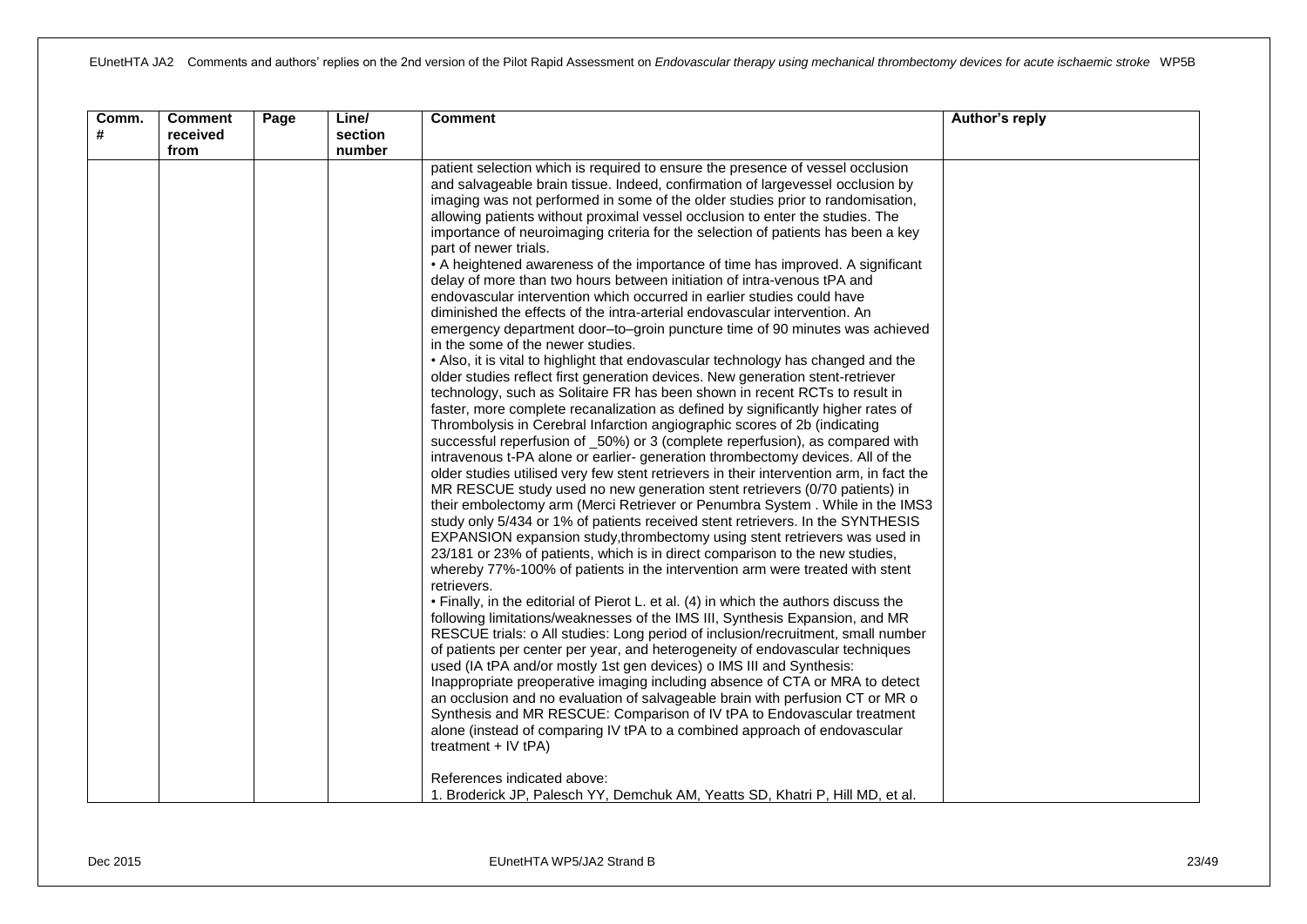| Comm.<br># | <b>Comment</b><br>received<br>from | Page                | Line/<br>section<br>number | <b>Comment</b>                                                                                                                                                                                                                                                                                                                                                                                                                                                                                                                                                                                                                                                                                                                                                                                                                                                                                                                                                                                                                                                                                                                | Author's reply                                                                                                                                                                                                                                                                    |
|------------|------------------------------------|---------------------|----------------------------|-------------------------------------------------------------------------------------------------------------------------------------------------------------------------------------------------------------------------------------------------------------------------------------------------------------------------------------------------------------------------------------------------------------------------------------------------------------------------------------------------------------------------------------------------------------------------------------------------------------------------------------------------------------------------------------------------------------------------------------------------------------------------------------------------------------------------------------------------------------------------------------------------------------------------------------------------------------------------------------------------------------------------------------------------------------------------------------------------------------------------------|-----------------------------------------------------------------------------------------------------------------------------------------------------------------------------------------------------------------------------------------------------------------------------------|
|            |                                    |                     |                            | Endovascular therapy after intravenous t-PA versus t-PA alone for stroke. N Engl<br>J Med [Internet]. 2013 Mar 7 [cited 2014 Jul 11];368(10):893-903. Available from:<br>http://www.pubmedcentral.nih.gov/articlerender.fcgi?artid=3651875&tool=pmcent<br>rez&rendertype=abstract<br>2. Kidwell CS, Jahan R, Gornbein J, Alger JR, Nenov V, Ajani Z, et al. A trial of<br>imaging selection and endovascular treatment for ischemic stroke. N Engl J Med<br>[Internet]. 2013 Mar 7 [cited 2015 Apr 14];368(10):914-23. Available from:<br>http://www.pubmedcentral.nih.gov/articlerender.fcgi?artid=3690785&tool=pmcent<br>rez&rendertype=abstract<br>3. Ciccone A, Valvassori L, Nichelatti M, Sgoifo A, Ponzio M, Sterzi R, et al.<br>Endovascular Treatment for Acute Ischemic Stroke. N Engl J Med [Internet].<br>2013 Mar 7 [cited 2015 Apr 14];368(10):904-13. Available from:<br>http://www.pubmedcentral.nih.gov/articlerender.fcgi?artid=3708480&tool=pmcent<br>rez&rendertype=abstract<br>4. Pierot L. et al AJNR Am J Neuroradiol. 2013 Jun 6. Mechanical Thrombectomy<br>after IMS III, Synthesis, and MR-RESCUE. |                                                                                                                                                                                                                                                                                   |
| 22.        | Medtronic                          | $10$ and<br>overall | 242                        | It is recommended to have an introduction for each chapter. For example here,<br>communicating how each parameter of safety is considered and why. For a<br>health care decision maker or generally anyone interested in this report, it is<br>difficult to understand the relevance of content because of the way it is presented<br>(i.e. presenting directly the outcomes for each endpoint without explaning the<br>relevance of the endpoints)                                                                                                                                                                                                                                                                                                                                                                                                                                                                                                                                                                                                                                                                           | An introduction would be of benefit but<br>this is not part of EUnetHTAs<br>assessment template. In addition,<br>information (albeit limited given the<br>nature and timeframe for this rapid<br>report) has been provided on the<br>outcomes used to determine<br>effectiveness. |
| 23.        | Medtronic                          | overall             |                            | It is critical to note that the recently published clinical evidence (i.e., MR CLEAN,<br>ESCAPE, EXTEND-IA, SWIFT PRIME, and REVASCAT) are primarily based on<br>the use of stent retrievers. According to the editorial by Werner Hacke, MD in the<br>International Journal of Stroke (2015), there is no convincing evidence that these<br>positive results for endovascular treatment would also apply to other devices<br>such as the Penumbra suction device (THERAPY, which did not show significant<br>superiority). The results of THERAPY, so far known, indicate a much smaller<br>treatment effect of just 8% (absolute difference), which failed to show superiority<br>in an underpowered early terminated trial.<br>Reference:<br>Hacke W. The results of the recent thrombectomy trials may influence stroke<br>care delivery: are you ready? Vol 10,<br>July 2015, 646-650. 2015 World Stroke Organization DOI: 10.1111/ijs.12541                                                                                                                                                                             | Subgroup analysis has now been<br>performed<br>In addition, we now make clear that<br>we believe the evidence of benefit<br>applies to those procedures in which<br>stent retrievers (as opposed to older<br>or other technology) is used.                                        |
| 24.        | Stryker                            | 11                  | 278                        | The THERPAY Trial has stopped also following the MR CLEAN publication. The<br>results were presented by Dr. Mocco at the European Stroke Organization                                                                                                                                                                                                                                                                                                                                                                                                                                                                                                                                                                                                                                                                                                                                                                                                                                                                                                                                                                         | For estimating efficacy we have<br>restricted our analysis to published                                                                                                                                                                                                           |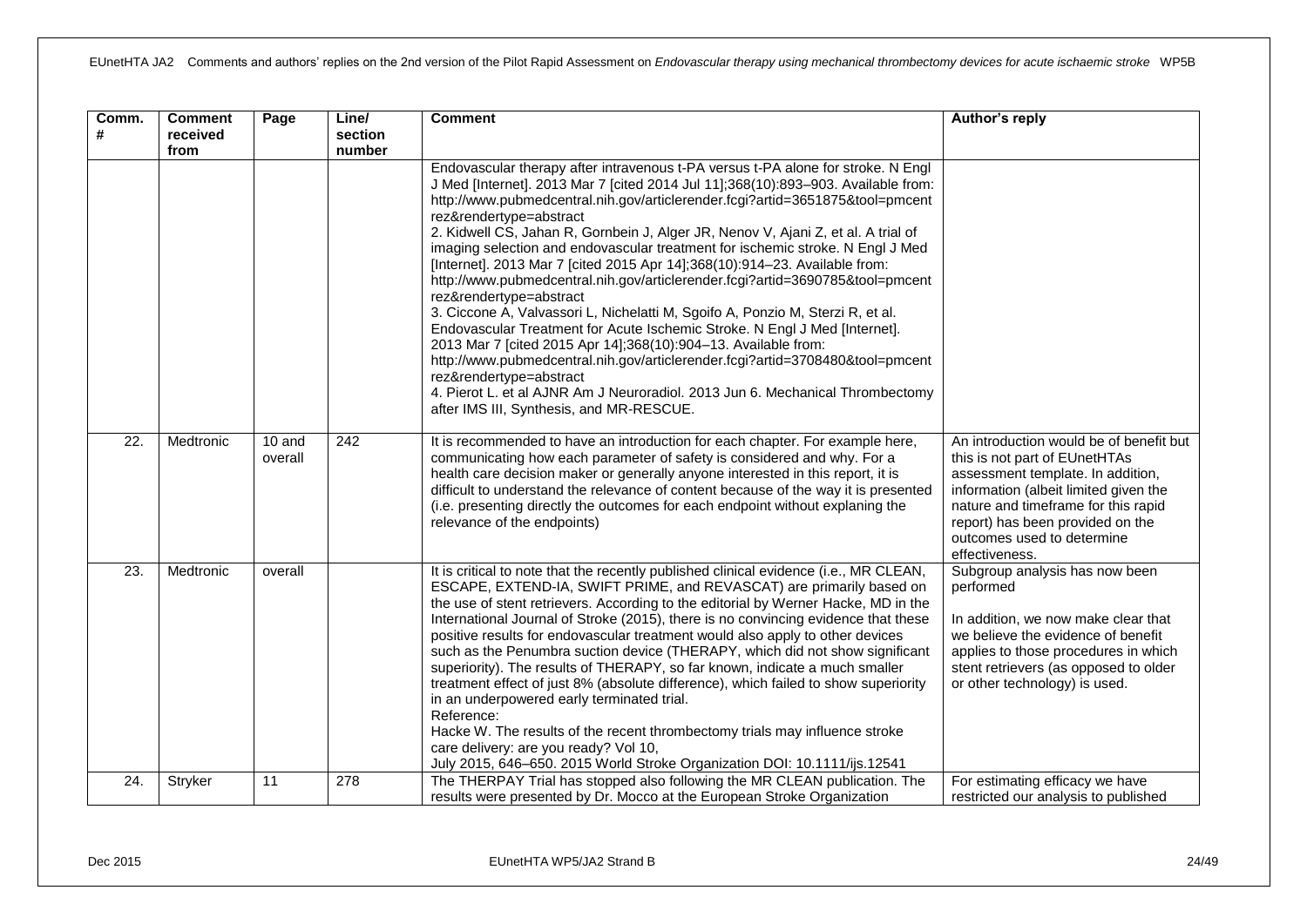| Comm.<br>#        | <b>Comment</b><br>received<br>from | Page            | Line/<br>section<br>number | <b>Comment</b>                                                                                                                                                                                                                                                                                                                                                                                                                                                                                                                                                                                                                                                                                                                                                                                                                                                                                                                                                                                                               | Author's reply                                                                                                                                                                                                                                                            |
|-------------------|------------------------------------|-----------------|----------------------------|------------------------------------------------------------------------------------------------------------------------------------------------------------------------------------------------------------------------------------------------------------------------------------------------------------------------------------------------------------------------------------------------------------------------------------------------------------------------------------------------------------------------------------------------------------------------------------------------------------------------------------------------------------------------------------------------------------------------------------------------------------------------------------------------------------------------------------------------------------------------------------------------------------------------------------------------------------------------------------------------------------------------------|---------------------------------------------------------------------------------------------------------------------------------------------------------------------------------------------------------------------------------------------------------------------------|
|                   |                                    |                 |                            | Conference in Glasgow, Scotland on April 17, 2015. They did not reach the<br>primary or secondary pre-specified endpoints in either the intent to treat or per<br>protocol analysis.                                                                                                                                                                                                                                                                                                                                                                                                                                                                                                                                                                                                                                                                                                                                                                                                                                         | RCTs.                                                                                                                                                                                                                                                                     |
| $\overline{25}$ . | Medtronic                          | $\overline{12}$ | 288                        | Pooled data from 8 RCTs (3 early and 5 recent trials) were included. Please refer<br>to previous comment for page 10, line 242. The pooling of data from the early<br>and recent trials is strongly not recommended.                                                                                                                                                                                                                                                                                                                                                                                                                                                                                                                                                                                                                                                                                                                                                                                                         | Subgroup analysis has now been<br>performed<br>In addition, we now make clear that<br>we believe the evidence of benefit<br>applies to those procedures in which<br>stent retrievers (as opposed to older<br>or other technology) is used.                                |
| $\overline{26}$ . | Medtronic                          | 13              | 296                        | "The intervention is not associated with an increase in symptomatic intracerebral<br>haemorrhage at 90 days." This is only valid if the comparator is IV t PA,<br>otherwise, it does not make sense. It is not clear in the report what is the<br>comparator.<br>For additional clarity on the comparator, suggest to add "when compared to IV t-<br>PA alone" at the end of the sentence.                                                                                                                                                                                                                                                                                                                                                                                                                                                                                                                                                                                                                                   | It has been amended to read "when<br>compared with standard medical<br>therapy alone".                                                                                                                                                                                    |
| $\overline{27}$ . | Stryker                            | $\overline{13}$ | 309                        | Please correct number of devices it is now 15 with AXS Catalyst™ Distal Access<br>Catheter.                                                                                                                                                                                                                                                                                                                                                                                                                                                                                                                                                                                                                                                                                                                                                                                                                                                                                                                                  | This was not included in the original<br>study plan and thus cannot be<br>included at this stage in the<br>assessment                                                                                                                                                     |
| $\overline{28}$ . | Neuravi                            | $\overline{13}$ | 310-316                    | The device categories covered by the clinical trials include stent-retrievers<br>(Trevo, Solitaire, others); retrievers (Merci); and aspiration (Penumbra). The<br>most recent trials that demonstrated statistically significant benefit to<br>endovascular therapy as compared to IV t-PA alone were conducted using more<br>advanced technology - stent-retrievers. The evidence shows that use of stent-<br>retrievers led to high rates of rapid recanalization and the associated good<br>clinical outcomes. The recanalization rates were higher not only than the IV t-PA<br>only arm, but also in comparison to the earlier trials where first-generation<br>retrievers like the Merci, and first-generation aspiration devices like Penumbra,<br>were utilized. Thus, the data strongly supports the use of the stent-retriever<br>category of devices.<br>(Pierot & Derdeyn, Stroke 2015; 46: 1440-1446 - " The data from these trials<br>demonstrate the dramatic technological improvement using Stentrievers") | Subgroup analysis of the five most<br>recent trials has now been performed<br>In addition, we now make clear that<br>we believe the evidence of benefit<br>applies to those procedures in which<br>stent retrievers (as opposed to older<br>or other technology) is used. |
|                   |                                    |                 |                            | (ESO/ESMINT/ESNR Consensus - "there is very good evidence for early<br>thrombectomy with stentretrievers. There is good evidence to favour<br>stentretrievers over the MERCI™ device. At this moment only limited data on                                                                                                                                                                                                                                                                                                                                                                                                                                                                                                                                                                                                                                                                                                                                                                                                    |                                                                                                                                                                                                                                                                           |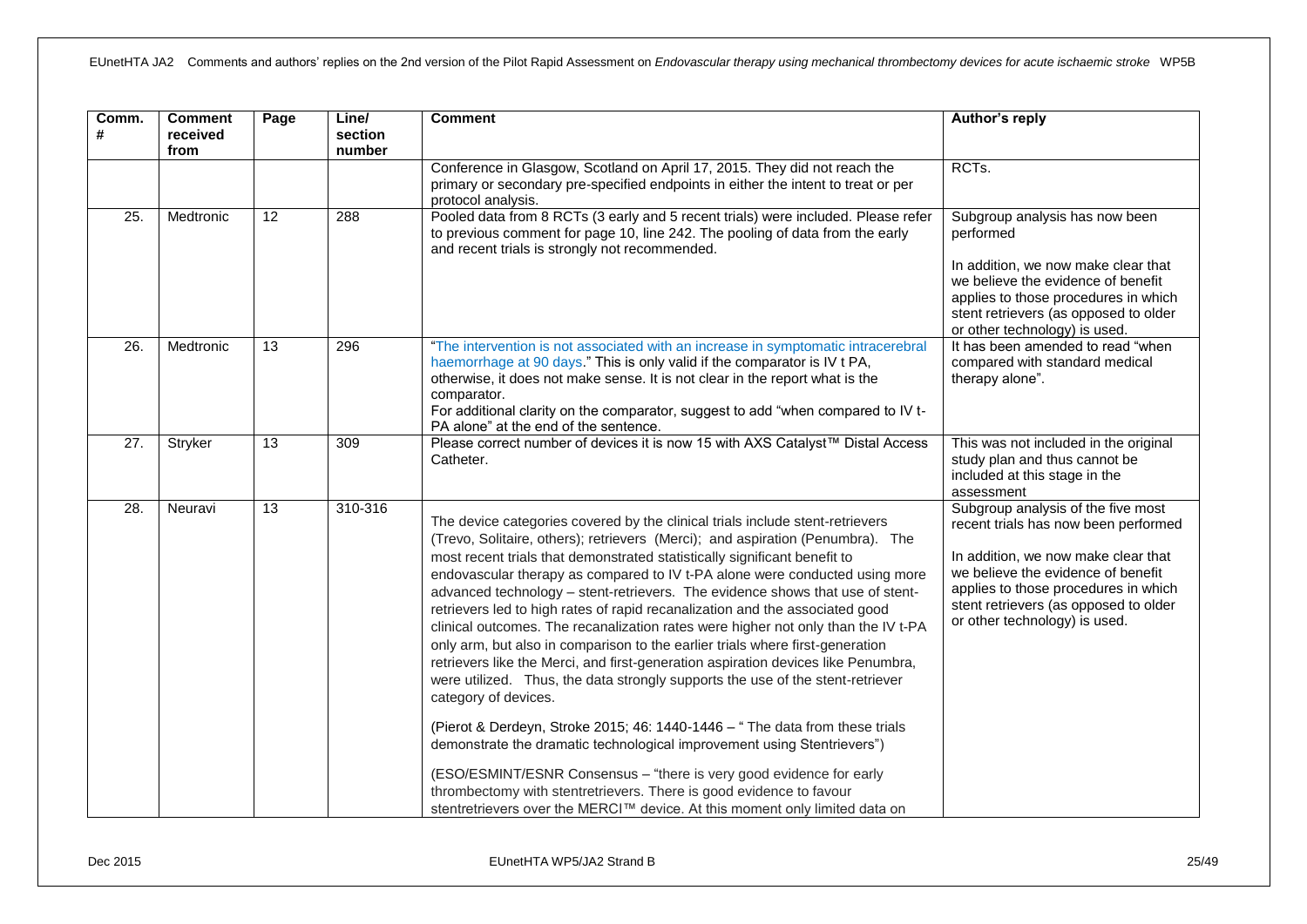| Comm.<br># | <b>Comment</b><br>received<br>from | Page            | Line/<br>section<br>number | <b>Comment</b>                                                                                                                                                                                                                                                                                                                                                                                                                                                                                                                                                                                                                                                                                                                                                                                                                                                                                                                                                                                                                                                                                                                                                                                                                                                                                                                                                                                                                                                                                                                                                                                                                                                                                                                                                                                                                                                                                                                                                                                                                                                                                                                                                                                                                                                                                                                                                                                                                                                                                                    | Author's reply                                                                                                                                                                                                                                                                                                                                                                                                                                                                                                                                                                                                                                                                                                                                                                                                                                         |
|------------|------------------------------------|-----------------|----------------------------|-------------------------------------------------------------------------------------------------------------------------------------------------------------------------------------------------------------------------------------------------------------------------------------------------------------------------------------------------------------------------------------------------------------------------------------------------------------------------------------------------------------------------------------------------------------------------------------------------------------------------------------------------------------------------------------------------------------------------------------------------------------------------------------------------------------------------------------------------------------------------------------------------------------------------------------------------------------------------------------------------------------------------------------------------------------------------------------------------------------------------------------------------------------------------------------------------------------------------------------------------------------------------------------------------------------------------------------------------------------------------------------------------------------------------------------------------------------------------------------------------------------------------------------------------------------------------------------------------------------------------------------------------------------------------------------------------------------------------------------------------------------------------------------------------------------------------------------------------------------------------------------------------------------------------------------------------------------------------------------------------------------------------------------------------------------------------------------------------------------------------------------------------------------------------------------------------------------------------------------------------------------------------------------------------------------------------------------------------------------------------------------------------------------------------------------------------------------------------------------------------------------------|--------------------------------------------------------------------------------------------------------------------------------------------------------------------------------------------------------------------------------------------------------------------------------------------------------------------------------------------------------------------------------------------------------------------------------------------------------------------------------------------------------------------------------------------------------------------------------------------------------------------------------------------------------------------------------------------------------------------------------------------------------------------------------------------------------------------------------------------------------|
|            |                                    |                 |                            | other types of recanalization devices such as the Penumbra™ system are<br>available")                                                                                                                                                                                                                                                                                                                                                                                                                                                                                                                                                                                                                                                                                                                                                                                                                                                                                                                                                                                                                                                                                                                                                                                                                                                                                                                                                                                                                                                                                                                                                                                                                                                                                                                                                                                                                                                                                                                                                                                                                                                                                                                                                                                                                                                                                                                                                                                                                             |                                                                                                                                                                                                                                                                                                                                                                                                                                                                                                                                                                                                                                                                                                                                                                                                                                                        |
| 29.        | Medtronic                          | $\overline{13}$ | $311 - 312$                | "it can be surmised that the bulk of the evidence presented here relates to just<br>four devices (Merci Retriever; Penumbra System®; Solitaire FR; Trevo®)"<br>Suggest to add "Solitaire 2" in the devices specified as the majority (83.2%) of<br>devices used in the SWIFT PRIME trial was the Solitaire 2 device.                                                                                                                                                                                                                                                                                                                                                                                                                                                                                                                                                                                                                                                                                                                                                                                                                                                                                                                                                                                                                                                                                                                                                                                                                                                                                                                                                                                                                                                                                                                                                                                                                                                                                                                                                                                                                                                                                                                                                                                                                                                                                                                                                                                              | This has been amended                                                                                                                                                                                                                                                                                                                                                                                                                                                                                                                                                                                                                                                                                                                                                                                                                                  |
| 30.        | Medtronic                          | 13              | $\overline{317}$           | "Five of the eight trials included in this analysis were stopped early. While the<br>reasons for this are explained in each instance, it does affect the overall<br>interpretation of the data presented, and it is possible that the estimated effects<br>of mechanical thrombectomy are at risk of bias as a result."<br>For additional context, consider the following key points regarding RCTs:<br>• Five of the pivotal randomised controlled trials (RCTs) were stopped early for<br>clinical benefit (SWIFT, SWIFT PRIME, EXTEND-IA, ESCAPE, REVASCAT). An<br>RCT that stops earlier than initially planned is called a truncated RCT (tRCT)<br>• All five studies had rigorously designed study protocols that met International<br>ethical standards and were publicly registered and transparent in their<br>methodological approach and deviations. Most importantly all 5 studies employed<br>the use of validated sequential monitoring rules for early stopping that<br>appropriately controls for type I errors. These included O'Brien-Fleming,<br>Haybittle-Peto and Pocock rules(11)(12).<br>• The appropriate implementation of the early stopping rules by an independent<br>Data and Safety Monitoring Board (DSMB) not only reduces potential biases but<br>assists interpretation of results. In the case of the Solitaire FR studies, the<br>overwhelming clinical significance of revascularisation and functional benefit of<br>Solitaire over IVtpA is not diminished as methodological quality of the studies is<br>high.<br>• Early stopping rules are integral in RCT design to prevent loss of equipoise in a<br>study, prevent harm and unacceptable adverse events (non-maleficence).<br>Indeed, maintaining the integrity of the trials and obtaining precise final results<br>must be balanced against the risks for patients who are randomly assigned to an<br>apparently inferior treatment and the need to rapidly disseminate evidence<br>supporting a treatment benefit to the broader community. There is an ongoing<br>debate in the medical literature concerning possible bias in studies stopped early<br>for benefit. However, recent evidence suggests that excluding truncated studies<br>leads to underestimation of treatment effects and overestimation of statistical<br>information (in meta-analyses)(13).<br>References:<br>11. Whitehead J. The Design and Analysis of Sequential Clinical Trials, (2nd<br>edn). Chichester, UK: Wiley-Blackwell; 1997. | While taking the comments of the<br>manufacturer into account, we believe<br>it is still reasonable to summarise that<br>"and it is possible that the estimated<br>effects of mechanical thrombectomy<br>are at risk of bias as a result."<br>Despite this risk we are still concluding<br>that the technology is of benefit.<br>In section 4.3 we lay out the reasons<br>why each of the truncated trials<br>stopped early; as alluded to by the<br>manufacturer, there is ongoing debate<br>concerning possible bias in studies<br>stopped early - hence our approach<br>has been to provide the reader with<br>information on which studies stopped<br>early and why, and to acknowledge<br>the potential for risk of bias - but<br>ultimately it will be up to the reader to<br>come to their own conclusions in<br>relation to the ongoing debate |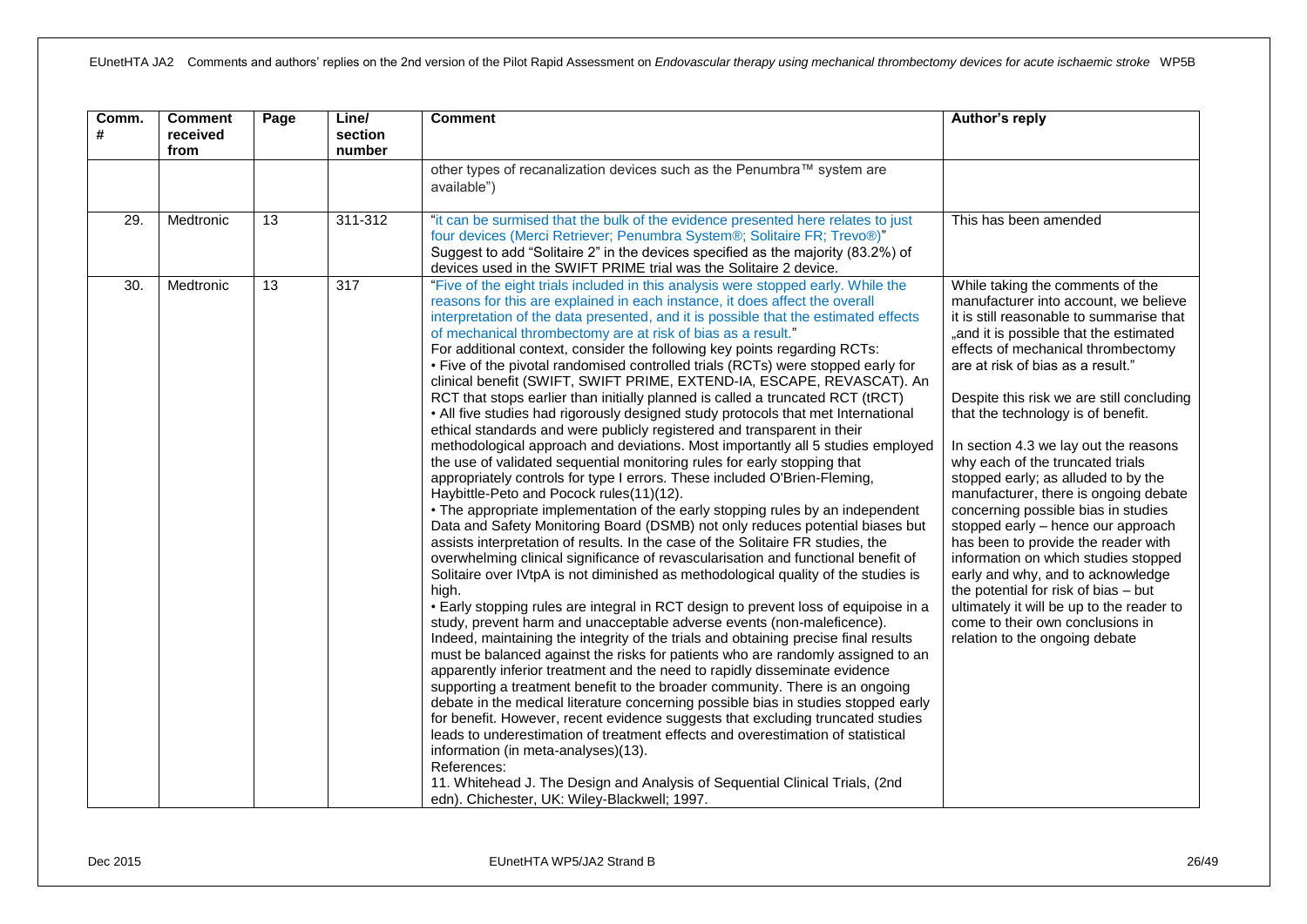| Comm.<br># | <b>Comment</b><br>received<br>from | Page            | Line/<br>section<br>number | <b>Comment</b>                                                                                                                                                                                                                                                                                                                                                                                                                                                                                                                                                                                                                                                                                                                                                                                                                                                                                                                                                                                                                                                                                                                                                                                                                                                                                                                                                                                          | Author's reply                                                                                                                                                                                                                                                                                                                                                                                                                                                                                                                                                                                                                                                                                                                                                                                                                                                                                                                                                                                                                                                |
|------------|------------------------------------|-----------------|----------------------------|---------------------------------------------------------------------------------------------------------------------------------------------------------------------------------------------------------------------------------------------------------------------------------------------------------------------------------------------------------------------------------------------------------------------------------------------------------------------------------------------------------------------------------------------------------------------------------------------------------------------------------------------------------------------------------------------------------------------------------------------------------------------------------------------------------------------------------------------------------------------------------------------------------------------------------------------------------------------------------------------------------------------------------------------------------------------------------------------------------------------------------------------------------------------------------------------------------------------------------------------------------------------------------------------------------------------------------------------------------------------------------------------------------|---------------------------------------------------------------------------------------------------------------------------------------------------------------------------------------------------------------------------------------------------------------------------------------------------------------------------------------------------------------------------------------------------------------------------------------------------------------------------------------------------------------------------------------------------------------------------------------------------------------------------------------------------------------------------------------------------------------------------------------------------------------------------------------------------------------------------------------------------------------------------------------------------------------------------------------------------------------------------------------------------------------------------------------------------------------|
|            |                                    |                 |                            | 12. Jennison C TB. Group Sequential Methods with Applications to Clinical Trials.<br>Boca Raton, FL,: Chapman & Hall/CRC; 2000.<br>13. Schou IM, Marschner IC. Meta-analysis of clinical trials with early stopping:<br>an investigation of potential bias. Stat Med [Internet]. 2013 Dec 10 [cited 2015<br>May 15];32(28):4859-74. Available from:<br>http://www.ncbi.nlm.nih.gov/pubmed/23824994                                                                                                                                                                                                                                                                                                                                                                                                                                                                                                                                                                                                                                                                                                                                                                                                                                                                                                                                                                                                      |                                                                                                                                                                                                                                                                                                                                                                                                                                                                                                                                                                                                                                                                                                                                                                                                                                                                                                                                                                                                                                                               |
| 31.        | Stryker                            | $\overline{13}$ | 324                        | Higher rate of symptomatic cerebral haemorrhage not shown in the RCTs using<br>Stent Retrievers.                                                                                                                                                                                                                                                                                                                                                                                                                                                                                                                                                                                                                                                                                                                                                                                                                                                                                                                                                                                                                                                                                                                                                                                                                                                                                                        | This has been made more explicit                                                                                                                                                                                                                                                                                                                                                                                                                                                                                                                                                                                                                                                                                                                                                                                                                                                                                                                                                                                                                              |
| 32.        | Neuravi                            | 13              | 333-354                    | The evidence presented in this draft assessment supports the benefit of<br>mechanical thrombectomy in the setting of acute ischemic stroke due to proximal<br>artery occlusion up to 6 hours as recommended by leading neurologists* and<br>numerous experts, including the leading professional stroke bodies including the<br>European Stroke Organisation (ESO) The American Heart Association /<br>American Stroke Association, etc. The evidence is strong in terms of morbidity<br>and function and, perhaps, generic quality of life, in selected patients with<br>anterior circulation acute ischaemic stroke, treated with new generation<br>thrombectomy devices after having first received IV t-PA. Additionally, initial<br>evidence suggests that patients, who don't receive IV t-PA due to ineligibility or<br>other reasons, may benefit from mechanical thrombectomy <sup>1-3</sup> . Without treatment,<br>this patient population's prognosis is dismal <sup>4-5</sup> . While both the MR CLEAN and<br>the ESCAPE trials included broad heterogeneous patient populations, it will be<br>helpful to continue to monitor how the applicability of the trial evidence applies to<br>the real-world setting. Additional studies would be useful in determining the best<br>treatment strategy for patients arriving at extended time points (i.e. outside the 12<br>hour time window) | We cannot conclude from the<br>evidence presented that 6 hours is the<br>appropriate timeframe - although it<br>may well be. We have been explicit in<br>detailing the time to intervention in<br>each of the trials<br>This pilot assessment aims to assess<br>the evidence on its own merits and we<br>cannot extrapolate from the<br>conclusion of experts/professional<br>bodies.<br>We believe that the current wording in<br>relation to the strength of the evidence<br>is appropriate. Therefore we have kept<br>"the evidence suggests that" and<br>not changed to the manufacturers<br>suggestion which is to say that "the<br>evidence is strong"<br>Again, while we agree with the<br>manufacturers wording re initial<br>evidence for patients not eligible or iv<br>t-pa, this has not been examined in<br>this current assessment and hence it<br>would be inappropriate to make a<br>concluding statement about it<br>As noted in a recent editorial by<br>Wardlaw and Dennis, the cohorts<br>included in the trials were relatively specific |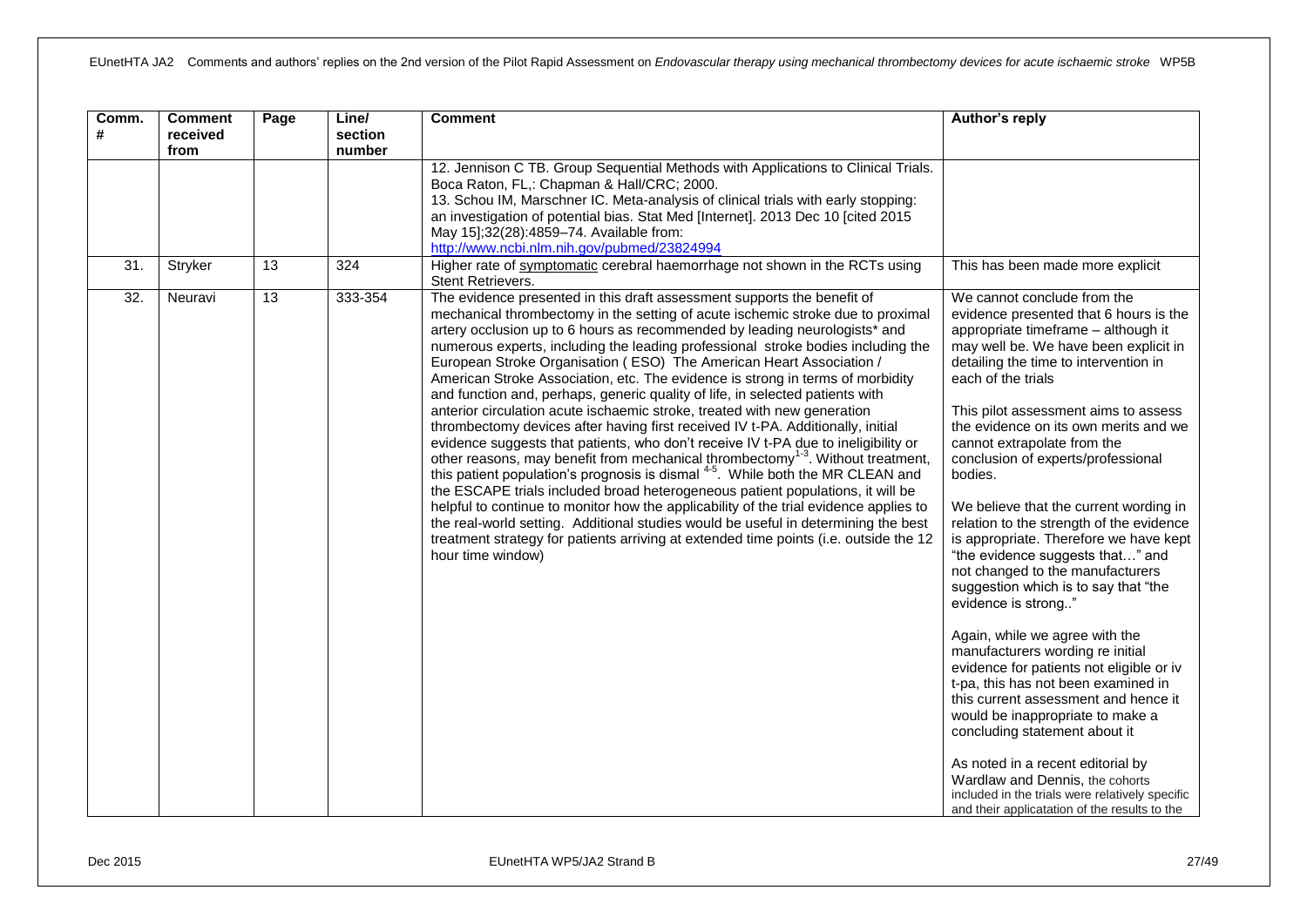| Comm.<br># | <b>Comment</b><br>received | Page | Line/<br>section | <b>Comment</b>                                                                                                                                                                                                                                                                                                                                                                                                                                                                                                                                                                                                                                                                                                                                                                                                                                                                                                                                                                                                                                                                                                                                                                                                                                                                                                                                                                                                                                                                                                                                                                                                 | Author's reply                                                                                                                                                                                                                                                                                                                                                                                                                                                                                                                      |
|------------|----------------------------|------|------------------|----------------------------------------------------------------------------------------------------------------------------------------------------------------------------------------------------------------------------------------------------------------------------------------------------------------------------------------------------------------------------------------------------------------------------------------------------------------------------------------------------------------------------------------------------------------------------------------------------------------------------------------------------------------------------------------------------------------------------------------------------------------------------------------------------------------------------------------------------------------------------------------------------------------------------------------------------------------------------------------------------------------------------------------------------------------------------------------------------------------------------------------------------------------------------------------------------------------------------------------------------------------------------------------------------------------------------------------------------------------------------------------------------------------------------------------------------------------------------------------------------------------------------------------------------------------------------------------------------------------|-------------------------------------------------------------------------------------------------------------------------------------------------------------------------------------------------------------------------------------------------------------------------------------------------------------------------------------------------------------------------------------------------------------------------------------------------------------------------------------------------------------------------------------|
|            | from                       |      | number           | The evidence suggests that mechanical thrombectomy is safe - with regard to<br>all-cause mortality at 90 days, SICH and recurrent stroke - when compared<br>with standard medical care alone, in selected patients. There remains<br>insufficient evidence, however, to determine the significance or otherwise of<br>device- and/or procedure-related complications which may be associated with<br>this intervention. It appears that the results of the five trials published most<br>recently have acted as a 'watershed' for mechanical thrombectomy, with a<br>number of other trials having halted and an apparent sea- change in attitude<br>when compared with that which followed publication of the first three trials in<br>2013. As a result, numerous professional societies have come together to<br>advocate for the immediate practice of rapid assessment and addition of<br>mechanical thrombectomy as a treatment for patients with large proximal vessel<br>occlusions due to the compelling evidence of clinical benefit, with minimal<br>additional risk, as compared to treatment with IV t-PA alone <sup>6-8</sup> . Additional<br>studies will be helpful in further delineating subpopulations and techniques that<br>will further enhance the delivery of optimal care for this devastating disease.<br>Finally, the maximum follow-up presented in this draft assessment has been 90<br>days. Outcome data with longer-term follow-up for second generation devices<br>would provide useful additional evidence as to whether the benefits of<br>mechanical thrombectomy persist. | real world setting remains to be seen. We<br>don't believe it is appropriate to highlight<br>Mr Clean or Escape<br>Again, the scope of this assessment is<br>to assess the published evidence and<br>it is inappropriate to strengthen our<br>conclusions from the evidence based<br>on others conclusions.<br>Additional studies will be helpful in<br>further delineating subpopulations and<br>techniques that will further enhance<br>the delivery of optimal care for this<br>devastating disease. - this has been<br>included |
|            |                            |      |                  | ESO/ESMINT/ESNR Consensus Statement: If intravenous thrombolysis is<br>contraindicated (e.g. Warfarin-treated with therapeutic INR) mechanical<br>thrombectomy is recommended as first-line treatment in large vessel occlusions<br>(Grade A, Level 1a, KSU Grade A) - changed and updated level of evidence.<br>$2$ Pierot & Derdeyn, Stroke 2015; 46: 1440-1446: "in both MR CLEAN and<br>ESCAPE, the OR in favor of mechanical thrombectomy was similar in the<br>subgroups of patients receiving or not receiving intravenous r-tPA. Most of these<br>patients were within the intravenous tPA time window but met medical exclusions<br>for systemic fibrinolysis                                                                                                                                                                                                                                                                                                                                                                                                                                                                                                                                                                                                                                                                                                                                                                                                                                                                                                                                         |                                                                                                                                                                                                                                                                                                                                                                                                                                                                                                                                     |
|            |                            |      |                  | There is also good evidence, from MR CLEAN and ESCAPE, for patients who<br>present within the tPA window of 4.5 hours and are ineligible for intravenous tPA<br>for exclusions related to bleeding complications with systemic fibrinolysis. These<br>include recent surgery or anticoagulation within a reasonable range (international                                                                                                                                                                                                                                                                                                                                                                                                                                                                                                                                                                                                                                                                                                                                                                                                                                                                                                                                                                                                                                                                                                                                                                                                                                                                       |                                                                                                                                                                                                                                                                                                                                                                                                                                                                                                                                     |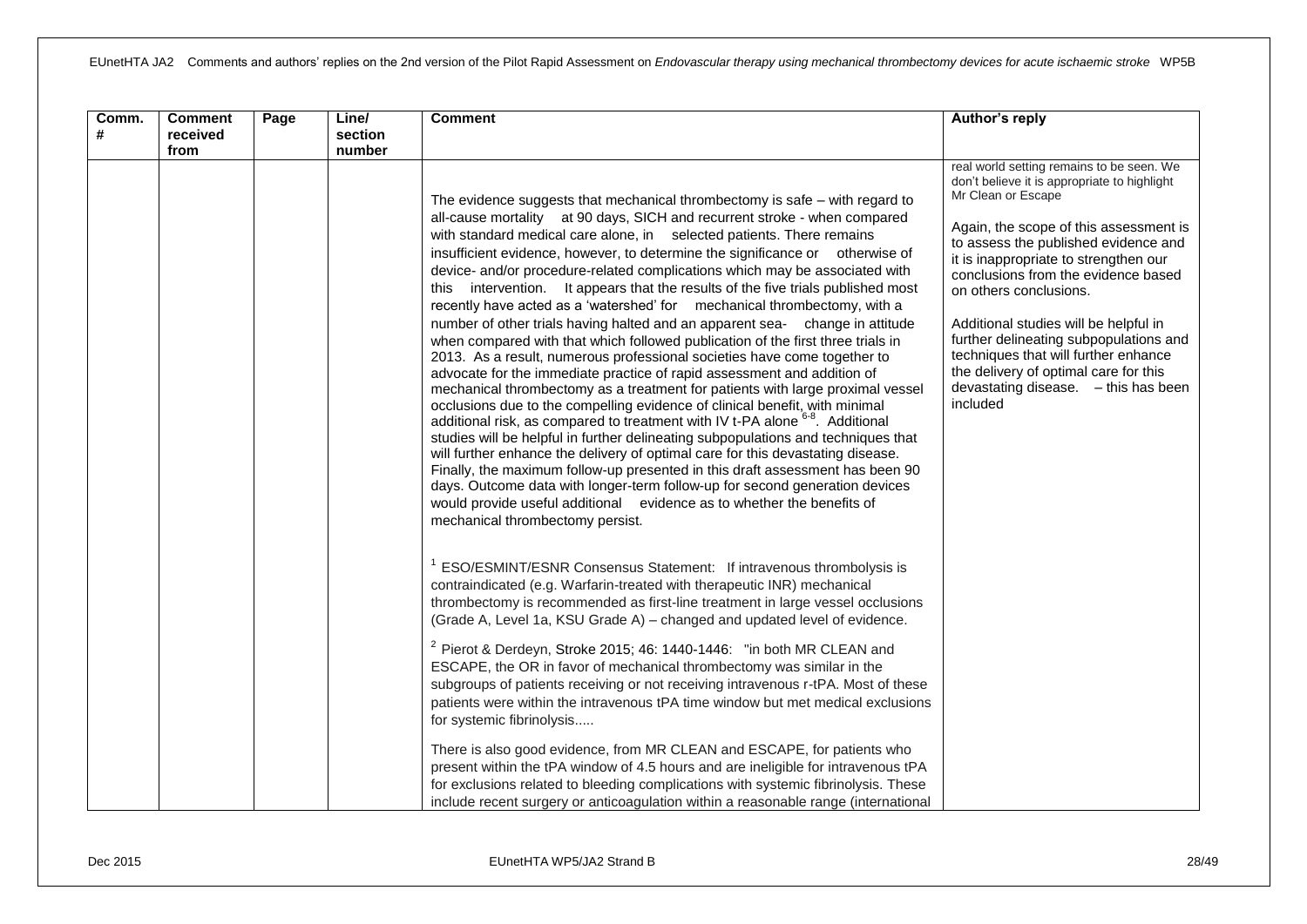| Comm.<br># | <b>Comment</b><br>received<br>from | Page | Line/<br>section<br>number | <b>Comment</b>                                                                                                                                                                                                                                                                                                                                                                                                                                                                                                                                                                                                                                                                                                                                                                                                                                                                                                                            | Author's reply                                                                                                                                                                                                                                                                                                                                                                                                                                                                                                                                  |
|------------|------------------------------------|------|----------------------------|-------------------------------------------------------------------------------------------------------------------------------------------------------------------------------------------------------------------------------------------------------------------------------------------------------------------------------------------------------------------------------------------------------------------------------------------------------------------------------------------------------------------------------------------------------------------------------------------------------------------------------------------------------------------------------------------------------------------------------------------------------------------------------------------------------------------------------------------------------------------------------------------------------------------------------------------|-------------------------------------------------------------------------------------------------------------------------------------------------------------------------------------------------------------------------------------------------------------------------------------------------------------------------------------------------------------------------------------------------------------------------------------------------------------------------------------------------------------------------------------------------|
|            |                                    |      |                            | normalized ratio <3.0).<br><sup>3</sup> The AHA/ASA guidelines (updated) concluded that "In carefully selected<br>patients with anteiror circulation occlusion who have contraindications to<br>intravenous r-tPA, endovascular therapy with stent retrievers completed within 6<br>hours of stroke onset is reasonable (Class IIa; Level of Evidence C).<br>Preliminary Results from the FIRST Trial: Natural History of Acute Stroke from<br>Large Vessel Occlusion Janardhan et al, Stroke 2013; 44: A194.<br><sup>5</sup> Intra-arterial Prourokinase for Acute Ischemic Stroke<br>The PROACT II Study: A Randomized Controlled Trial Furlan et al,<br>JAMA. 1999;282(21):2003-2011 (natural history arm)<br><sup>6</sup> ESO/ESMINT/ESNR Consensus Statement<br><sup>7</sup> AHA/ASA Recommendations, Stroke 2015; 46: 3020-3035.<br><sup>8</sup> SNIS Recommendations, Jayaraman et al., J NeuroIntervent Surg 2015; 7 (5):<br>316. |                                                                                                                                                                                                                                                                                                                                                                                                                                                                                                                                                 |
| 33.        | Johnson &<br>Johnson<br>Medical    | 13   | 334-341                    | We note that the conclusion of this assessment differs from the largest study (MR<br>CLEAN) included in this assessment. As this was a real-world study that reflects<br>true clinical practice, we recommend further review of the conclusion. This<br>variation in outcome is likely driven by including the 3 clinical studies mentioned<br>previously which do not represent the outcomes achievable in current clinical<br>practice.                                                                                                                                                                                                                                                                                                                                                                                                                                                                                                 | We disagree. Similarly to Mr Clean,<br>our conclusion states clearly that<br>"mechanical thrombectomy is of<br>benefit, in terms of morbidity and<br>function and, perhaps, generic quality<br>of life, in selected patients with<br>anterior circulation acute ischaemic<br>stroke, treated with new generation<br>(stent retriever) thrombectomy devices<br>after having first received IV t-PA"<br>We have performed subgroup analysis<br>on the five most recent studies and<br>this is also reflected in the discussion<br>and conclusion. |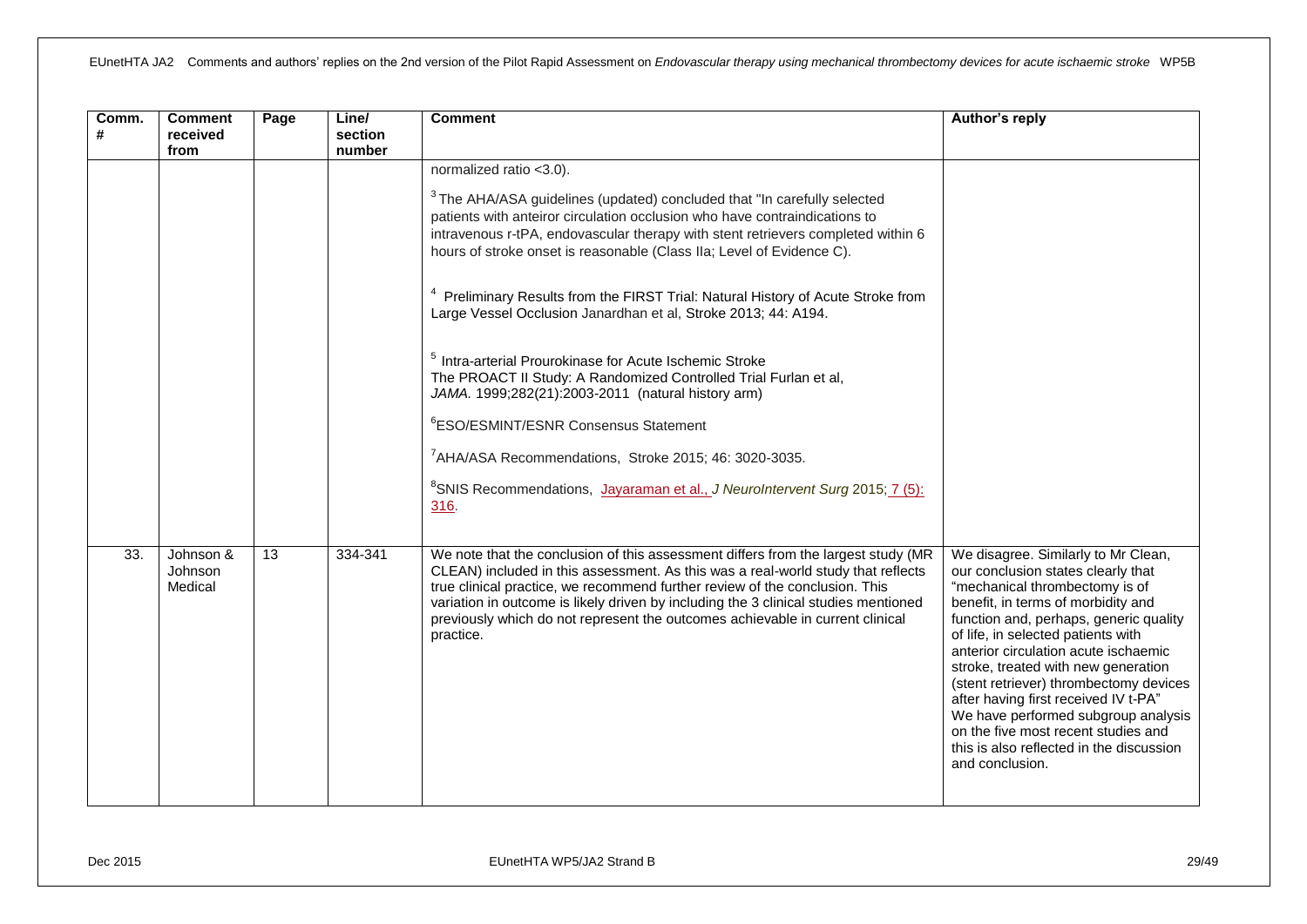| Comm.<br>#        | <b>Comment</b><br>received<br>from | Page            | Line/<br>section<br>number | <b>Comment</b>                                                                                                                                                                                                                                                                                                                                                                                                                                                                                                                                                                                                                                                                                                                                                                                                                                                                                                                                                                                                                                                                                                                                                                                                                                       | Author's reply                                                                                                                                                                                                                                         |
|-------------------|------------------------------------|-----------------|----------------------------|------------------------------------------------------------------------------------------------------------------------------------------------------------------------------------------------------------------------------------------------------------------------------------------------------------------------------------------------------------------------------------------------------------------------------------------------------------------------------------------------------------------------------------------------------------------------------------------------------------------------------------------------------------------------------------------------------------------------------------------------------------------------------------------------------------------------------------------------------------------------------------------------------------------------------------------------------------------------------------------------------------------------------------------------------------------------------------------------------------------------------------------------------------------------------------------------------------------------------------------------------|--------------------------------------------------------------------------------------------------------------------------------------------------------------------------------------------------------------------------------------------------------|
| 34.               | Stryker                            | 13              | 334                        | Add: mechanical thrombectomy with stent retrievers                                                                                                                                                                                                                                                                                                                                                                                                                                                                                                                                                                                                                                                                                                                                                                                                                                                                                                                                                                                                                                                                                                                                                                                                   | The issue of stent retrievers has now<br>been addressed within the conclusion                                                                                                                                                                          |
| $\overline{35}$ . | Medtronic                          | $\overline{13}$ | 336                        | In the conclusion: "new generation thrombectomy devices": please be specific<br>and mention "new generation of stent retrievers"<br>Please refer to comment for page 8 line 124.                                                                                                                                                                                                                                                                                                                                                                                                                                                                                                                                                                                                                                                                                                                                                                                                                                                                                                                                                                                                                                                                     | Done                                                                                                                                                                                                                                                   |
| $\overline{36}$ . | Medtronic                          | $\overline{13}$ | 337                        | "There is currently insufficient evidence, however, to determine the applicability of<br>this evidence to the much larger, heterogeneous cohort of patients with<br>ischaemic stroke who are treated in the real-world setting and who may be<br>ineligible for IV-tPA, who arrive outside the time window for treatment and/or<br>who are managed in non-specialised institutions or units."<br>The comment that there is "insufficient evidence" to determine applicability is<br>inappropriate in this type of systematic review where only RCT evidence has<br>been examined. If a comment is to be made on how mechanical thrombectomy<br>works in a 'real world' setting the HTA should have included non-randomised and<br>observational evidence as part of the PICO criteria. It is important to note that<br>there are a number of published observational studies that examine the real<br>world effectiveness of mechanical thrombectomy in acute ischemic stroke<br>patients.                                                                                                                                                                                                                                                           | The comment does not say that<br>mechanical thrombectomy will not<br>work in the real world setting.<br>We are simply pointing out that -<br>because we only examined RCTs -<br>we cannot say for sure that it will work<br>in the real world setting. |
| $\overline{37}$ . | Neuravi                            | 14              | 347-354                    | AHA/ASA revised recommendations (Oct 2015) state there is Class I, Level of<br>Evidence A that patients should receive endovascular therapy with a stent<br>retriever if they: have prestroke mRS 0-1, have AIS and received IV r-tPA within<br>4.5 hours of onset, the causative occlusion is in the ICA or proximal MCA, are<br>age 18 or oler, have an NIHSS score of 6 or greater, have an ASPECTS score of<br>6 or greater, and treatment can be initiated (groin puncture) within 6 hours of<br>symptom onset.<br>Observing patients after IV r-tPA to assess for clinical response before pursuing<br>endovascular therapy is not required to achieve beneficial outcomes and is not<br>recommended (Class III, Level of Evidence B-R)<br>Use of stent-retrievers is indicated in preference to the MERCI device (Class I;<br>Level of Evidence A)<br>*Grotta & Hacke, Stroke 2015; 46: 1447-1452 -<br>"The main take home points for neurologists from the body of evidence contained<br>in the 5 trials are (1) IAT is a potently effective treatment and should be offered to<br>patients who have documented occlusion in the distal ICA or M1 arteries, have a<br>relatively normal NCCT, significant neurological deficit, and can have | We have added that "In the interim,<br>careful patient selection, optimisation<br>of time to intervention and the use of<br>stent retriever technologies should<br>help to ensure maximum benefit is<br>derived for these patients."                   |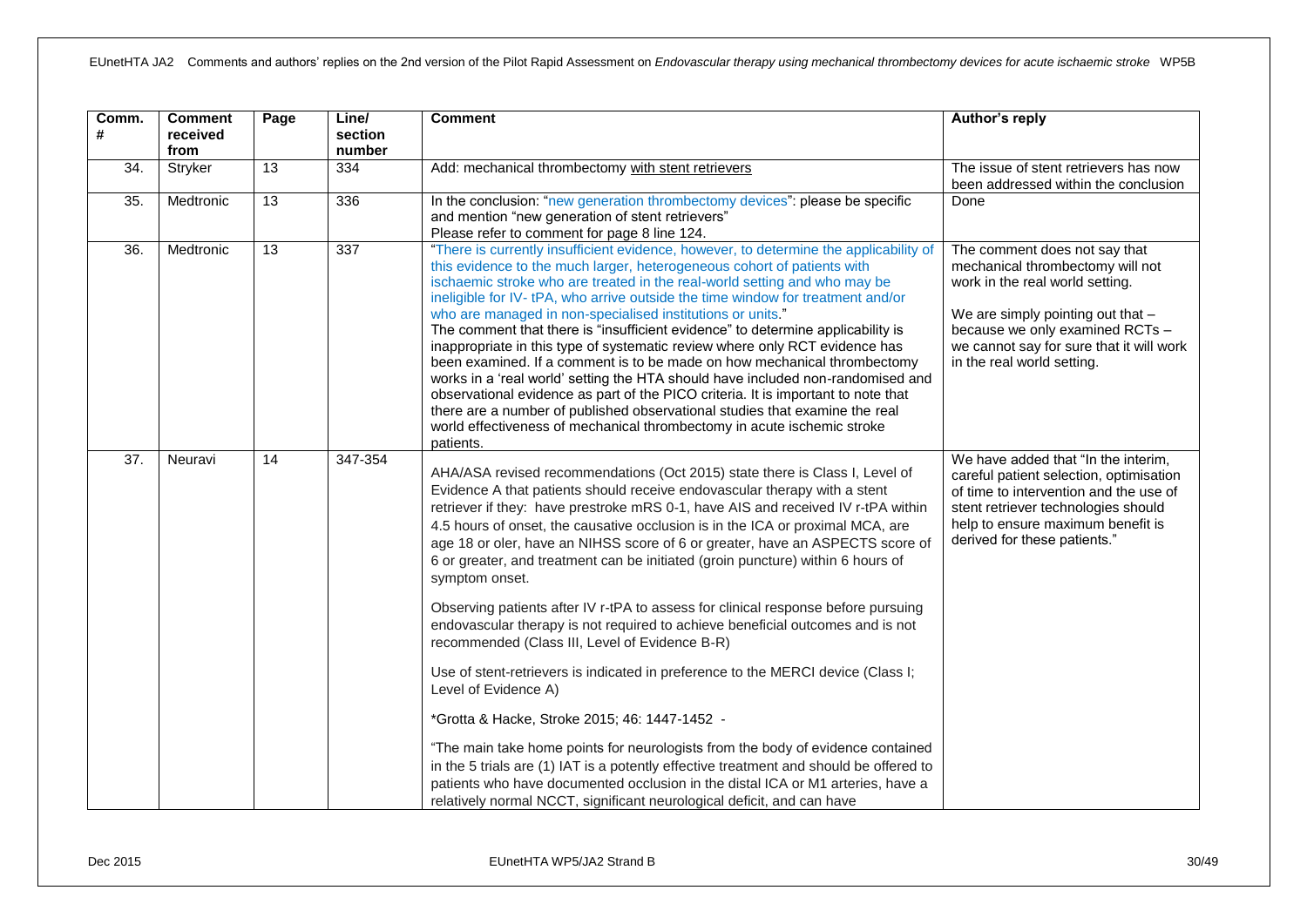| Comm.<br># | <b>Comment</b><br>received<br>from | Page            | Line/<br>section<br>number                                  | <b>Comment</b>                                                                                                                                                                                                                                                                                                                                                                                                                                                                                                                                                                                          | Author's reply                                                                                                                                                                                                                |
|------------|------------------------------------|-----------------|-------------------------------------------------------------|---------------------------------------------------------------------------------------------------------------------------------------------------------------------------------------------------------------------------------------------------------------------------------------------------------------------------------------------------------------------------------------------------------------------------------------------------------------------------------------------------------------------------------------------------------------------------------------------------------|-------------------------------------------------------------------------------------------------------------------------------------------------------------------------------------------------------------------------------|
|            |                                    |                 |                                                             | recanalization within 6 hours of LSN; (2) benefits refer to patients receiving r-tPA<br>before IAT; r-tPA should not be withheld if the patient meets criteria, and benefit<br>in patients who do not receive r-tPA or have r-tPA exclusions requires further<br>study; (3) favorable results occur when IAT is performed at an endovascular<br>stroke center by a coordinated multidisciplinary team that extends from the<br>prehospital stage to the endovascular suite, minimizes time to recanalization,<br>uses stent-retriever devices, and avoids general anesthesia (GA)." (Grotta &<br>Hacke) |                                                                                                                                                                                                                               |
|            |                                    |                 |                                                             | (Pierot & Derdeyn, Stroke 2015; 46: 1440-1446 - "EVT with stent-retrievers is<br>now proven effective and is dramatically so, for a well-defined subset of patients<br>with acute ischemic stroke. Current practice needs to incorporate the lessons<br>from the recent trials: careful patient selection and optimizing time to reperfusion<br>and reperfusion rate are critical to providing any benefit to our patients.")                                                                                                                                                                           |                                                                                                                                                                                                                               |
| 38.        | Medtronic                          | 14              | 348                                                         | Include mechanical thrombectomy "mainly with stent retrievers"<br>Please refer to comment for page 8 line 124.                                                                                                                                                                                                                                                                                                                                                                                                                                                                                          | This issue has been addressed                                                                                                                                                                                                 |
| 39.        | Medtronic                          | 14              | 353                                                         | "Outcome data with longer-term follow-up for second generation devices would<br>provide useful additional evidence as to whether the benefits of mechanical<br>thrombectomy persist." It is standard for studies evaluating safety and<br>effectiveness of acute treatment (e.g. IV fibrinolysis, mechanical thrombectomy,<br>etc) for ischemic stroke patients to assess outcomes at 90 days (i.e. 3 months)<br>as significant clinical improvement as a result of primary acute treatment is not<br>expected beyond 3 months.                                                                         | The comment is accepted and this<br>point has been removed from the text                                                                                                                                                      |
|            |                                    |                 | Description and technical characteristics of the technology |                                                                                                                                                                                                                                                                                                                                                                                                                                                                                                                                                                                                         |                                                                                                                                                                                                                               |
| 40.        | Medtronic                          | 18              | 390                                                         | "Recent clinical evidence (MRCLEAN, ESCAPE, EXTEND IA, SWIFT PRIME and<br>REVASCAT) suggests that, administered within 6 to 12 hours after stroke 391<br>onset [3-7]. '<br>This sentence is incomplete or not completely understandable. Please also add<br>"mainly applicable for stent retrievers" after mentioning the studies.<br>Please refer to comment for page 8 line 124.                                                                                                                                                                                                                      | Changed to:<br>"Endovascular treatment with<br>mechanical thrombectomy<br>administered within six to 12 hours of<br>stroke onset has been suggested as<br>an effective and safe adjunct to usual<br>care such as t-PA alone." |
| 41.        | Medtronic                          | $\overline{18}$ | 399                                                         | Suggest to clarify that "new generation of stent-retrievers are the only ones that<br>have demonstrated efficacy."<br>Please refer to comment for page 8 line 124.                                                                                                                                                                                                                                                                                                                                                                                                                                      | There are no conflicts between the<br>original contents in the text and your<br>comment. We also highlight the stent<br>retrievers.                                                                                           |
| 42.        | Stryker                            | 19              | 409                                                         | The wording is not the same as in the consensus Statement<br>Please include all the LEVEL 1 evidences stated in the ESO Consensus<br>Statement                                                                                                                                                                                                                                                                                                                                                                                                                                                          | Completed them all.                                                                                                                                                                                                           |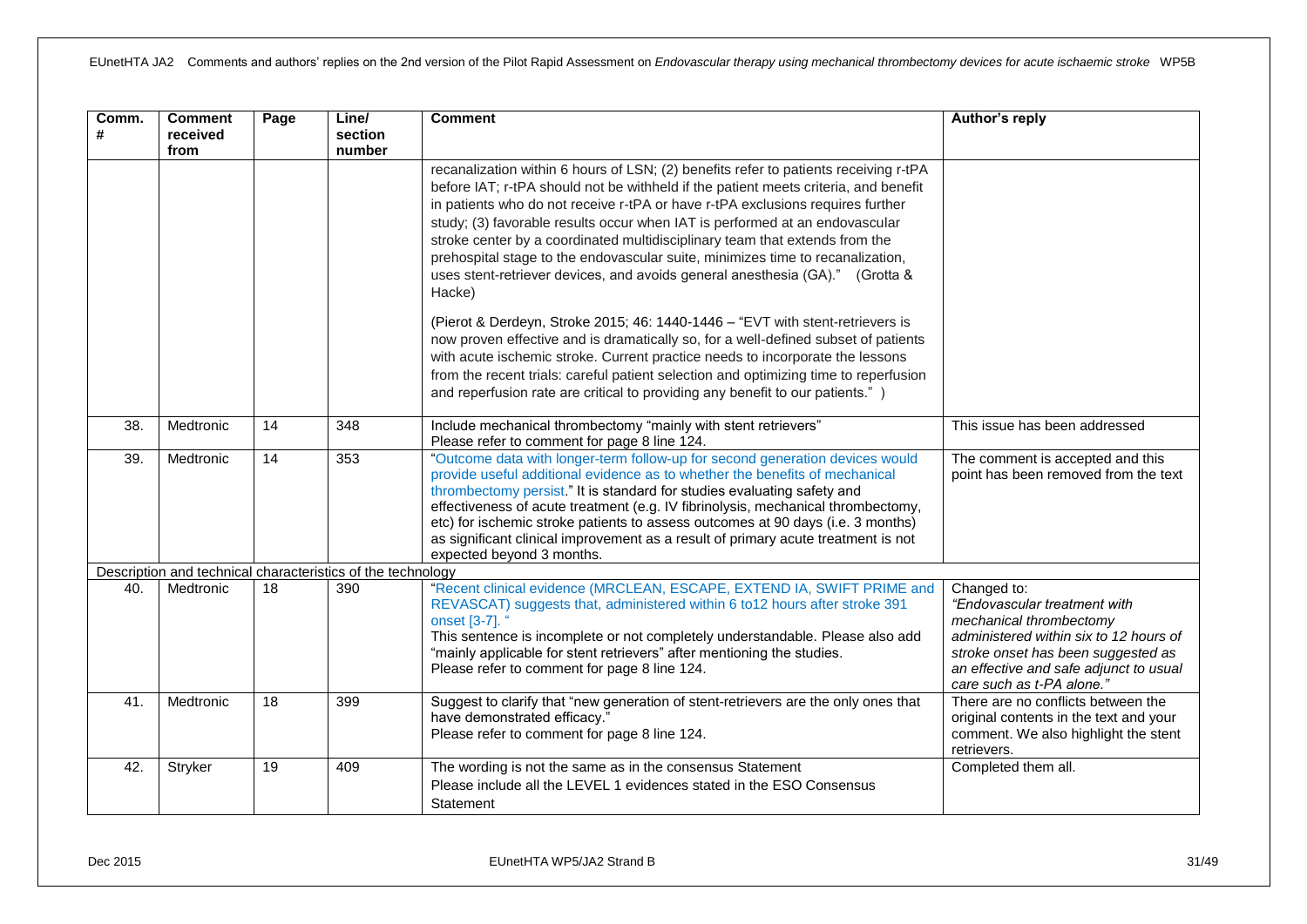| Comm.<br># | <b>Comment</b><br>received<br>from | Page | Line/<br>section<br>number | <b>Comment</b>                                                                                                                                                                                                                                                                                                                                                                                                                                                                                                                                                                                                                                                                                                                                                                                                                                                                                                                                                                                                                                                                                                                                                                                                                                                                                                                                                                                                                                                                                                                                                                                                                                                                                                                                                                                                                                                                                                                                                                                                                                                                                                            | Author's reply                                                                                      |
|------------|------------------------------------|------|----------------------------|---------------------------------------------------------------------------------------------------------------------------------------------------------------------------------------------------------------------------------------------------------------------------------------------------------------------------------------------------------------------------------------------------------------------------------------------------------------------------------------------------------------------------------------------------------------------------------------------------------------------------------------------------------------------------------------------------------------------------------------------------------------------------------------------------------------------------------------------------------------------------------------------------------------------------------------------------------------------------------------------------------------------------------------------------------------------------------------------------------------------------------------------------------------------------------------------------------------------------------------------------------------------------------------------------------------------------------------------------------------------------------------------------------------------------------------------------------------------------------------------------------------------------------------------------------------------------------------------------------------------------------------------------------------------------------------------------------------------------------------------------------------------------------------------------------------------------------------------------------------------------------------------------------------------------------------------------------------------------------------------------------------------------------------------------------------------------------------------------------------------------|-----------------------------------------------------------------------------------------------------|
|            |                                    |      |                            | Including "For mechanical thrombectomy, stent retrievers approved by local<br>health authorities should be considered (Grade A, Level 1a, KSU Grade A)" -<br>new                                                                                                                                                                                                                                                                                                                                                                                                                                                                                                                                                                                                                                                                                                                                                                                                                                                                                                                                                                                                                                                                                                                                                                                                                                                                                                                                                                                                                                                                                                                                                                                                                                                                                                                                                                                                                                                                                                                                                          |                                                                                                     |
| 43.        | Medtronic                          | 19   | 419                        | Here, the important points of the ESO guidelines (March 2015) are not<br>completely reported here. This may therefore mislead the scientific community as<br>it is stated despite the chapter of the guideline reported in table 7 of the report.<br>For convenience, here are some of the key points that stakeholders would expect<br>as a minimum:<br>"Mechanical thrombectomy, in addition to intravenous thrombolysis within 4.5<br>hours when eligible, is recommended to treat acute stroke patients with large<br>artery occlusions in the anterior circulation up to 6 hours after symptom onset<br>(Grade A, Level 1a, KSU Grade A). - new<br>Mechanical thrombectomy should not prevent the initiation of intravenous<br>thrombolysis where this is indicated, and intravenous thrombolysis should not<br>delay mechanical thrombectomy (Grade A, Level 1a, KSU Grade A). - new<br>Mechanical thrombectomy should be performed as soon as possible after its<br>indication (Grade A, Level 1a, KSU Grade A).<br>For mechanical thrombectomy, stent retrievers approved by local health<br>authorities should be considered (Grade A, Level 1a, KSU Grade A). - new<br>Other thrombectomy or aspiration devices approved by local health<br>authorities may be used upon the neurointerventionists discretion if rapid,<br>complete and safe revascularisation of the target vessel can be achieved<br>(Grade C, Level 2a, KSU Grade C)<br>If intravenous thrombolysis is contraindicated (e.g. Warfarin-treated with<br>therapeutic INR) mechanical thrombectomy is recommended as first-line<br>treatment in large vessel occlusions (Grade A, Level 1a, KSU Grade A) -<br>changed and updated level of evidence.<br>Patients with acute basilar artery occlusion should be evaluated in centres with<br>multimodal imaging and treated with mechanical thrombectomy in addition to<br>intravenous thrombolysis when indicated (Grade B, Level 2a, KSU Grade C);<br>alternatively they may be treated within a randomized controlled trial for<br>thrombectomy approved by the local ethical committee - new" | Completed them all.                                                                                 |
| 44.        | Neuravi                            | 19   | 438-444                    | Compared to IV t-PA, mechanical thrombectomy has the following benefits:<br>Endovascular treatment has been demonstrated in RCT's to deliver a<br>higher rate of reperfusion (mTICI 2b-3) and a higher rate of good clinical<br>outcomes (mRS 0-2 at 90d) as compared to IV t-PA in the setting of<br>Large Vessel Occlusions. (ICA and proximal MCA in particular)<br>Based on the trials, patients may be treated with both IV t-PA and with                                                                                                                                                                                                                                                                                                                                                                                                                                                                                                                                                                                                                                                                                                                                                                                                                                                                                                                                                                                                                                                                                                                                                                                                                                                                                                                                                                                                                                                                                                                                                                                                                                                                            | The safety and effectiveness of<br>thrombectomy is illustrated in the<br>following parts in detail. |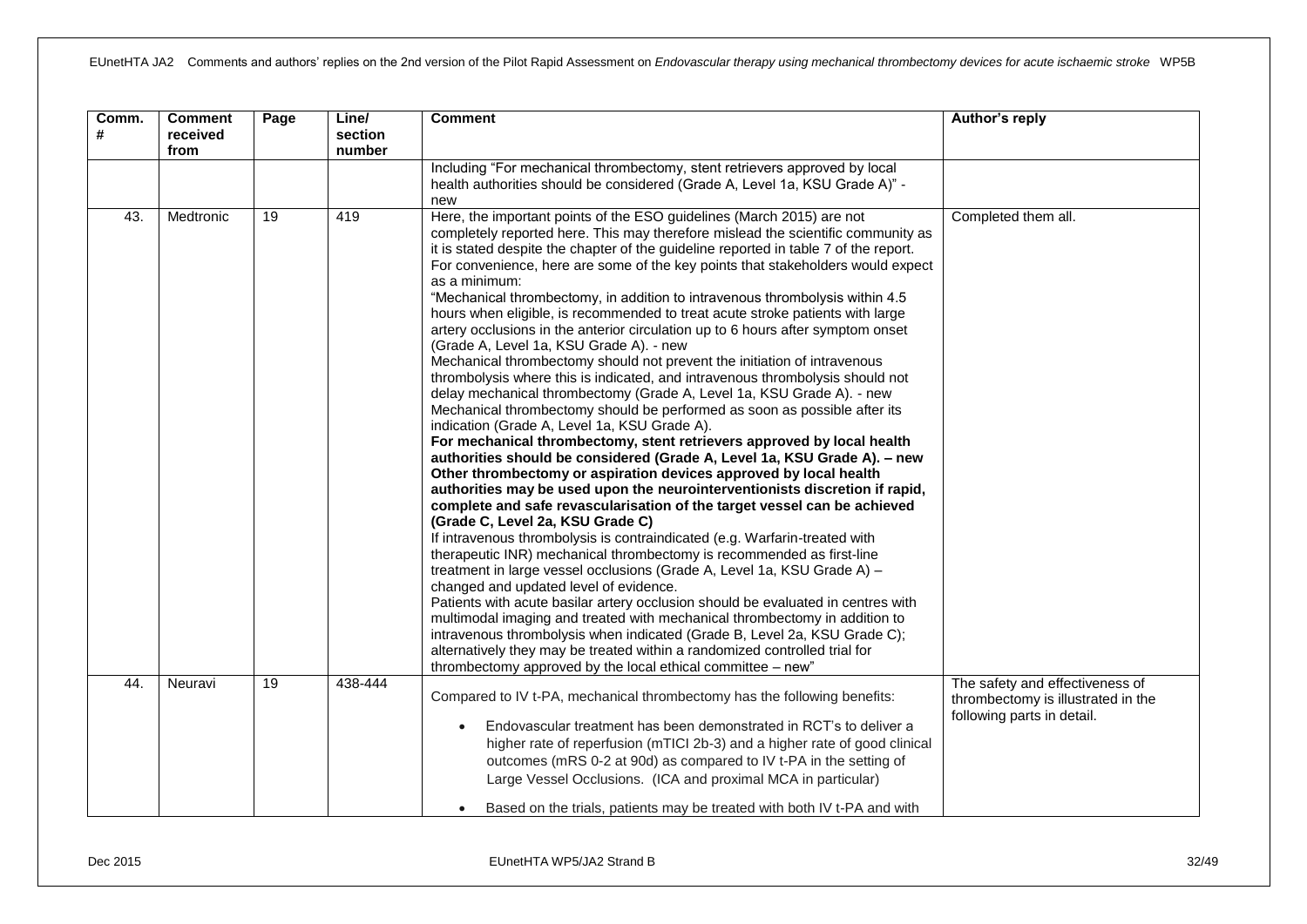| Comm.<br># | <b>Comment</b><br>received<br>from | Page            | Line/<br>section<br>number | <b>Comment</b>                                                                                                                                                                                                                                                                                                                                                                                                                                                                                                                                               | Author's reply                                                                                                                                                                             |
|------------|------------------------------------|-----------------|----------------------------|--------------------------------------------------------------------------------------------------------------------------------------------------------------------------------------------------------------------------------------------------------------------------------------------------------------------------------------------------------------------------------------------------------------------------------------------------------------------------------------------------------------------------------------------------------------|--------------------------------------------------------------------------------------------------------------------------------------------------------------------------------------------|
|            |                                    |                 |                            | endovascular therapy without an increase in the risk of symptomatic<br>hemorrhage.                                                                                                                                                                                                                                                                                                                                                                                                                                                                           |                                                                                                                                                                                            |
|            |                                    |                 |                            | (in addition to the 2 bullets listed)<br>$\bullet$                                                                                                                                                                                                                                                                                                                                                                                                                                                                                                           |                                                                                                                                                                                            |
| 45.        | Stryker                            | 20              | 468                        | Please indicate the LEVEL of evidence                                                                                                                                                                                                                                                                                                                                                                                                                                                                                                                        | Added                                                                                                                                                                                      |
| 46.        | Medtronic                          | $\overline{20}$ | 497                        | "There is no specific supply for the comparators such as intravenous t-PA." To<br>clarify, administration of IV t-PA does require medical supplies, in particular,<br>syringes and infusion lines.                                                                                                                                                                                                                                                                                                                                                           | Thank you for reminding. Changed<br>accordingly.                                                                                                                                           |
| 47.        | Medtronic                          | $\overline{21}$ | 511                        | "SWIFT" to be replaced by "SWIFT PRIME"                                                                                                                                                                                                                                                                                                                                                                                                                                                                                                                      | Changed accordingly.                                                                                                                                                                       |
| 48.        | Stryker                            | $\overline{22}$ | 523                        | For TREVO, Name in other countries should be changed to "Same"<br>Add here as well the AXS Catalyst™                                                                                                                                                                                                                                                                                                                                                                                                                                                         | Changed accordingly about TREVO.<br>For AXS Catalyst <sup>™</sup> : This was not<br>included in the original study plan and<br>thus cannot be included at this stage<br>in the assessment. |
| 49.        | Medtronic                          | $\overline{22}$ | 523                        | Please add additional reference of Solitaire: "Solitaire 40": it is planned to be CE<br>marked in the coming weeks before the publication of this report. We can<br>communicate CE Mark certificate to EUnetHTA as soon as received.                                                                                                                                                                                                                                                                                                                         | This was not included in the original<br>study plan and thus cannot be<br>included at this stage in the<br>assessment.                                                                     |
| 50.        | Medtronic                          | 22              | 523                        | The name for MindFrame Capture LP is listed as "Aspiration Device". It should be<br>"Stent Retriever".                                                                                                                                                                                                                                                                                                                                                                                                                                                       | Changed                                                                                                                                                                                    |
| 51.        | Medtronic                          | $\overline{22}$ | $\overline{523}$           | In table 2: Change the "Class/GMDN Code" for Solitaire 2 which has the exact<br>same wording as MindFrame Capture LP: "58'173, Embolectomy"<br>Pease delete in table 2 "Solitaire FR Revascularization Device received CE mark<br>approval to restore blood flow in patients with AIS including a different IFU with<br>different bench testing and validation to differentiate from the previous approved<br>Solitaire AB Remodeling Device which was indicated to provide support for<br>aneurysm coiling procedures"<br>This information is not relevant. | Already deleted and corrected                                                                                                                                                              |
| 52.        | Phenox                             | 22              |                            | Include PRE-4-20 and PRE-6-30 as pREset reference codes.<br>Include PRE-LT-3-20 and PRE-LT-4-20 as pREset LITE reference codes.                                                                                                                                                                                                                                                                                                                                                                                                                              | Added                                                                                                                                                                                      |
| 53.        | Medtronic                          | 24              | 528                        | Include mechanical thrombectomy "with stent retrievers"<br>Please refer to comment for page 8 line 124.                                                                                                                                                                                                                                                                                                                                                                                                                                                      | See the above reply, we changed to a<br>neutral saying in the text.                                                                                                                        |
| 54.        | Medtronic                          | $\overline{24}$ | 530                        | "Three RCTs focused on thrombectomy with a specific device, the Solitaire FR<br>stent retriever." Suggest to add "the<br>Solitaire FR and Solitaire 2 stent retriever" to the sentence as a majority (83.2%)<br>of Solitaire devices used in the<br>SWIFT PRIME study were Solitaire 2.                                                                                                                                                                                                                                                                      | We rewrite this part in the text.                                                                                                                                                          |
| 55.        | Medtronic                          | 24              | 535                        | "The earlier techniques and the first generation of mechanical thrombectomy<br>devices failed to show significant                                                                                                                                                                                                                                                                                                                                                                                                                                            | Yes, deleting this sentence makes it<br>much clearer. But changed after the                                                                                                                |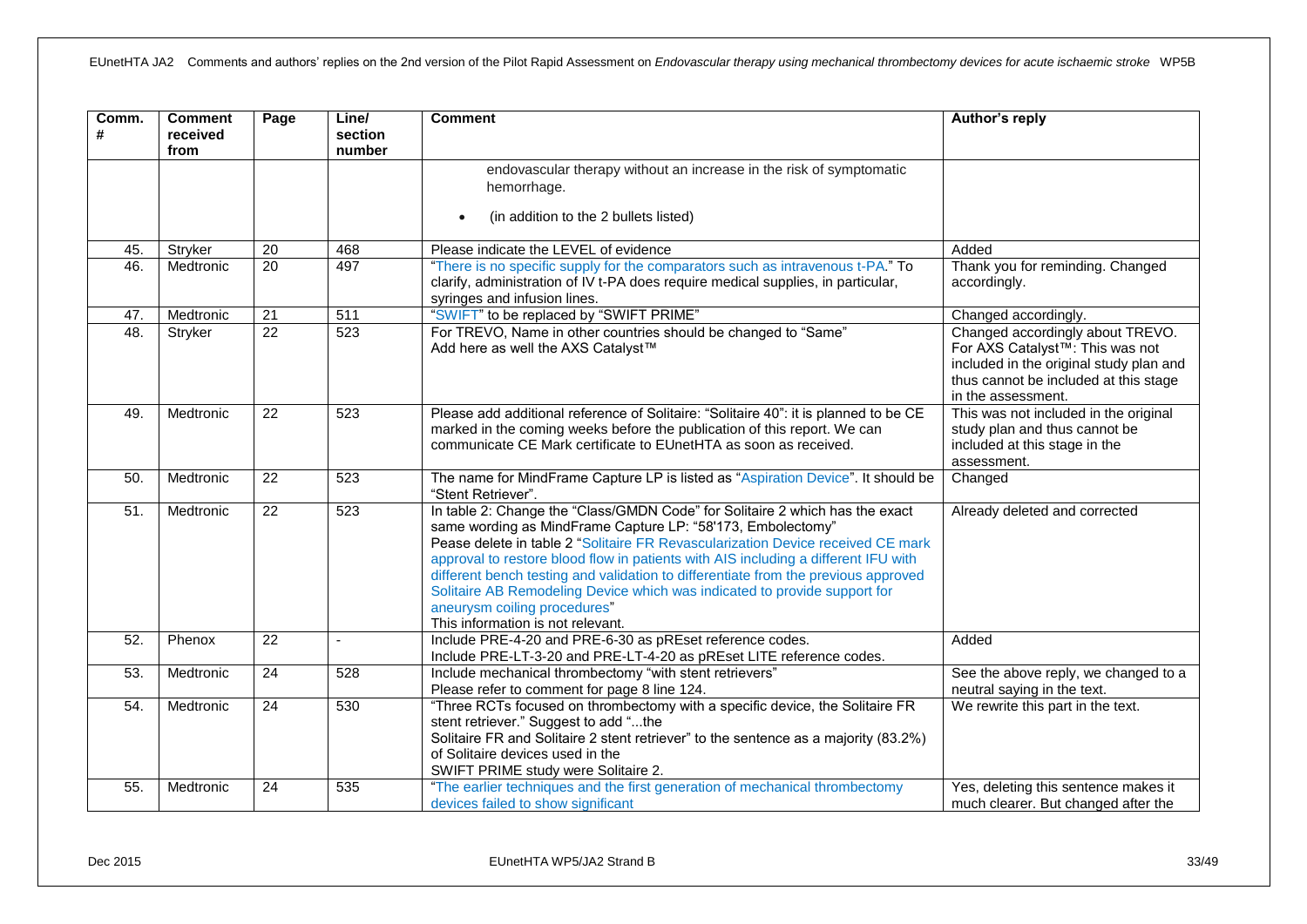| Comm.<br># | <b>Comment</b><br>received<br>from               | Page            | Line/<br>section<br>number | <b>Comment</b>                                                                                                                                                                                                                                                                                                                                                                                                                                                                                                                                                                   | Author's reply                                                                                                                                                                         |
|------------|--------------------------------------------------|-----------------|----------------------------|----------------------------------------------------------------------------------------------------------------------------------------------------------------------------------------------------------------------------------------------------------------------------------------------------------------------------------------------------------------------------------------------------------------------------------------------------------------------------------------------------------------------------------------------------------------------------------|----------------------------------------------------------------------------------------------------------------------------------------------------------------------------------------|
|            |                                                  |                 |                            | efficacy. The clinical impact was illustrated in several trials comparing first-<br>generation and second-generation<br>devices and showing a higher efficacy in the latter, in terms of both recanalization<br>and clinical outcome. However this<br>has been attributed to study limitations including the heterogeneity of techniques<br>used, inappropriate selection of the<br>patients, important process delays and small patient numbers [1]."<br>For further clarity, suggest moving the third sentence, "However this has been<br>atributed" after the first sentence. | second sentence.                                                                                                                                                                       |
| 56.        | Johnson &<br>Johnson<br>Medical                  | $\overline{24}$ | 542-545                    | We fail to understand the relevance of the reference to FDA approval in this<br>Rapid REA as this maybe dependent on the individual company's commercial<br>strategy and we therefore recommend removal of this reference.                                                                                                                                                                                                                                                                                                                                                       | That is a comment we changed<br>according to internal review. This is<br>just a description of the current status,<br>no judgement.                                                    |
| 57.        | Medtronic                                        | $\overline{24}$ | 547                        | "The results of five recent RCTs focusing on thrombectomy are highly promising<br>but methodological heterogeneity of these studies affects the comparability of<br>efficacy and safety results." Please be specific about the identified<br>"heterogeneity". Consider modifying sentence to include a few examples of the<br>methodological heterogeneity such as patient populations, imaging-selection<br>strategies, and treatment alacrity.<br>Please also include thrombectomy "mainly with stent retrievers"<br>Please refer to comment for page 8 line 124.              | Changed accordingly in the text                                                                                                                                                        |
| 58.        | Medtronic                                        | 24              | 550                        | "Population-based registries (stroke registry) to monitor thrombectomy in an<br>unbiased way generate real-life, longterm data on clinical outcomes as well as<br>costs."<br>Registries are needed but we cannot say that they are "unbiaised". The quality<br>and relevance of the registry depends on what the "data collection". For example,<br>if the data collection is not completely relevant, can we say that it is unbiaised.<br>There is no perfect study each study aims to answer research questions but<br>cannot answer all questions.                            | Added "for selecting participants and<br>reporting data"                                                                                                                               |
|            | Health problem and current use of the technology |                 |                            |                                                                                                                                                                                                                                                                                                                                                                                                                                                                                                                                                                                  |                                                                                                                                                                                        |
| 59.        | Medtronic                                        | 28              | 681                        | Can you replace the word "devices" by mechanical thrombectomy devices                                                                                                                                                                                                                                                                                                                                                                                                                                                                                                            | Yes, replaced                                                                                                                                                                          |
| 60.        | Neuravi                                          | $\overline{28}$ | 682-684                    | Recent trials demonstrated, however, that patients treated rapidly with both IV t-<br>PA and mechanical thrombectomy did better than those treated with IV t-PA<br>alone; and this led the AHA/ASA to revise their guidelines to recommend that<br>waiting for IV t-PA to fail before pursuing endovascular therapy is not<br>recommended, and is not required to achieve beneficial outcomes.                                                                                                                                                                                   | But the text has no conflict with the<br>guideline form AHA, the group people<br>we mean is who did not catch the time<br>for IV t-PA, who may have chance to<br>receive thrombectomy. |
| 61.        | Medtronic                                        | 28              | 684                        | Can you replace the word "devices" by mechanical thrombectomy devices                                                                                                                                                                                                                                                                                                                                                                                                                                                                                                            | Changed                                                                                                                                                                                |
| 62.        | Medtronic                                        | $\overline{28}$ | 685                        | Can you remove the sentence "EmboTrap is designed". it is not part of this<br>chapter.                                                                                                                                                                                                                                                                                                                                                                                                                                                                                           | Removed                                                                                                                                                                                |
| 63.        | Stryker                                          | $\overline{28}$ | 685                        | Why this focus on EmboTrap device instruction for use?                                                                                                                                                                                                                                                                                                                                                                                                                                                                                                                           | Removed                                                                                                                                                                                |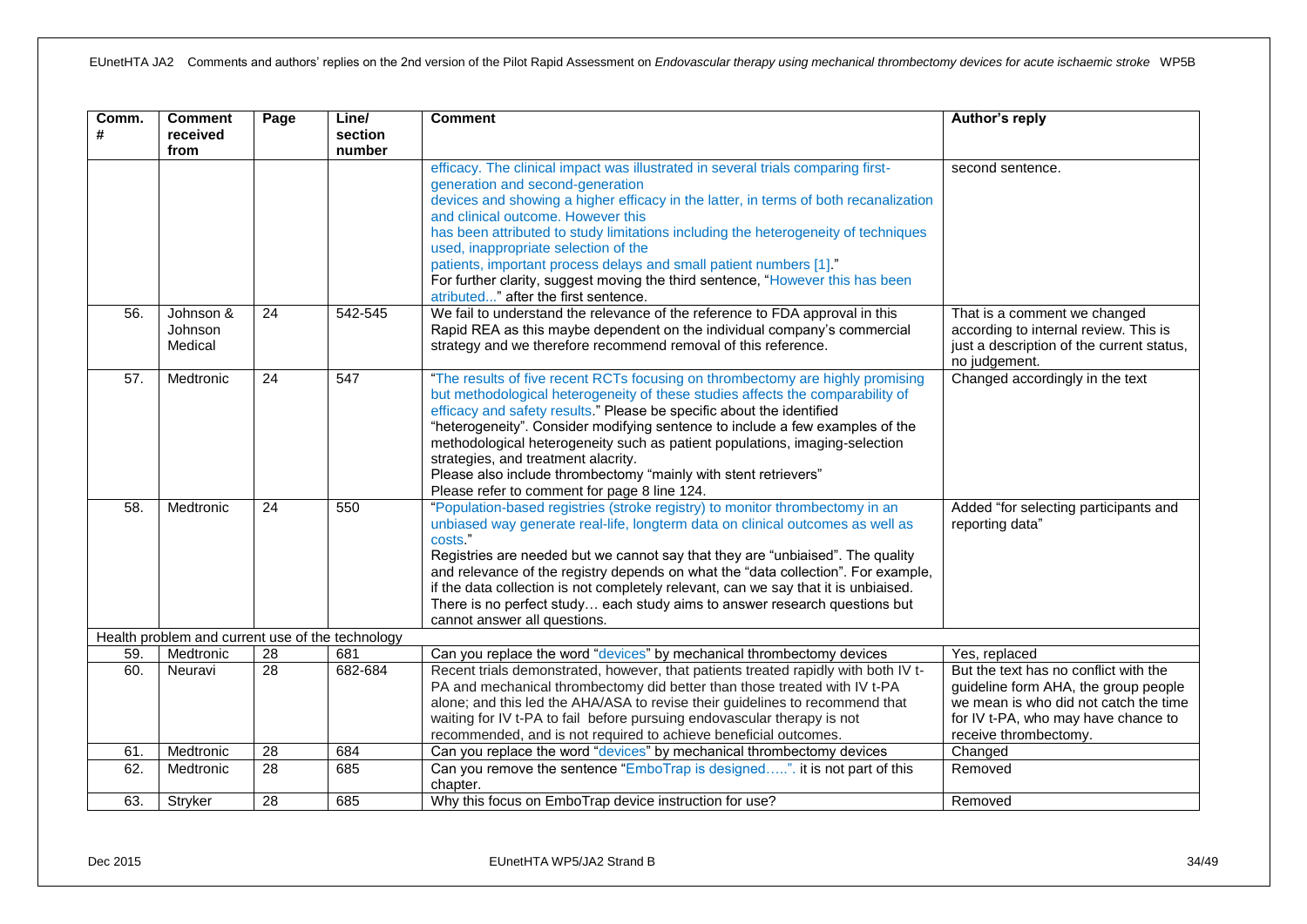| Comm.<br># | <b>Comment</b><br>received<br>from | Page            | Line/<br>section<br>number | <b>Comment</b>                                                                                                                                                                                                                                                                                                                                                                                                                                                                                                                                                              | Author's reply                                                                                                                                                       |
|------------|------------------------------------|-----------------|----------------------------|-----------------------------------------------------------------------------------------------------------------------------------------------------------------------------------------------------------------------------------------------------------------------------------------------------------------------------------------------------------------------------------------------------------------------------------------------------------------------------------------------------------------------------------------------------------------------------|----------------------------------------------------------------------------------------------------------------------------------------------------------------------|
| 64.        | Medtronic                          | 28              | 690                        | Can you replace the word "devices" by mechanical thrombectomy devices                                                                                                                                                                                                                                                                                                                                                                                                                                                                                                       | Changed                                                                                                                                                              |
| 65.        | Medtronic                          | 29              | Table 3                    | Can you remove the sentence in the table 3 "The same as above: The Solitaire 2<br>FR "                                                                                                                                                                                                                                                                                                                                                                                                                                                                                      | Removed                                                                                                                                                              |
| 66.        | Stryker                            | 29              | 697                        | Sort the devices by alphabetic order<br>Add AXS Catalyst™<br>Add Trevo ProVue & Trevo XP Provue just add the same indication and<br>Contraindications than for Trevo")<br>Trevo & Trevo Provue & Trevo XP), is also approved by FDA                                                                                                                                                                                                                                                                                                                                         | Table has been sorted. Additional<br>devices have not been incorporated<br>(see above).                                                                              |
| 67.        | Medtronic                          | 29              | 697                        | please write "Solitaire 2 Revascularization" instead of "Solitaire 2 FR<br>Revascularization" because it is the name in Europe (the other one is other<br>regions)                                                                                                                                                                                                                                                                                                                                                                                                          | Changed                                                                                                                                                              |
| 68.        | Medtronic                          | $\overline{30}$ | 699                        | "What is the reimbursement status of mechanical thrombectomy devices?"<br>As mentioned in the project scope comments, this question should be out of<br>scope for a European relative effectiveness assessment review, as it would<br>require answers at a country level. Whether the technology or procedure is<br>reimbursed in different European countries or not is irrelevant to its measure of<br>effectiveness.<br>Countries can certainly use the final "European" report to review their<br>reimbursement status, but that is a local consideration not European. | That is a local consideration, we just<br>put the current information from each<br>region, there is no comparison.                                                   |
| 69.        | Stryker                            | 32              | 704                        | Germany: Since 2015 there are 2 differents "Zusatzentgelte (ZE)" for Mechanical<br>Thrombectomy using MicroCatether (ZE133) (Aspiration) or Stent Retrievers<br>(ZE152)                                                                                                                                                                                                                                                                                                                                                                                                     | Added accordingly.                                                                                                                                                   |
| 70.        | Stryker                            | 32              | 704                        | Comment: Why No data from France & UK?                                                                                                                                                                                                                                                                                                                                                                                                                                                                                                                                      | That is not an investigation from each<br>country; we collect information, and<br>write down what we have. There is no<br>information provided from France or<br>UK. |
| 71.        | Neuravi                            | 35              | 786                        | In large referral centers, ≈5% to 10% of all acute ischemic strokes and 20% to<br>30% of r-tPA eligible patients may be candidates for IAT (Grotta & Hacke, Stroke<br>Neurologist's Perspective on the New Endovascular Trials,<br>Stroke.2015; 46: 1447-1452)                                                                                                                                                                                                                                                                                                              | Added accordingly.                                                                                                                                                   |
|            | <b>Clinical effectiveness</b>      |                 |                            |                                                                                                                                                                                                                                                                                                                                                                                                                                                                                                                                                                             |                                                                                                                                                                      |
| 72.        | Medtronic                          | 38              | 904                        | CLINICAL EFFECTIVENESS chapter - Pooled data from 8 RCTs (3 early and 5<br>recent trials) were included.<br>Please refer to previous comment for page 10, line 242. The pooling of data from<br>the early and recent trials is strongly not recommended-                                                                                                                                                                                                                                                                                                                    | Subgroup analysis of the latter 5 has<br>now been performed                                                                                                          |
| 73.        | Neuravi                            | 39              | general                    | Stroke.2015; 46: 1440-1446: in Interventional Management of Stroke III (IMS III),<br>no imaging screen for large vessel occlusion was used in nearly half of the<br>enrolled patients, leading to the inclusion of many patients who were not                                                                                                                                                                                                                                                                                                                               | Subgroup analysis of the latter 5 has<br>now been performed                                                                                                          |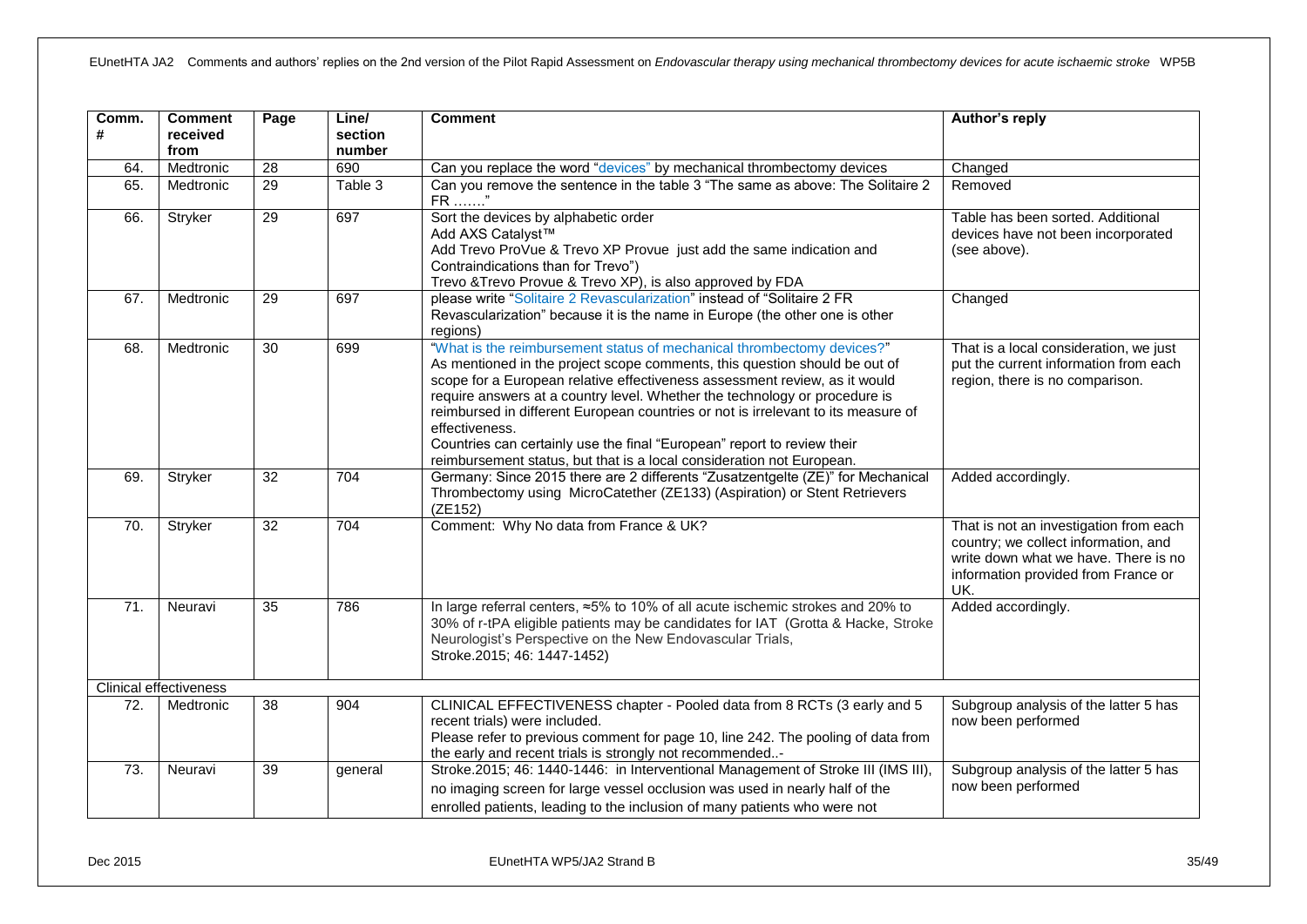| Comm.<br># | <b>Comment</b><br>received<br>from | Page            | Line/<br>section<br>number | <b>Comment</b>                                                                                                                                                                                                                                                                                                                                                                                                                                                                                                                                                                                                                                                                                                                                                                                                                                                                                                                                                                                                                                                                             | Author's reply                                                                                                                                                                                                                                     |
|------------|------------------------------------|-----------------|----------------------------|--------------------------------------------------------------------------------------------------------------------------------------------------------------------------------------------------------------------------------------------------------------------------------------------------------------------------------------------------------------------------------------------------------------------------------------------------------------------------------------------------------------------------------------------------------------------------------------------------------------------------------------------------------------------------------------------------------------------------------------------------------------------------------------------------------------------------------------------------------------------------------------------------------------------------------------------------------------------------------------------------------------------------------------------------------------------------------------------|----------------------------------------------------------------------------------------------------------------------------------------------------------------------------------------------------------------------------------------------------|
|            |                                    |                 |                            | candidates for intervention.14 The more recent trials have benefited from wide<br>availability of computed tomographic angiography (CTA). Second,<br>revascularization rates were extremely poor in the failed trials. The past 5 years<br>has seen dramatic improvement in technology, with stentrievers and distal<br>access/suction catheters, often in combination, that have provided extremely high<br>revascularization rates.15-17 Finally, the failed trials had long times to<br>revascularization.18 This was largely because of the relative ineffectiveness of<br>early generation endovascular devices and intra-arterial lytic infusion. A strong<br>inverse relationship with outcome and time to reperfusion was found.19                                                                                                                                                                                                                                                                                                                                                 |                                                                                                                                                                                                                                                    |
| 74.        | Stryker                            | 39              | 911                        | Comment: It could be interesting to underline the differences in the inclusion<br>criteria in those studies.                                                                                                                                                                                                                                                                                                                                                                                                                                                                                                                                                                                                                                                                                                                                                                                                                                                                                                                                                                               | The inclusion criteria are dealt with in<br>detail under the subheading 'patient<br>characteristics'                                                                                                                                               |
| 75.        | Medtronic                          | 39              | 911                        | For ESCAPE. Please specify 80% of Solitaire (the percentage is important and it<br>is mentioned in the publication)                                                                                                                                                                                                                                                                                                                                                                                                                                                                                                                                                                                                                                                                                                                                                                                                                                                                                                                                                                        | 86.1%. Change made                                                                                                                                                                                                                                 |
| 76.        | Medtronic                          | $\overline{39}$ | 918-926                    | It is strongly recommended that data from MR RESCUE, SYNTHESIS<br>Expansion, and IMS3 not be included. Please refer to previous comment for page<br>10, line 242.<br>Consider the implications of including trials in which confirmation of large-vessel<br>occlusion by imaging was not performed prior to randomisation, allowing patients<br>without proximal vessel occlusion to enter the study (MR RESCUE &<br>SYNTHESIS and the first 284 patients randomized in IMS3). This is not in-line<br>with current clinical practice guidelines for the management of Ischaemic stroke<br>(outlined in Table 7 of this report) – which state that endovascular therapy with a<br>stent retriever should be used when patients meet certain criteria whereby<br>'causative occlusion of the ICA or proximal MCA' has been established<br>(AHA/ASA 2015).<br>We propose that the PICO criteria on page 15 be amended - such that the<br>Population in this review includes: Adults aged 18yrs or older with confirmed<br>large vessel ischaemic stroke in the anterior /or posterior region. | Subgroup analysis which does not<br>include MR RESCUE, Synthesis or<br>IMS3 has now been performed                                                                                                                                                 |
| 77.        | Medtronic                          | 39              | 918                        | Delete "MR RESCUE." MR RESCUE did use image-guided patient selection as it<br>was the premise of the trial and further described in lines 921-926.                                                                                                                                                                                                                                                                                                                                                                                                                                                                                                                                                                                                                                                                                                                                                                                                                                                                                                                                         | We have changed 'image guided<br>patient selection' to 'non-invasive<br>arterial imaging'                                                                                                                                                          |
| 78.        | Medtronic                          | 42              | 1037-<br>1040              | The author provides a reference that suggests trials that stop early for benefit<br>may overestimate the treatment effect [reference 52, Bassler, D., et al., 2010].<br>It must also be acknowledged that early stopping rules are integral in RCT design<br>to prevent loss of equipoise in a study, prevent harm and unacceptable adverse<br>events (non-maleficence). Indeed, maintaining the integrity of the trials and<br>obtaining precise final results must be balanced against the risks for patients who                                                                                                                                                                                                                                                                                                                                                                                                                                                                                                                                                                        | The importance of early stopping rules<br>has now been emphasised in the<br>subsection, Quality'. That said, it is<br>still necessary to highlight that early<br>stopping can potentially lead to bias.<br>A more in-depth analysis of this topic, |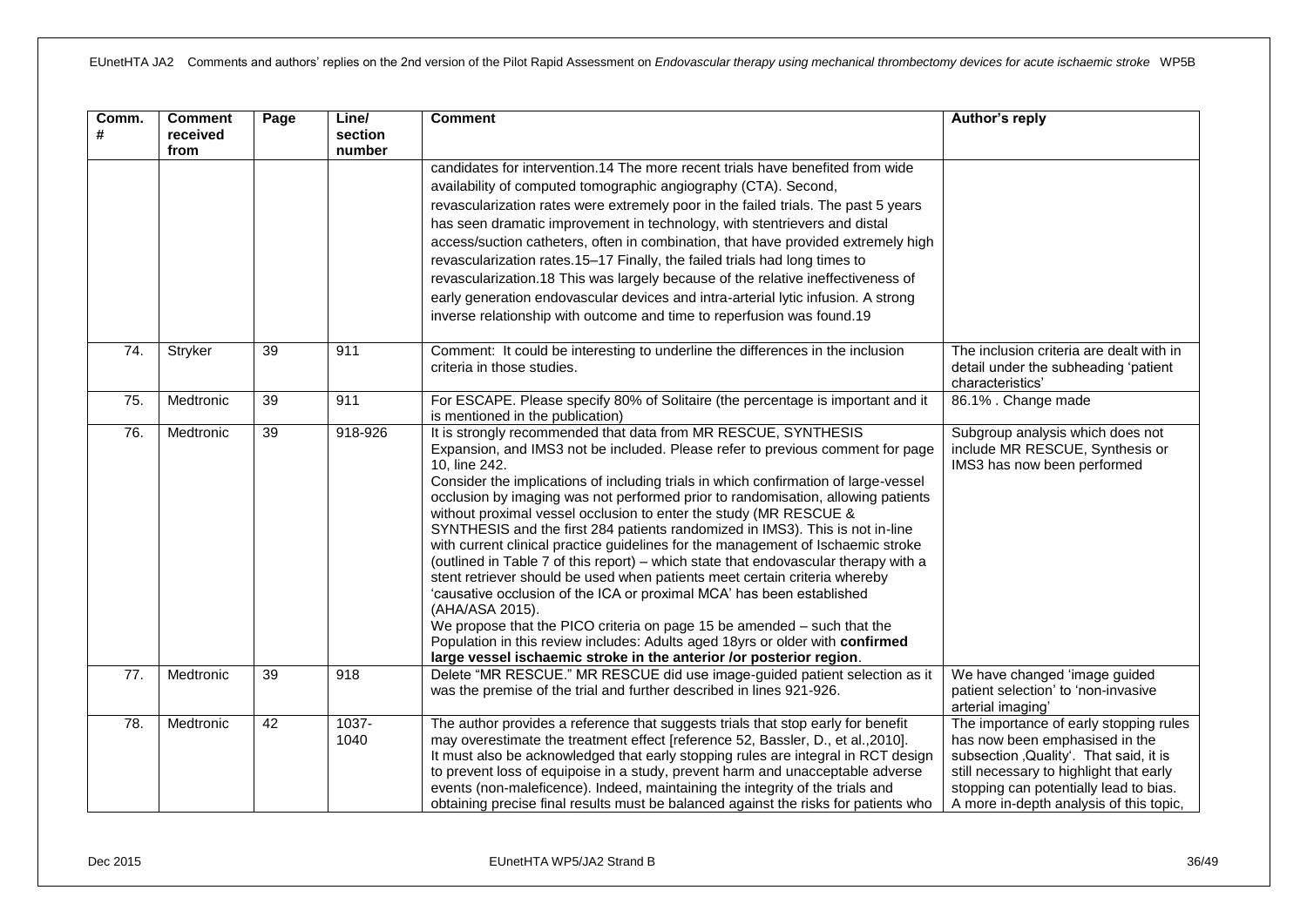| Comm.<br># | <b>Comment</b><br>received<br>from | Page | Line/<br>section<br>number | <b>Comment</b>                                                                                                                                                                                                                                                                                                                                                                                                                                                                                                                                                                                                                                                                                                                                                                                                                                                                                                                                                                                                                                                                                                                                                                                                                                                                                                                                                                                                                                                                                                                                                         | Author's reply                                                                                                                                                                                                                                                                                                  |
|------------|------------------------------------|------|----------------------------|------------------------------------------------------------------------------------------------------------------------------------------------------------------------------------------------------------------------------------------------------------------------------------------------------------------------------------------------------------------------------------------------------------------------------------------------------------------------------------------------------------------------------------------------------------------------------------------------------------------------------------------------------------------------------------------------------------------------------------------------------------------------------------------------------------------------------------------------------------------------------------------------------------------------------------------------------------------------------------------------------------------------------------------------------------------------------------------------------------------------------------------------------------------------------------------------------------------------------------------------------------------------------------------------------------------------------------------------------------------------------------------------------------------------------------------------------------------------------------------------------------------------------------------------------------------------|-----------------------------------------------------------------------------------------------------------------------------------------------------------------------------------------------------------------------------------------------------------------------------------------------------------------|
|            |                                    |      |                            | are randomly assigned to an apparently inferior treatment and the need to rapidly<br>disseminate evidence supporting a treatment benefit to the broader community.<br>While we concede that abandoning early stopping certainly leads to a more<br>unbiased estimation, it is currently not feasible given the range of ethical and<br>practical imperatives involved in clinical trial research. Furthermore, on the basis<br>of recent evidence by Shou and Marschner 2013, such an approach is inefficient<br>and unnecessary. They found that the exclusion of truncated studies from<br>systematic reviews and meta-analyses leads to an underestimation of treatment<br>effects and overestimation of statistical information (in meta-analyses).<br>Schou IM, Marschner IC. Meta-analysis of clinical trials with early stopping: an<br>investigation of potential bias. Stat Med 2013 Dec 10 32(28):4859-74.                                                                                                                                                                                                                                                                                                                                                                                                                                                                                                                                                                                                                                                   | while interesting, is beyond the scope<br>of this review.<br>As noted earlier in this document,<br>while we acknowledge the potential for<br>bias which may have been introduced<br>by early stopping, we nevertheless<br>conclude that the evidence suggests<br>that mechanical thrombectomy is of<br>benefit. |
|            |                                    |      |                            | Same argumentation as above<br>Other argumentation (also coming from LiesI drafted few months ago, there is<br>also a more detailed version)<br>• Five of the Solitaire FR pivotal randomised controlled trials (RCTs) were<br>stopped early for clinical benefit (SWIFT, SWIFT PRIME, EXTEND-IA, ESCAPE,<br>REVASCAT). An RCT that stops earlier than initially planned is called a truncated<br>RCT (tRCT)<br>• All five studies had rigorously designed study protocols that met International<br>ethical standards and were publicly registered and transparent in their<br>methodological approach and deviations. Most importantly all 5 studies employed<br>the use of validated sequential monitoring rules for early stopping that<br>appropriately controls for type I errors. These included O'Brien-Fleming,<br>Haybittle-Peto and Pocock rules(11)(12).<br>• The appropriate implementation of the early stopping rules by an independent<br>Data and Safety Monitoring Board (DSMB) not only reduces potential biases but<br>assists interpretation of results. In the case of the Solitaire FR studies, the<br>overwhelming clinical significance of revascularisation and functional benefit of<br>Solitaire over IVtpA is not diminished as methodological quality of the studies is<br>high.<br>• Early stopping rules are integral in RCT design to prevent loss of equipoise in a<br>study, prevent harm and unacceptable adverse events (non-maleficence).<br>Indeed, maintaining the integrity of the trials and obtaining precise final results |                                                                                                                                                                                                                                                                                                                 |
|            |                                    |      |                            | must be balanced against the risks for patients who are randomly assigned to an<br>apparently inferior treatment and the need to rapidly disseminate evidence<br>supporting a treatment benefit to the broader community.<br>There is an ongoing debate in the medical literature concerning possible bias in<br>studies stopped early for benefit.<br>However, recent evidence suggests that excluding truncated studies leads to                                                                                                                                                                                                                                                                                                                                                                                                                                                                                                                                                                                                                                                                                                                                                                                                                                                                                                                                                                                                                                                                                                                                     |                                                                                                                                                                                                                                                                                                                 |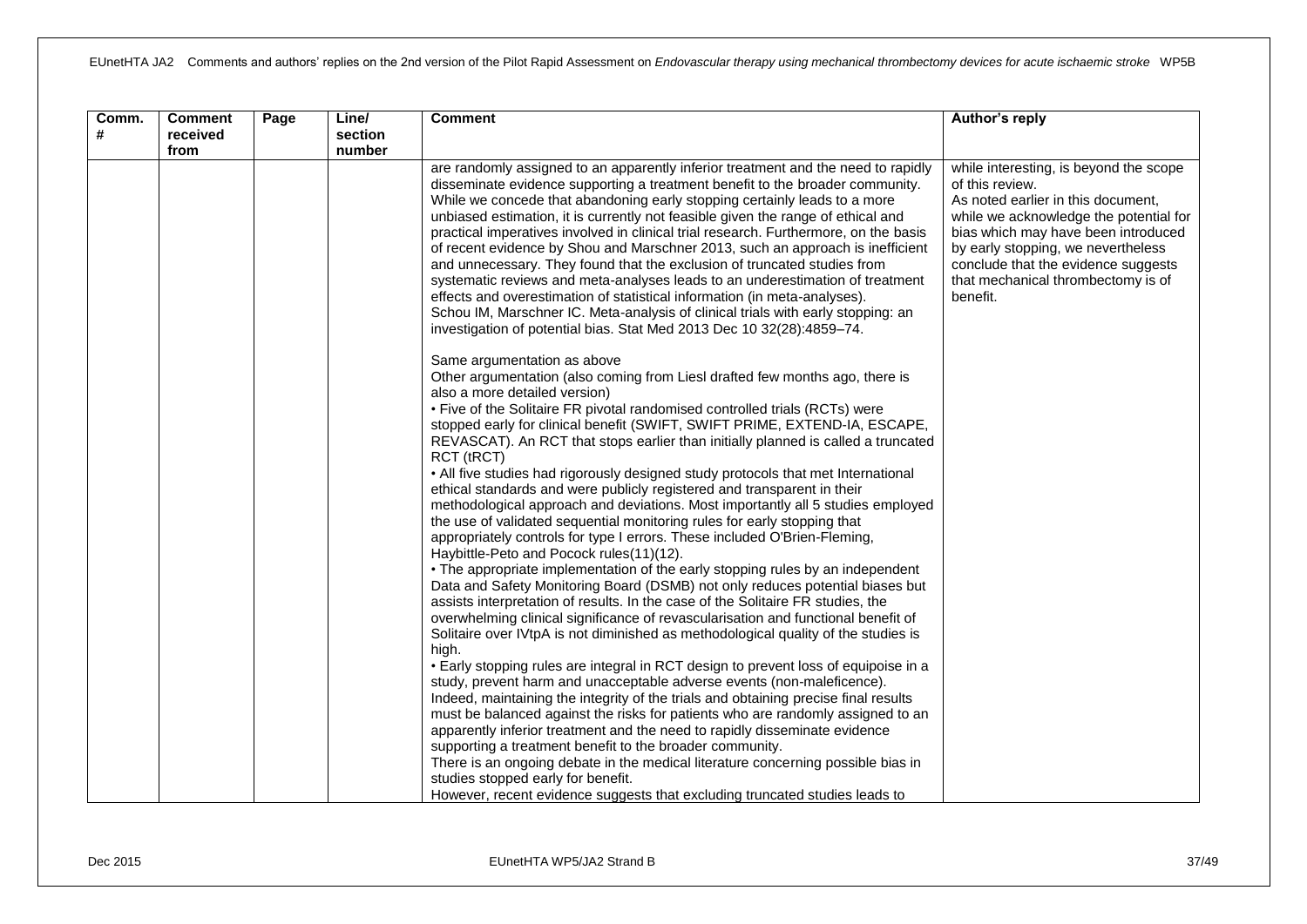| Comm.<br># | <b>Comment</b><br>received<br>from | Page   | Line/<br>section<br>number | <b>Comment</b>                                                                                                                                                                                                                                                                                                                                                                                                                                                                                                                                                                                                                                                                                                                                                                                                                                                                                                                                                                            | Author's reply                                                                                                         |
|------------|------------------------------------|--------|----------------------------|-------------------------------------------------------------------------------------------------------------------------------------------------------------------------------------------------------------------------------------------------------------------------------------------------------------------------------------------------------------------------------------------------------------------------------------------------------------------------------------------------------------------------------------------------------------------------------------------------------------------------------------------------------------------------------------------------------------------------------------------------------------------------------------------------------------------------------------------------------------------------------------------------------------------------------------------------------------------------------------------|------------------------------------------------------------------------------------------------------------------------|
|            |                                    |        |                            | underestimation of treatment effects and overestimation of statistical information<br>(in meta-analyses)(13).                                                                                                                                                                                                                                                                                                                                                                                                                                                                                                                                                                                                                                                                                                                                                                                                                                                                             |                                                                                                                        |
|            |                                    |        |                            | References:<br>11. Whitehead J. The Design and Analysis of Sequential Clinical Trials, (2nd<br>edn). Chichester, UK: Wiley-Blackwell; 1997.<br>12. Jennison C TB. Group Sequential Methods with Applications to Clinical Trials.<br>Boca Raton, FL,: Chapman & Hall/CRC; 2000.<br>13. Schou IM, Marschner IC. Meta-analysis of clinical trials with early stopping:<br>an investigation of potential bias. Stat Med [Internet]. 2013 Dec 10 [cited 2015<br>May 15];32(28):4859-74. Available from:<br>http://www.ncbi.nlm.nih.gov/pubmed/23824994                                                                                                                                                                                                                                                                                                                                                                                                                                         |                                                                                                                        |
| 79.        | Neuravi                            | 42     | 1038-1040                  | Trials stopped early may also underestimate the treatment effect of the<br>intervention (which is the argument presented by the THERAPY trial which did<br>not reach statistical significance, and was stopped early due to loss of equipoise.                                                                                                                                                                                                                                                                                                                                                                                                                                                                                                                                                                                                                                                                                                                                            | See previous point.<br>We now note that trials stopped early<br>may under- OR over-estimate<br>treatment effect        |
| 80.        | Medtronic                          | 42-44  | 1042-<br>1104              | There are clear methodological differences between the 5 RCTs which began<br>enrolling from 2010 onwards (Mr CLEAN, REVASCAT, EXTEND-IA, ESCAPE<br>and SWIFT PRIME) compared to the older studies (MR RESCUE & SYNTHESIS<br>Expansion and IMS3) Most importantly the newer studies include: the use of<br>patient-imaging to select patients; higher porportion of patients treated with new<br>generation stent-retriever technology and a heightened awareness of the<br>importance of time as a vital factor in patient treatment success. Given these<br>major differences in methods a separate meta-analysis that includes only the 5<br>newer studies is warranted. Indeed, the confirmation of large vessel occlusion<br>prior to the use of mechanical thrombectomy in ischemic stroke patients is an<br>essential part of current clinical practice and as such the three older studies do<br>not reflect this.<br>Please also refer to previous comment for page 10, line 242. | Subgroup analysis which does not<br>include MR RESCUE, Synthesis or<br>IMS3 has now been performed                     |
| 81.        | Stryker                            | $\sim$ |                            | MR CLEAN: When IAT was performed, it was with 97% of Stent Retrievers (with<br>66% of TREVO)                                                                                                                                                                                                                                                                                                                                                                                                                                                                                                                                                                                                                                                                                                                                                                                                                                                                                              | It is unclear what needs to be done<br>with this information.                                                          |
| 82.        | Medtronic                          | 43     | 1079-<br>1085              | It is clear a sensitivity analysis was performed on the 5 newer RCTs that included<br>patient-imaging selection critria (i.e. Mr CLEAN, REVASCAT, EXTEND-IA,<br>ESCAPE and SWIFT PRIME). It would be useful to present the forest plots and<br>relative risks from this analysis and exclude the three old studies for the reasons<br>mentioned above.<br>Please refer to previous comment for page 10, line 242.                                                                                                                                                                                                                                                                                                                                                                                                                                                                                                                                                                         | This has been done                                                                                                     |
| 83.        | Stryker                            | 43     | 1080                       | In these five studies the Endovascular treatment was performed in a large<br>majority with newer devices "Stent Retrievers"                                                                                                                                                                                                                                                                                                                                                                                                                                                                                                                                                                                                                                                                                                                                                                                                                                                               | The issue of stent retrievers is now<br>dealt with in detail elsewhere <i>i.e.</i><br>under the 'synthesis' subheading |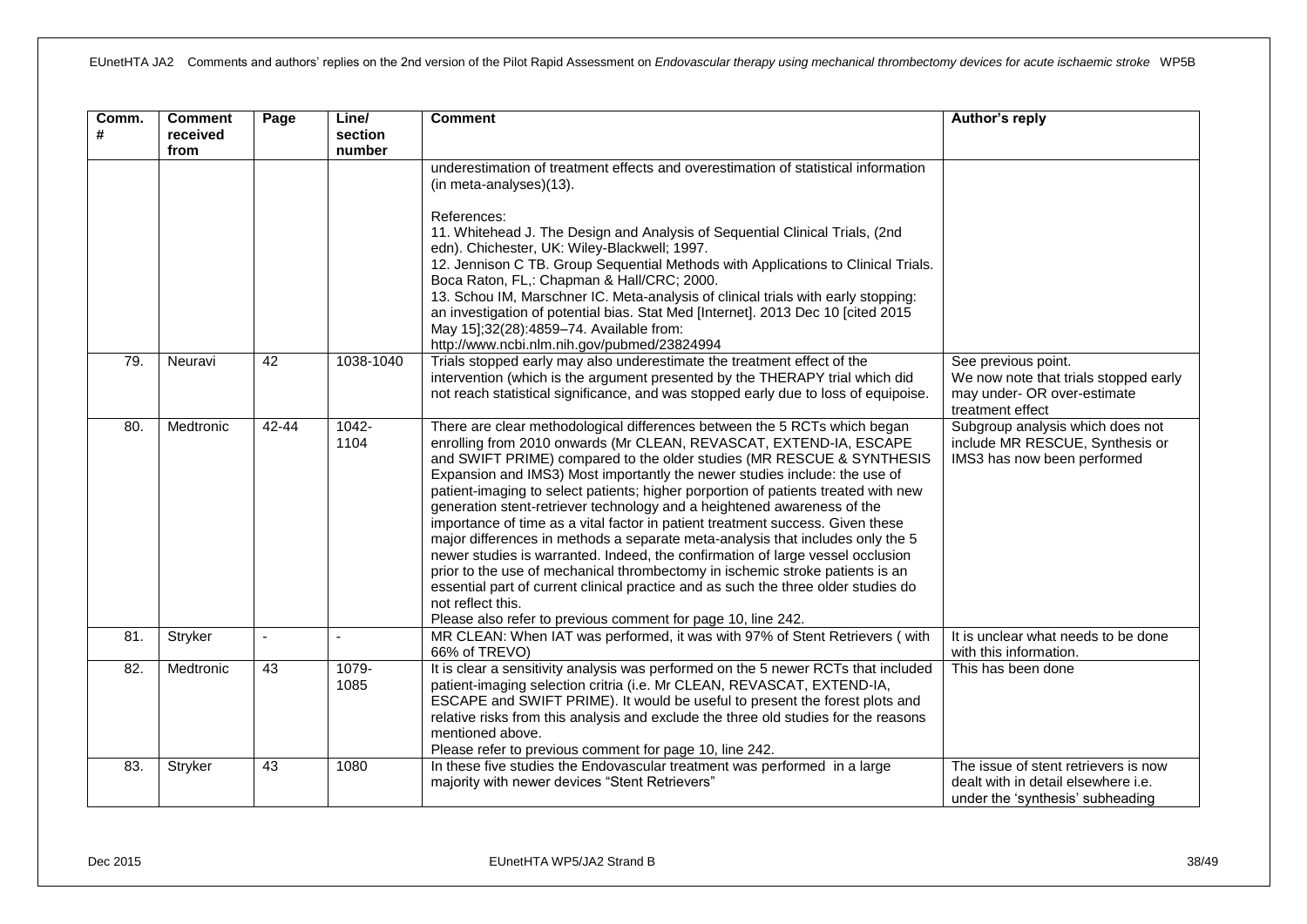| Comm.<br># | <b>Comment</b><br>received<br>from | Page | Line/<br>section<br>number | <b>Comment</b>                                                                                                                                                                                                                                                                                                                                | Author's reply                                                                                                                                                                                                                                                                                                                                                                               |
|------------|------------------------------------|------|----------------------------|-----------------------------------------------------------------------------------------------------------------------------------------------------------------------------------------------------------------------------------------------------------------------------------------------------------------------------------------------|----------------------------------------------------------------------------------------------------------------------------------------------------------------------------------------------------------------------------------------------------------------------------------------------------------------------------------------------------------------------------------------------|
| 84.        | Medtronic                          | 43   | 1088                       | Please mention that the studies are mainly stent retrievers.<br>Please refer to comment for page 8 line 124.                                                                                                                                                                                                                                  | See last point                                                                                                                                                                                                                                                                                                                                                                               |
| 85.        | Medtronic                          | 44   | 1105                       | NIHSS Section: Should mention that the studies use mainly stent retrievers<br>Please refer to comment for page 8 line 124.                                                                                                                                                                                                                    | See last point                                                                                                                                                                                                                                                                                                                                                                               |
| 86.        | Medtronic                          | 45   | 1145                       | Add clarification to the exact TICI grading scale used and by type of imaging<br>used to perform assessment.<br>• MR RESCUE - used the TICI grading scale as assessed on CTA/MRA imaging<br>at day 7. In addition per primary publication, TICI 2a-3, as determined on<br>postprocedural angiography, was achieved in 67% of the<br>patients. | It has been clarified that escape and<br>mr rescue were based on tici and the<br>others on mtici and the description of<br>tici scores has also been inserted<br>Re MR Rescueour outcome<br>measure was TICI score at final                                                                                                                                                                  |
|            |                                    |      |                            |                                                                                                                                                                                                                                                                                                                                               | angiography and therefore the %<br>recorded is that at 7 days rather than<br>the one at 24hrs.                                                                                                                                                                                                                                                                                               |
| 87.        | Medtronic                          | 45   | 1146                       | In ESCAPE reperfusion was assessed using the TICI grading scale, not modified<br>TICI scale.                                                                                                                                                                                                                                                  | This has been amended                                                                                                                                                                                                                                                                                                                                                                        |
| 88.        | Medtronic                          | 45   | 1157                       | Please add the following note: "Health-related quality of life (EQ-5D) in SWIFT<br>PRIME was not reported in primary results publication as it was neither a primary<br>nor secondary endpoint."                                                                                                                                              | If we add this note, then similar notes<br>will need to be added for the other<br>trials which did not report on this<br>endpoint, and for the other endpoints<br>for which not all trials have reported.<br>As a compromise, we have noted that<br>"not all trials included health related<br>quality of life (EQ-5D) as a primary or<br>secondary endpoint"                                |
| 89.        | Medtronic                          | 46   | 1177                       | "the quality of the pooled data for the outcomes under review was rated as low or<br>moderate".<br>This conclusion would probably change if only the 5 relevant RCTs are<br>considered in the meta-analysis.<br>Please refer to previous comment for page 10, line 242.                                                                       | The chapters on clinical effectiveness<br>and safety now include a subgroup<br>analysis based on the most recent five<br>trials. However, it should be noted that<br>four of the five trials stopped early,<br>three on the basis of unplanned<br>interim analyses. This introduces a<br>risk of bias that cannot be ignored and<br>is reflected in the judgement on quality<br>of evidence. |
| 90.        | Medtronic                          | 46   | 1183-<br>1186              | "Two of the studies in particular had markedly lower proportions of their<br>intervention groups undergoing mechanical thrombectomy (IMS3, 16.1%,<br>SYNTHESIS Expansion, 30.9%); this compared with the other six trials where the<br>proportion of the intervention group undergoing mechanical thrombectomy                                | Again, we believe this point has been<br>adequately dealt with by including a<br>subgroup meta-analysis of the 5 latest<br>trials                                                                                                                                                                                                                                                            |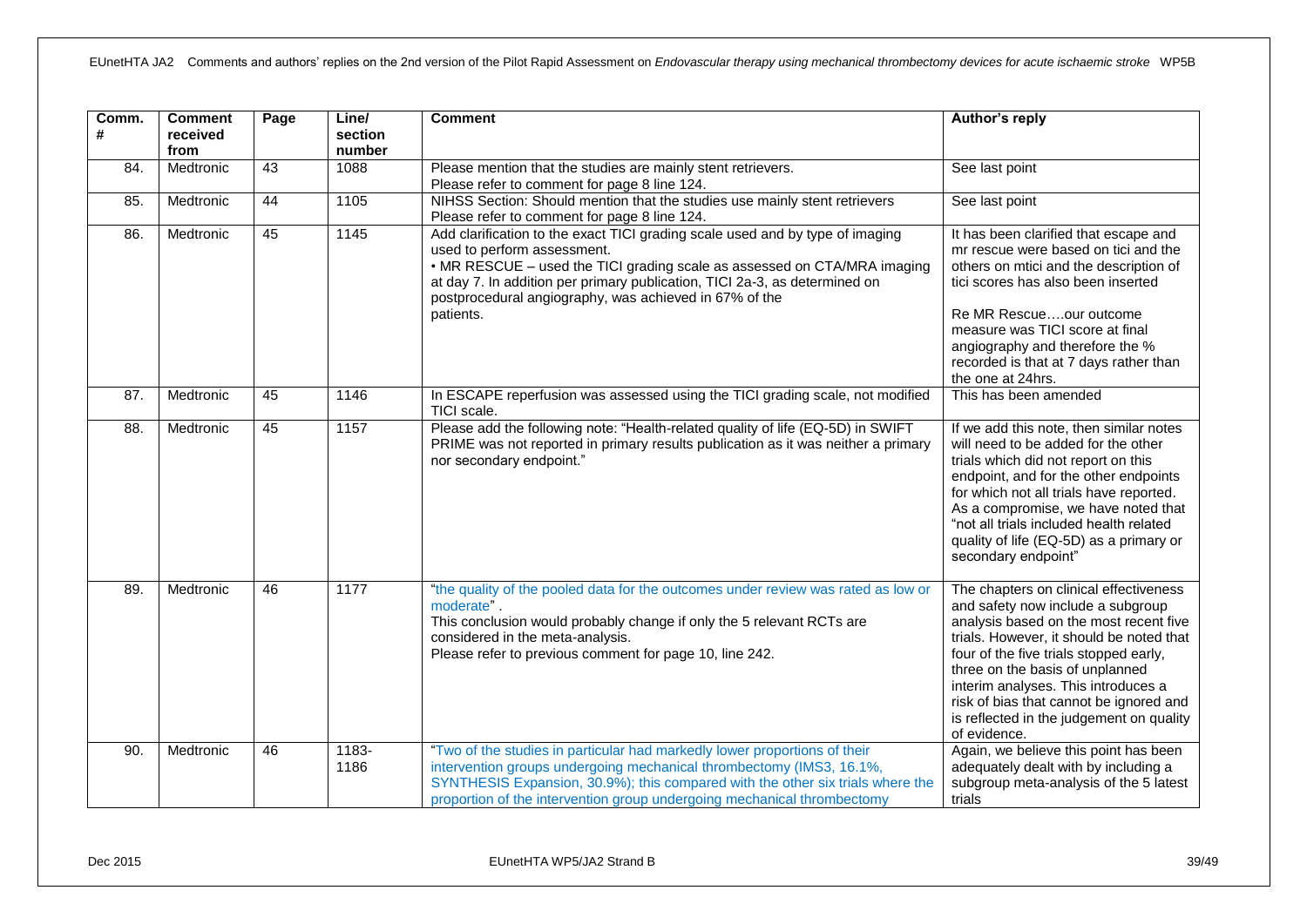| Comm.<br># | <b>Comment</b><br>received<br>from | Page | Line/<br>section<br>number | <b>Comment</b>                                                                                                                                                                                                                                                                                                                                                                                                                                                                                                                                                                                                                                                                                                                                                                                                                                                                                                                                                                                                                                                                                                                                                                                                                                                                                                                                                                                                                                                                                                                                                                                                                                                                                                                                                                                                                                                                                                                                                                                                                                                                                                                                                                                                                                    | Author's reply                                                                                                                                                                                                                                  |
|------------|------------------------------------|------|----------------------------|---------------------------------------------------------------------------------------------------------------------------------------------------------------------------------------------------------------------------------------------------------------------------------------------------------------------------------------------------------------------------------------------------------------------------------------------------------------------------------------------------------------------------------------------------------------------------------------------------------------------------------------------------------------------------------------------------------------------------------------------------------------------------------------------------------------------------------------------------------------------------------------------------------------------------------------------------------------------------------------------------------------------------------------------------------------------------------------------------------------------------------------------------------------------------------------------------------------------------------------------------------------------------------------------------------------------------------------------------------------------------------------------------------------------------------------------------------------------------------------------------------------------------------------------------------------------------------------------------------------------------------------------------------------------------------------------------------------------------------------------------------------------------------------------------------------------------------------------------------------------------------------------------------------------------------------------------------------------------------------------------------------------------------------------------------------------------------------------------------------------------------------------------------------------------------------------------------------------------------------------------|-------------------------------------------------------------------------------------------------------------------------------------------------------------------------------------------------------------------------------------------------|
| 91.        | Medtronic                          | 46   | 1193                       | ranged between 77.1% and 100%."<br>This point is very important as the meta-analysis undertaken in this HTA seeks to<br>estimate efficacy and safety of mechanical thrombectomy vs. Standard of care in<br>acute ischemic stroke patients, but includes 2 studies (IMS3 & SYNTHESIS<br>expansion) in which very few patients (16% and 31%) actally received any form<br>of mechanical thrombectomy.<br>The authors justify including both the IMS3 and SYNTHESIS expansion studies<br>by stating "all of the trials randomized patients on the basis that they were eligible<br>for mechanical thrombectomy", while this might be true, the fact that the majority<br>of patients in these 2 older studies failed to receive mechanical thrombectomy is<br>an issue, especially with their inclusion in a formal meta-analysis. It is evident<br>that we are not comparing similar studies in this case and we therefore request<br>that they be removed from the main meta-analysis.<br>The use of older devices is not recommended in the most recent clinical<br>guidance on mechanical thrombectomy and as such does not reflect current<br>clinical practice. Reconsider including studies which employ mostly first<br>generation devices into a sub-analysis. For example the following studies used<br>either intraarterial thrombolysis or older generation mechanical thrombectomy<br>devices in their intervention arms: In the IMS3 study 266/434 or 61% of patients<br>had intraarterial thrombolysis vs. 5/434 or 1% receiving new generation stent<br>retrievers; In MR RESCUE, no patients received stent retrievers & 64/70 or 91%<br>of patients in the intervention arm received first generation mechanical<br>thrombrombectomy devices that are no longer receommended by the AHA/ASA.<br>Finally, in the SYNTHESIS Expansion trial, the majority of patients in the<br>intervention arm received intraarterial thrombolysis, while only 56/181 or 31%<br>actually underwent mechanical thrombectomy. Of those patients that had a<br>mechanical thrombectomy procedure, only 23 patients (13% - (5 Trevo and 18<br>Solitaire)) received treatment with a new generation stent retriever.<br>Please change text accordingly. | Again, we believe this point has been<br>adequately dealt with by including a<br>subgroup meta-analysis of the 5 latest<br>trials                                                                                                               |
| 92.        | Stryker                            | 46   | 1199                       | MR CLEAN: 97% of Stent Retrievers when IAT performed / ESCAPE 86% of<br><b>Stent Retrievers</b>                                                                                                                                                                                                                                                                                                                                                                                                                                                                                                                                                                                                                                                                                                                                                                                                                                                                                                                                                                                                                                                                                                                                                                                                                                                                                                                                                                                                                                                                                                                                                                                                                                                                                                                                                                                                                                                                                                                                                                                                                                                                                                                                                   | It is unclear what needs to be done<br>with this information.                                                                                                                                                                                   |
| 93.        | Medtronic                          | 46   | 1208-<br>1213              | It should be highlighted that confirmation of large vessel occlusion with imaging<br>prior to the use of mechanical thrombectomy procedures is recommended in the<br>most recent clinical guidelines.<br>Not only did the older studies not require confirmation of vessel occlusion with<br>imaging before trial enrolment, it is important to note that imaging techniques<br>have evolved significantly over time. IMS3 and SYNTHESIS Expansion only<br>required an initial non-contrast CT (NCCT) to rule out ICH. In recent trials,<br>enrolment additionally required measurement of the extent of early ischaemic<br>changes with multimodal CT or magnetic resonance imaging (MRI).                                                                                                                                                                                                                                                                                                                                                                                                                                                                                                                                                                                                                                                                                                                                                                                                                                                                                                                                                                                                                                                                                                                                                                                                                                                                                                                                                                                                                                                                                                                                                       | The issue of imaging has now been<br>dealt with in more detail through out<br>the document and we make it clear in<br>our conclusion that the benefits<br>derived form thrombectomy were in<br>trials in which advanced imaging was<br>employed |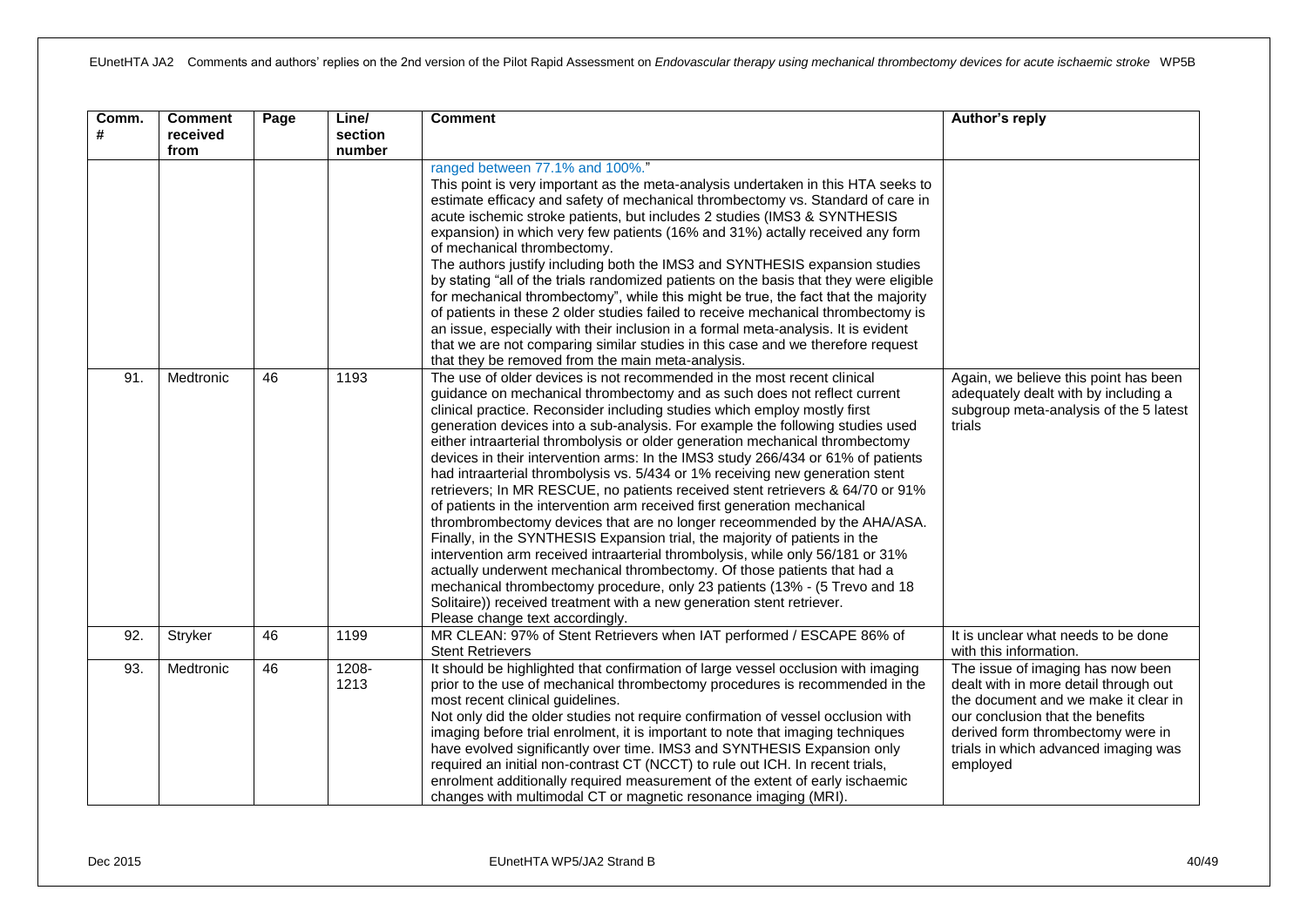| Comm.<br># | <b>Comment</b><br>received<br>from | Page    | Line/<br>section<br>number | <b>Comment</b>                                                                                                                                                                                                                                                                                                                                                                                                                                                                                                                                                                                                                                                                                                                                                                                                                                                                                                                                                                                                                                                                                                                                                                                                                                                                                                                                                                                                                                                                                                                                                                                                                            | Author's reply                                                                                                            |
|------------|------------------------------------|---------|----------------------------|-------------------------------------------------------------------------------------------------------------------------------------------------------------------------------------------------------------------------------------------------------------------------------------------------------------------------------------------------------------------------------------------------------------------------------------------------------------------------------------------------------------------------------------------------------------------------------------------------------------------------------------------------------------------------------------------------------------------------------------------------------------------------------------------------------------------------------------------------------------------------------------------------------------------------------------------------------------------------------------------------------------------------------------------------------------------------------------------------------------------------------------------------------------------------------------------------------------------------------------------------------------------------------------------------------------------------------------------------------------------------------------------------------------------------------------------------------------------------------------------------------------------------------------------------------------------------------------------------------------------------------------------|---------------------------------------------------------------------------------------------------------------------------|
|            |                                    |         |                            | ESCAPE, EXTEND-IA, and SWIFT PRIME trials also required proof of either<br>adequate collaterals (using CTA) or salvageable brain (using CT perfusion or<br>CTP/MRI). Again this highlights the evolution of technology over time and that the<br>older studies are not reflective of current clinical practice.                                                                                                                                                                                                                                                                                                                                                                                                                                                                                                                                                                                                                                                                                                                                                                                                                                                                                                                                                                                                                                                                                                                                                                                                                                                                                                                           |                                                                                                                           |
| 94.        | Medtronic                          | 47      | 1224                       | "the last five of the eight trials " add "that mainly evaluate stent retrievers"<br>Please refer to comment for page 8 line 124.                                                                                                                                                                                                                                                                                                                                                                                                                                                                                                                                                                                                                                                                                                                                                                                                                                                                                                                                                                                                                                                                                                                                                                                                                                                                                                                                                                                                                                                                                                          | This has been altered                                                                                                     |
| 95.        | Medtronic                          | 47      | 1231                       | Newer generation "stent retriever" devices<br>Please refer to comment for page 8 line 124.                                                                                                                                                                                                                                                                                                                                                                                                                                                                                                                                                                                                                                                                                                                                                                                                                                                                                                                                                                                                                                                                                                                                                                                                                                                                                                                                                                                                                                                                                                                                                | See above                                                                                                                 |
| 96.        | Stryker                            | 47      | 1250                       | Replace "particular devices" by "Stents Retrievers" as stated in the new<br>guidelines (ESO and AHA - level 1of evidence)                                                                                                                                                                                                                                                                                                                                                                                                                                                                                                                                                                                                                                                                                                                                                                                                                                                                                                                                                                                                                                                                                                                                                                                                                                                                                                                                                                                                                                                                                                                 | Altered                                                                                                                   |
| 97.        | Medtronic                          | 47      | 1250                       | Delete "particular" and suggest edit to "when using stent retriever devices"                                                                                                                                                                                                                                                                                                                                                                                                                                                                                                                                                                                                                                                                                                                                                                                                                                                                                                                                                                                                                                                                                                                                                                                                                                                                                                                                                                                                                                                                                                                                                              | See above                                                                                                                 |
| Safety     |                                    |         |                            |                                                                                                                                                                                                                                                                                                                                                                                                                                                                                                                                                                                                                                                                                                                                                                                                                                                                                                                                                                                                                                                                                                                                                                                                                                                                                                                                                                                                                                                                                                                                                                                                                                           |                                                                                                                           |
| 98.        | Medtronic                          | 48      | 1255                       | SAFETY same comment as efficacy. Consider old studies for the meta analysis<br>not relevant to mix new RCTs with old Please refer to previous comment for page<br>10, line 242.                                                                                                                                                                                                                                                                                                                                                                                                                                                                                                                                                                                                                                                                                                                                                                                                                                                                                                                                                                                                                                                                                                                                                                                                                                                                                                                                                                                                                                                           | We believe this point has been<br>adequately dealt with by including a<br>subgroup metaanalysis of the 5 latest<br>trials |
| 99.        | Medtronic                          | general | $\blacksquare$             | Given the large differences in the methodology and interventions used between<br>the older studies (IMS3, SYNTHESIS EXPANSION & MR RESCUE) compared to<br>the more recently published RCTs a formal meta-analysis that compares results<br>only from the new studies is justified. The most notable differences when<br>comparing old vs new RCTs are:<br>a) the lack of advanced imaging in the old studies to detect ischemic stroke<br>(NCCT used primarily - to rule out ICH)<br>b) enrolment of patients into the older studies that did not have confirmation of<br>vessel occlusions - this is not inline with current clinical practice<br>c) use of first generation devices in the older studies - also not in-line with<br>current clinical practice.<br>A recent systematic review and meta-analysis by Sardar et al. 2015 also<br>examined the clinical outcomes in RCTs comparing endovascular therapy +<br>IvtPA with IvtPA alone. The investigators also noted the differences in the older<br>and newer RCTs and as such conducted a seperate meta-analysis of the newer<br>studies only. This analysis included the 5 RCTs - MR CLEAN, EXTEND IA,<br>ESCAPE, SWIFT PRIME, and REVASCAT. The investigators noted that<br>these 5 trials selected patients meticulously with the use of computed<br>tomographic angiography (CTA) or perfusion imaging and used modern stent-<br>retriever procedures for reperfusion.<br>For convenience, here below some key chapter of the Sardar et al. paper:<br>"Analysis limited to newer trials<br>Five trials including 1287 patients were published between the end of 2014 and | We believe this point has been<br>adequately dealt with by including a<br>subgroup metaanalysis of the 5 latest<br>trials |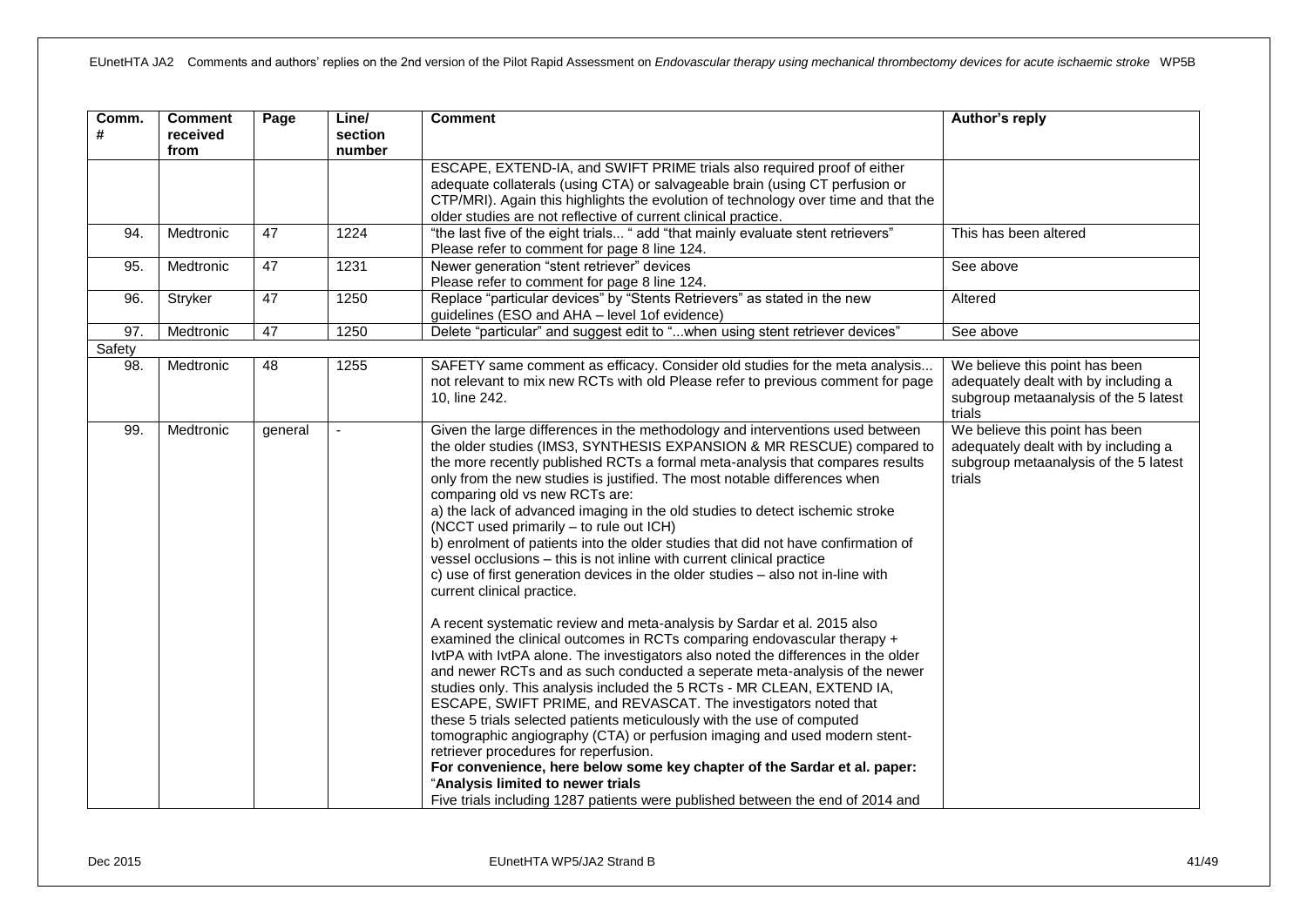| Comm.<br># | <b>Comment</b><br>received<br>from | Page            | Line/<br>section<br>number | <b>Comment</b>                                                                                                                                                                                                                                                                                                                                                                                                                                                                                                                                                                                                                                                                                                                                                                                                                                                                                                                                                                                                                                                                                                                                                                                                                                                                                                                                                                                                                                                                                                                                                                                                                                                                                                                                                                                                                                                                                                                                                                                                                                                                                                                                                                                                                                                                                                                                                                                                                                                                                                                                                                                                                                                                                                                                                                                                                                                                                                                                                                        | Author's reply                           |
|------------|------------------------------------|-----------------|----------------------------|---------------------------------------------------------------------------------------------------------------------------------------------------------------------------------------------------------------------------------------------------------------------------------------------------------------------------------------------------------------------------------------------------------------------------------------------------------------------------------------------------------------------------------------------------------------------------------------------------------------------------------------------------------------------------------------------------------------------------------------------------------------------------------------------------------------------------------------------------------------------------------------------------------------------------------------------------------------------------------------------------------------------------------------------------------------------------------------------------------------------------------------------------------------------------------------------------------------------------------------------------------------------------------------------------------------------------------------------------------------------------------------------------------------------------------------------------------------------------------------------------------------------------------------------------------------------------------------------------------------------------------------------------------------------------------------------------------------------------------------------------------------------------------------------------------------------------------------------------------------------------------------------------------------------------------------------------------------------------------------------------------------------------------------------------------------------------------------------------------------------------------------------------------------------------------------------------------------------------------------------------------------------------------------------------------------------------------------------------------------------------------------------------------------------------------------------------------------------------------------------------------------------------------------------------------------------------------------------------------------------------------------------------------------------------------------------------------------------------------------------------------------------------------------------------------------------------------------------------------------------------------------------------------------------------------------------------------------------------------------|------------------------------------------|
|            |                                    |                 |                            | early 2015 (MR CLEAN, EXTEND IA, ESCAPE, SWIFT PRIME, and<br>REVASCAT).8 - 12 These trials selected patients meticulously with the use of<br>computed tomographic angiography (CTA) or perfusion imaging and used<br>modern stent-retriever procedures for reperfusion. Notably, there was a marked<br>improvement in functional independence (90-day mRS of 0-2) with EVT (46.1 vs.<br>26.2% in the control group; OR 2.42, 95% CI 1.91-3.08; P, 0.001, NNT 1/4 5.0)<br>(Figure 2A). There was no significant heterogeneity between the five studies (I2<br>statistic 1/4 0%) noted with analysis of this outcome. We observed a non-<br>significant lower mortality with EVT when limiting the analysis to the newer trials<br>(14.5 vs. 17.3% in the control group; OR 0.80, 95% CI 0.54-1.18); the rate of<br>sICH was also not increased with EVT (4.1 vs. 4.3% in the control group; OR<br>1.08, 95% CI 0.62-1.88) (Figure 2B and C)."<br>"Discussion<br>Our meta-analysis of meticulously performed RCTs that compared EVT with or<br>without IV tPA with conventional IV thrombolytics alone in patients with anterior-<br>circulation, large-artery acute ischaemic stroke showed significant benefit of 90-<br>day functional independence with EVT. The risk of all-cause mortality was also<br>lower with EVT (statistically non-significant), without any increase in rates of<br>intracerebral haemorrhage. Initial large RCTs evaluating EVT showed negative or<br>inconclusive results. $5 - 7$ These trials were criticized for their use of older<br>recanalization devices that were associated with lower recanalization rates (in<br>contrast to newer devices such as retrievable stents), for the long interval<br>between the onset of stroke and timing of intervention, and a disappointingly low<br>recruitment rate, which suggested that many eligible patients were not included in<br>the trials. Subgroup analyses suggested that there were benefits for patients<br>treated in shorter time windows.23,24 Moreover, two of these trials5,6 did not<br>require evidence of an occluded vessel prior to randomization, thereby making<br>EVT futile from the very beginning. Key lessons learnt from these previous trials<br>were that studies involving EVT ought to enroll patients with severe strokes, have<br>confirmation of proximal vessel occlusion, have rapid and effective imaging<br>methods, be able to initiate treatment as early as possible, and incorporate the<br>usage of modern thrombectomy devices.25 The five new trials8 - 12 published<br>thereafter (2014–15) followed modified strategies. Despite inclusion and<br>procedural strategies varying across the trials, our pooled sensitivity analysis with<br>only these five trials showed consistent and profound benefits in the functional<br>outcomes of patients with EVT (NNT was only 5.0 vs. 9.3 with all eight trials),<br>without an increased risk of sICH." |                                          |
| Appendix   |                                    |                 |                            |                                                                                                                                                                                                                                                                                                                                                                                                                                                                                                                                                                                                                                                                                                                                                                                                                                                                                                                                                                                                                                                                                                                                                                                                                                                                                                                                                                                                                                                                                                                                                                                                                                                                                                                                                                                                                                                                                                                                                                                                                                                                                                                                                                                                                                                                                                                                                                                                                                                                                                                                                                                                                                                                                                                                                                                                                                                                                                                                                                                       |                                          |
| 100.       | Stryker                            | 64              | 1756                       | Sort the devices by alphabetic order                                                                                                                                                                                                                                                                                                                                                                                                                                                                                                                                                                                                                                                                                                                                                                                                                                                                                                                                                                                                                                                                                                                                                                                                                                                                                                                                                                                                                                                                                                                                                                                                                                                                                                                                                                                                                                                                                                                                                                                                                                                                                                                                                                                                                                                                                                                                                                                                                                                                                                                                                                                                                                                                                                                                                                                                                                                                                                                                                  | This has been done.                      |
| 101.       | Stryker                            | $\overline{74}$ | 1774                       | Indicate the Level of Evidence                                                                                                                                                                                                                                                                                                                                                                                                                                                                                                                                                                                                                                                                                                                                                                                                                                                                                                                                                                                                                                                                                                                                                                                                                                                                                                                                                                                                                                                                                                                                                                                                                                                                                                                                                                                                                                                                                                                                                                                                                                                                                                                                                                                                                                                                                                                                                                                                                                                                                                                                                                                                                                                                                                                                                                                                                                                                                                                                                        | This level of detail is not required and |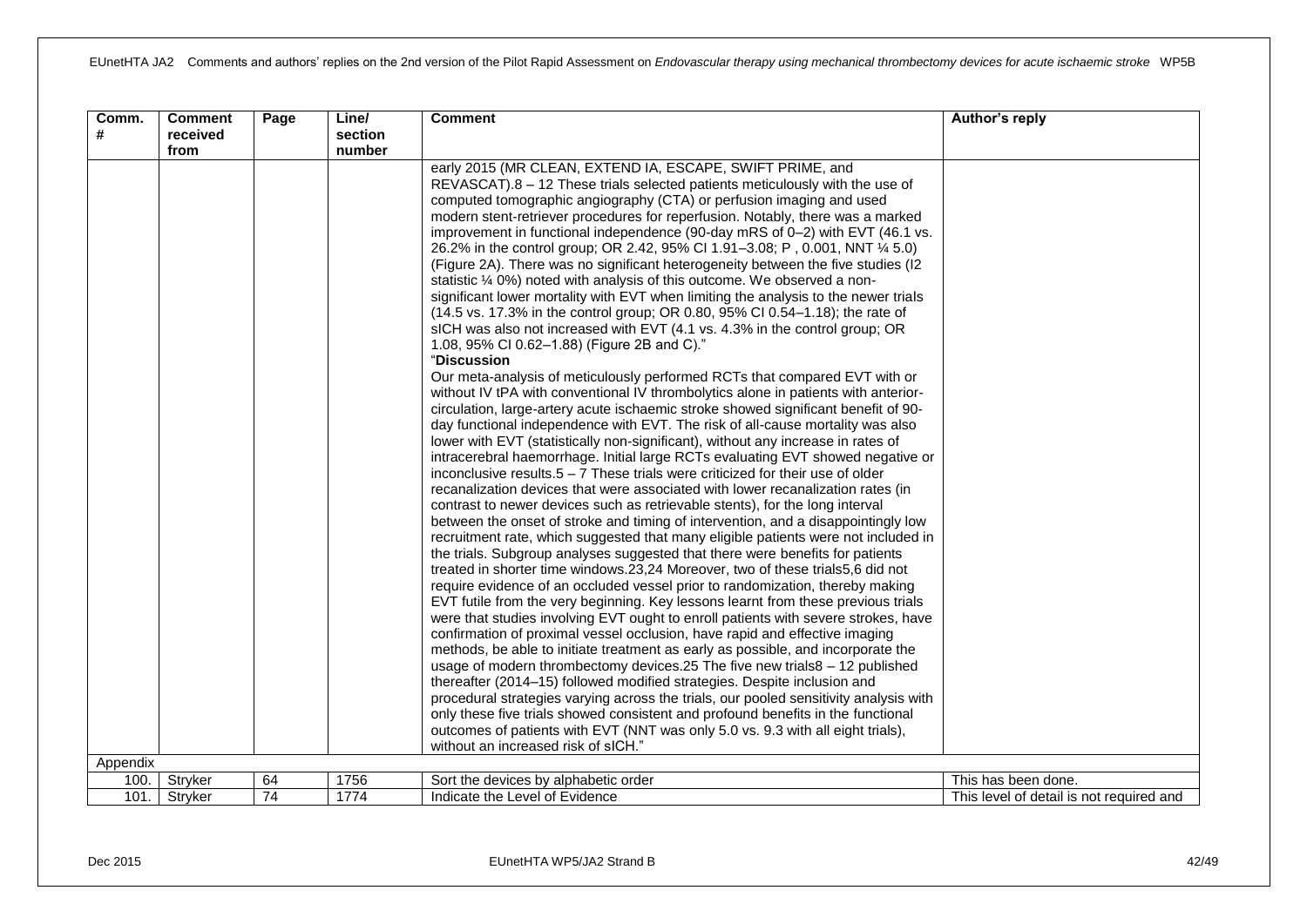| Comm.<br># | <b>Comment</b><br>received<br>from | Page    | Line/<br>section<br>number | <b>Comment</b>                                                                                                                                                                                                                                                                                                                                                                                                                                                                                                                                                                                                                                                                                                                                                                                                                                                                                | Author's reply                                                                               |
|------------|------------------------------------|---------|----------------------------|-----------------------------------------------------------------------------------------------------------------------------------------------------------------------------------------------------------------------------------------------------------------------------------------------------------------------------------------------------------------------------------------------------------------------------------------------------------------------------------------------------------------------------------------------------------------------------------------------------------------------------------------------------------------------------------------------------------------------------------------------------------------------------------------------------------------------------------------------------------------------------------------------|----------------------------------------------------------------------------------------------|
|            |                                    |         |                            |                                                                                                                                                                                                                                                                                                                                                                                                                                                                                                                                                                                                                                                                                                                                                                                                                                                                                               | can be obtained from the source<br>material if necessary.                                    |
| 102.       | Medtronic                          | 79      | 1784                       | For MR CLEAN - Comparator: Per publication, usual care alone (including IV<br>alteplase). Delete Urokinase.                                                                                                                                                                                                                                                                                                                                                                                                                                                                                                                                                                                                                                                                                                                                                                                   | Done                                                                                         |
| 103.       | Medtronic                          | 79      | 1784                       | For MR CLEAN - Location of stroke: Delete "on CTA, MRA or DSA" for<br>consistency as imaging is not noted for the other trials listed.                                                                                                                                                                                                                                                                                                                                                                                                                                                                                                                                                                                                                                                                                                                                                        | Done                                                                                         |
| 104.       | Neuravi                            | 94      | 1848                       | Intervention: The majority of the evidence presented here relates to three device<br>categories, stent-retrievers, aspiration catheters, and retrievers. The data<br>demonstrating positive clinical outcomes is based on the stent-retriever category.<br>Applicability of the results to devices in other categories of thrombectomy is<br>uncertain.                                                                                                                                                                                                                                                                                                                                                                                                                                                                                                                                       | This has now been reiterated within<br>the narrative of the preceding chapters               |
| 105.       | Neuravi                            | general |                            | Powers WJ, Derdeyn CP, Biller J, et al. 2015 American Heart<br>Association/American Stroke Association Focused Update of the 2013<br>Guidelines for the Early Management of Patients with Acute Ischemic Stroke<br>Regarding Endovascular Treatment, Stroke 2015: 46:3020-3035.<br>• 5 RCT's of endovascular treatment of AIS with primarily stent-retrievers<br>were carried out from 2010 - 2015 demonstrated improved results for<br>both recanalization rates and outcome<br>(Earlier 3 studies with primarily IA Lytics and first-generation<br>$\circ$<br>thrombectomy devices did not)<br>TICI 2b-3 recanalization was achieved in 59% to 88% of the<br>$\bullet$<br>endovascularly treated patients in the 5 stent-retriever trials<br>$\circ$ (whereas in the previous 3 studies the rate had been 25-41%)<br>Nearly every patient in the 5 stent-retriever studies received IV t-PA | See previous point.<br>Subgroup analysis of the latter five<br>trials has now been performed |
| 106.       | Medtronic                          | General |                            | Ensure cross references to Tables or Figures are correct.                                                                                                                                                                                                                                                                                                                                                                                                                                                                                                                                                                                                                                                                                                                                                                                                                                     | Will also be checked during medical<br>editing.                                              |
| 107.       | Medtronic                          | General |                            | In order to help to better understand the different techniques, here below is a<br>figure from the following paper: Laurent P. et al. Techniques for Endovascular<br>Treatment of Acute Ischemic Stroke: From Intra-Arterial Fibrinolytics to Stent-<br>Retrievers. - Stroke - February 5, 2015. doi:10.1161/STROKEAHA.114.007935<br>The authors describe the different endovascular techniques in treating acute<br>ischemic stroke.<br>Topics include:<br>Intraarterial thrombolytics<br>First generation clot retrievers: Merci retriever and Penumbra aspiration system<br>Second generation of mechanical thrombectomy devices/techniques: Stent<br>retrievers (e.g. Solitaire revascularization device, Trevo), ADAPT                                                                                                                                                                   | We appreciate that this graphic has<br>been brought to our attention.                        |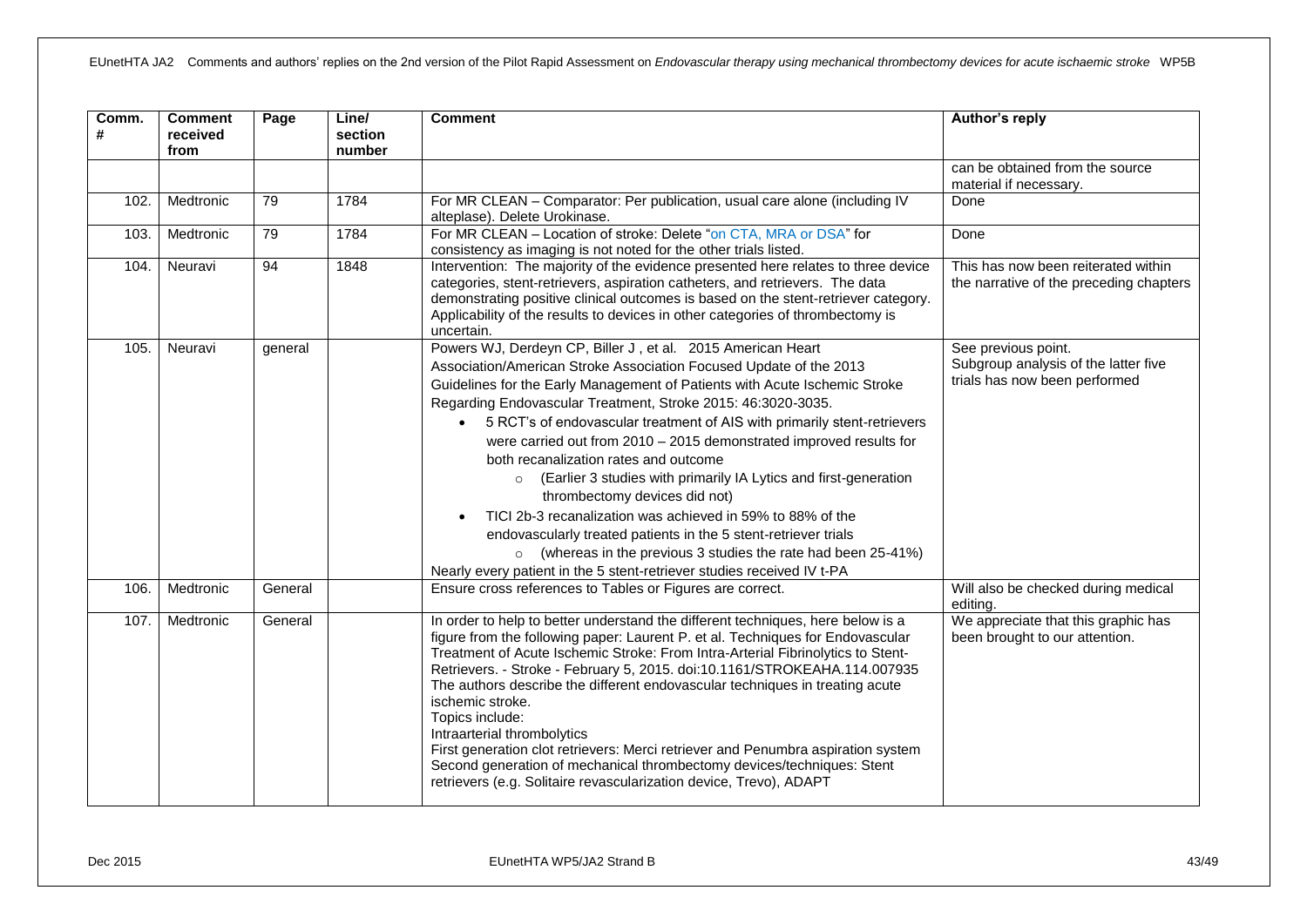| Comm.<br># | <b>Comment</b><br>received<br>from | Page | Line/<br>section<br>number | <b>Comment</b>                                                                                                                                                                                                                                                                                       | Author's reply |
|------------|------------------------------------|------|----------------------------|------------------------------------------------------------------------------------------------------------------------------------------------------------------------------------------------------------------------------------------------------------------------------------------------------|----------------|
|            |                                    |      |                            | Figure 1 (Pierot et al.)<br>IMS III<br><b>SYNTHESIS</b><br>MERCI<br>PROACT II<br>PENUMBRA<br><b>EXPANSION</b><br><b>SWIFT</b><br>Multi<br><b>EKOS</b><br>MR CLEAN<br>MERCI<br>TREVO <sub>2</sub><br>Intra arterial<br>Coil retrievers<br>Stent retnevers<br>Aspiration<br>Ultrasound<br>tibrinolysis |                |
|            |                                    |      |                            | 2009<br>2003<br>2005<br>2008<br>2012<br>$2014 \rightarrow$<br>2013<br>t-Pa<br>$\mathbb{L}^{(1)}$<br>$\frac{3}{2}$<br>Catheter                                                                                                                                                                        |                |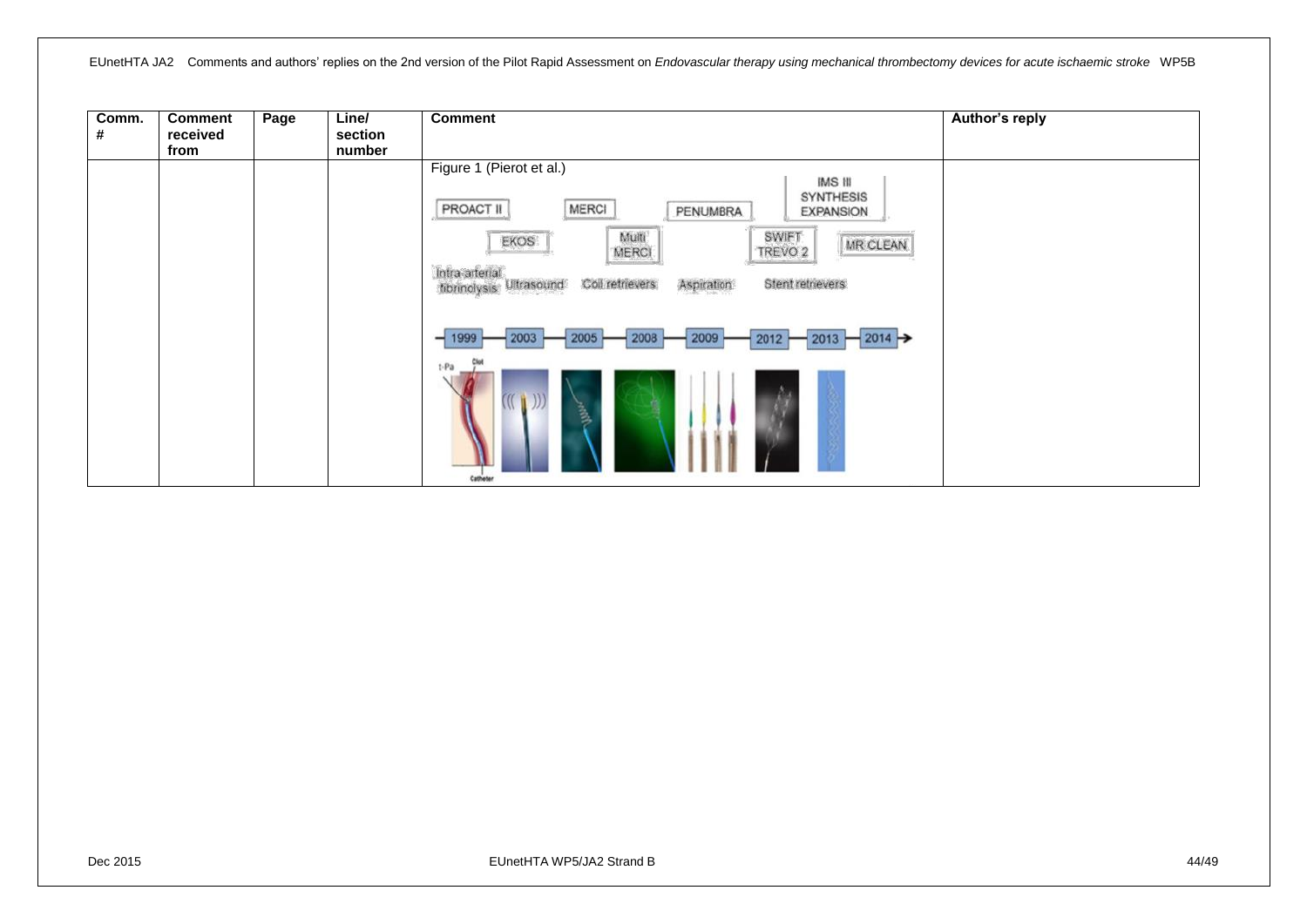# <span id="page-44-0"></span>**External experts**

| <b>Name</b>                | <b>Affiliation</b>                                      |  |
|----------------------------|---------------------------------------------------------|--|
| <b>Martin Scott Dennis</b> | Prof. of stroke medicine, University of Edinburgh, UK   |  |
| <b>Colin Cantwell</b>      | FFR, FRCR, FSIR, EBIR/Interventional Radiologist at St. |  |
|                            | Vincents University Hospital, Ireland; member           |  |
|                            | of the British Society of Interventional Radiology      |  |

| <b>Comment</b><br>#   | <b>Comment</b><br>received<br>from | Page            | Line/<br>section<br>number | <b>Comment</b>                                                                                                                                                                                                                                                                                                                                                                                                                  | Author's reply                                                                                                                                 |
|-----------------------|------------------------------------|-----------------|----------------------------|---------------------------------------------------------------------------------------------------------------------------------------------------------------------------------------------------------------------------------------------------------------------------------------------------------------------------------------------------------------------------------------------------------------------------------|------------------------------------------------------------------------------------------------------------------------------------------------|
| General remarks/Other |                                    |                 |                            |                                                                                                                                                                                                                                                                                                                                                                                                                                 |                                                                                                                                                |
| 1 <sub>1</sub>        | <b>Martin Scott</b><br>Dennis      | 3               | 28                         | I presume my declared conflicts of interest will be<br>inserted here                                                                                                                                                                                                                                                                                                                                                            | Will be included for the next draft.                                                                                                           |
| $\overline{2}$ .      | Colin<br>Cantwell                  | $\sim$          | $\blacksquare$             | It would be appropriate to have at some stage a neuro<br>interventionalist or neurologist review.                                                                                                                                                                                                                                                                                                                               | Thank you for the suggestion.                                                                                                                  |
| Summary               |                                    |                 |                            |                                                                                                                                                                                                                                                                                                                                                                                                                                 |                                                                                                                                                |
| 3.                    | Martin Scott<br>Dennis             | 8               | 138-140                    | Odd term - neurovascular occlusion. I would have<br>though one might better refer to "ischaemic stroke due<br>to occlusion of a proximal cerebral artery.                                                                                                                                                                                                                                                                       | Agree. This has been changed.                                                                                                                  |
| 4.                    | <b>Martin Scott</b><br>Dennis      | 9               | 168-169                    | It is unclear why no quality assessment was carried<br>out because the studies were of devices - this needs<br>clarification                                                                                                                                                                                                                                                                                                    | Quality assessment has now been carried out to determine<br>the risk of bias in these studies. Detailed results are<br>provided in Appendix 1. |
| 5.                    | <b>Martin Scott</b><br>Dennis      | 9               | 177                        | I suggest "including tPA WHERE APPROPRIATE,<br>since the current wording is slightly ambiguous.                                                                                                                                                                                                                                                                                                                                 | Agree. This has been changed.                                                                                                                  |
| 6.                    | <b>Martin Scott</b><br>Dennis      | 9               | 199                        | I find it odd to start this section with the statement that<br>"Data on mortality from ischaemic stroke was not<br>reported by the studies (D0001).". Such data would<br>likely be meaningless because of the impossibility of<br>teasing out the exact root cause of death in patient<br>who are having complications of the stroke and its<br>treatments. In short term follow up all causes death is<br>far more meaningful. | Agree. This line has been removed.                                                                                                             |
| 7.                    | <b>Martin Scott</b><br>Dennis      | 9               | 206                        | I think it would be useful to insert "good outcome" or<br>independent survival before mRs0-2 since readers<br>may not be familiar with the scale                                                                                                                                                                                                                                                                                | Agree. We have inserted (indicative of independent daily<br>function) in brackets.                                                             |
| 8.                    | <b>Martin Scott</b><br>Dennis      | $\overline{11}$ | 281                        | This makes it sound as if SITS is a randomised trial -<br>it is a registry of procedures/patients and should be<br>distinguished from the randomised trials because only<br>the letter will add to the evidence on effectiveness                                                                                                                                                                                                | This has been done.                                                                                                                            |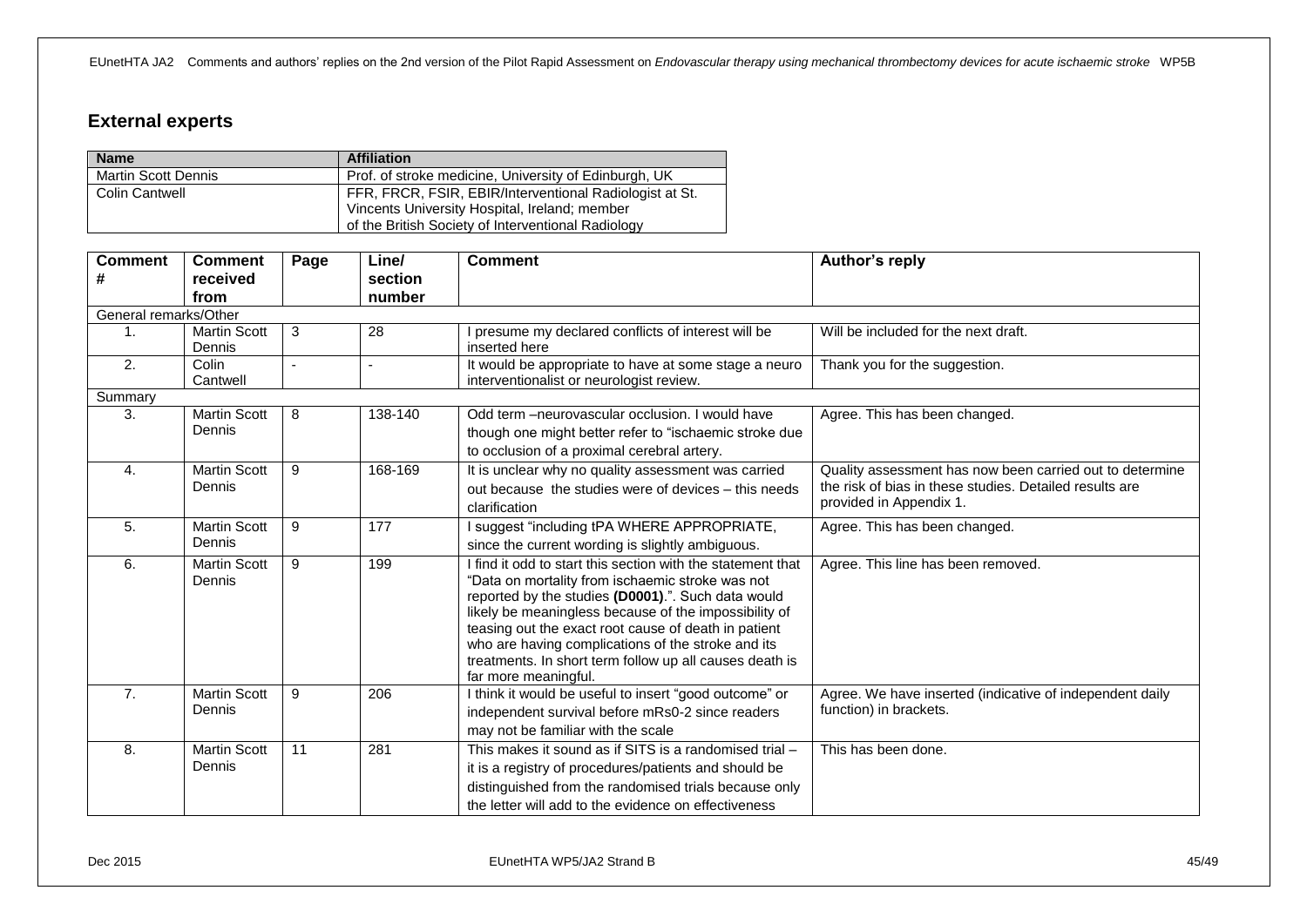| <b>Comment</b> | <b>Comment</b>                                   | Page            | Line/                                                       | <b>Comment</b>                                                                                                                                                                                                                                                                                  | Author's reply                                                                                                                                                                                         |
|----------------|--------------------------------------------------|-----------------|-------------------------------------------------------------|-------------------------------------------------------------------------------------------------------------------------------------------------------------------------------------------------------------------------------------------------------------------------------------------------|--------------------------------------------------------------------------------------------------------------------------------------------------------------------------------------------------------|
| #              | received<br>from                                 |                 | section<br>number                                           |                                                                                                                                                                                                                                                                                                 |                                                                                                                                                                                                        |
| 9.             | <b>Martin Scott</b><br>Dennis                    | 12              | 320                                                         | What is the difference between trials which have<br>commenced recruitment and others which are<br>ongoing?                                                                                                                                                                                      | Agree, changed to "A number of other trials are ongoing"                                                                                                                                               |
| 10.            | <b>Martin Scott</b><br>Dennis                    | 17              | 375                                                         | Strictly a recurrent stroke could include a<br>haemorrhage (i.e. SICH) - I would therefore suggest<br>referring to "recurrent ischaemic stroke" whereever<br>this outcome is referred to                                                                                                        | Done                                                                                                                                                                                                   |
|                |                                                  |                 | Description and technical characteristics of the technology |                                                                                                                                                                                                                                                                                                 |                                                                                                                                                                                                        |
| 11.            | <b>Martin Scott</b><br>Dennis                    | 18              | 392                                                         | This sentence is unfinished                                                                                                                                                                                                                                                                     | Changed like this: "Recent clinical evidence (MRCLEAN,<br>ESCAPE, EXTEND IA, SWIFT PRIME and REVASCAT)<br>suggests that, it can be administered within 6 to12 hours<br>after onset of stroke symptom." |
| 12.            | <b>Martin Scott</b><br>Dennis                    | 21              | $516-17$                                                    | I don't find the description of SITS Open clear - how<br>does this non randomised study allow for more<br>patients to be enrolled in trials without ethical<br>concerns. Clearly since it is non randomised the level<br>of evidence it can provide is inferior to RCTs.                        | This sentence we cited from SITS Open is to illustrate more<br>and more centers join to stroke registry, in addition to<br>highlight the importance of the registry.                                   |
| 13.            | <b>Martin Scott</b><br>Dennis                    | 24              | 552                                                         | Perhaps it should be emphasised that such registries<br>need to ensure complete reporting of all cases, and<br>that they have mechanisms in place to prevent<br>selective reporting of successful cases                                                                                         | Added "for selecting participants and reporting data".                                                                                                                                                 |
|                | Health problem and current use of the technology |                 |                                                             |                                                                                                                                                                                                                                                                                                 |                                                                                                                                                                                                        |
| 14.            | <b>Martin Scott</b><br>Dennis                    | $\overline{25}$ | 575-576                                                     | There is increasing evidence that some lacunar<br>infarcts are not due to occlusion of small vessels, but<br>rather a breakdown of the blood brain barrier. I would<br>leave this section on lacunar stroke out since it is of<br>very limited relevance to this report and is contentious      | To be rigorous, the sentence "this latter type of stroke is<br>also called a lacunar stroke" has been deleted.                                                                                         |
| 15.            | <b>Martin Scott</b><br>Dennis                    | 25              | 568-569                                                     | This sentence suggests that the root cause of all<br>ischaemic stroke is atheroma. That is misleading, and<br>is particularly so when dealing with large vessel<br>occlusion which as stated later are often the<br>consequence of cardiac embolism associated with AF<br>and other pathologies | I think for this point, we have already made it clear, there<br>are two types of obstructions, one is cerebral thrombosis,<br>one paragraph to illustrate cerebral embolism, and also<br>mentioned AF. |
| 16.            | <b>Martin Scott</b><br>Dennis                    | $\overline{26}$ | 605-609                                                     | This paragraph is a mess, mixing up impairments,<br>disabilities and other consequences of stroke                                                                                                                                                                                               | This paragraph is to explain the physical disabilities.                                                                                                                                                |
| 17.            | <b>Martin Scott</b><br>Dennis                    | $\overline{26}$ | 610-614                                                     | No mention of depression which is probably the most<br>common emotional problem after stroke                                                                                                                                                                                                    | Added "depression" in the text.                                                                                                                                                                        |
| 18.            | <b>Martin Scott</b>                              | 27              |                                                             | The FAST test is simply a very simple screening test                                                                                                                                                                                                                                            | Take the "occasionally" away in the text                                                                                                                                                               |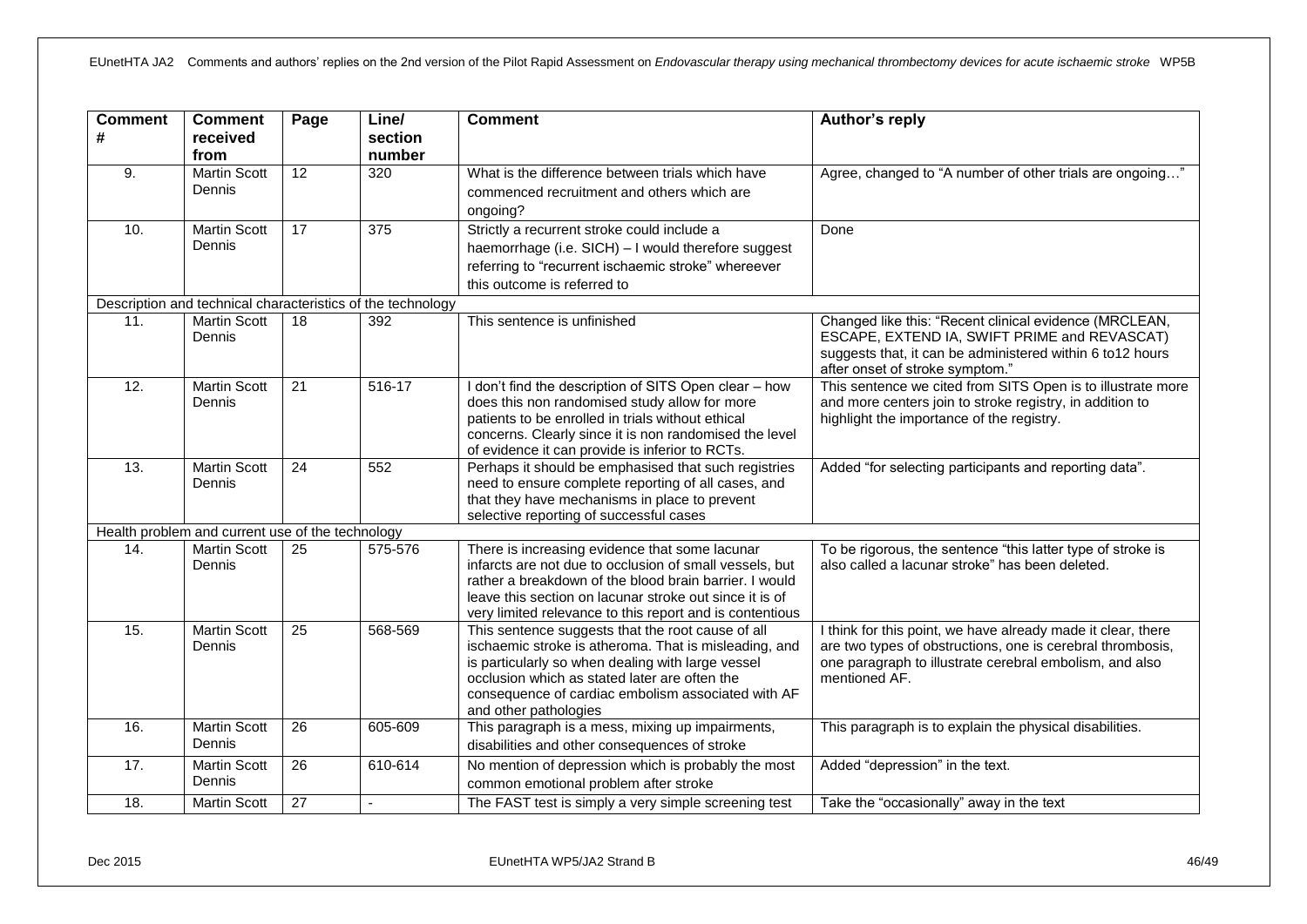| <b>Comment</b><br>#           | <b>Comment</b><br>received<br>from | Page            | Line/<br>section<br>number | <b>Comment</b>                                                                                                                                                                                                                                                                                                                                                                                                                                                                                                                                                                                                                                                                                                                               | Author's reply                                                                                                                                                                                                     |
|-------------------------------|------------------------------------|-----------------|----------------------------|----------------------------------------------------------------------------------------------------------------------------------------------------------------------------------------------------------------------------------------------------------------------------------------------------------------------------------------------------------------------------------------------------------------------------------------------------------------------------------------------------------------------------------------------------------------------------------------------------------------------------------------------------------------------------------------------------------------------------------------------|--------------------------------------------------------------------------------------------------------------------------------------------------------------------------------------------------------------------|
|                               | Dennis                             |                 |                            | for symptoms and signs for stroke. It is inaccurate to<br>say that strokes "occasionally cause other problems -<br>they very often cause other symptoms such as<br>weakness down one side, visual loss etc.                                                                                                                                                                                                                                                                                                                                                                                                                                                                                                                                  |                                                                                                                                                                                                                    |
| 19.                           | <b>Martin Scott</b><br>Dennis      | $\overline{28}$ | 687                        | This sentence does not make sense -<br>contradictions?? contraindications                                                                                                                                                                                                                                                                                                                                                                                                                                                                                                                                                                                                                                                                    | This paragraph is a summary or overview from Table 3. We<br>added in the text, "as table 3 shows" and "described by the<br>manufacturers are including:" to make it clear. And yes, that<br>is "contraindications" |
| $\overline{20}$ .             | <b>Martin Scott</b><br>Dennis      | $\overline{32}$ |                            | It is inaccurate to state that thrombectomy is not<br>available at all in Scotland. A small number of<br>procedures are done each year - mainly in Edinburgh.<br>Perhaps 5-10/year but this is increasing on an ad hoc<br>basis since the trials were published                                                                                                                                                                                                                                                                                                                                                                                                                                                                              | We will update this information accordingly. But we did not<br>mean that there is no thrombectomy in Scotland, but the<br>reimbursement for thrombectomy.                                                          |
| $\overline{21}$               | <b>Martin Scott</b><br>Dennis      | 35              | 780-786                    | This paragraph is a bit of a muddle - moving from<br>mortality (which thrombectomy does not influence on<br>to reperfusion rates and then onto proportion of<br>patients who might be eligible for thrombectomy. This<br>needs re writing with some logical order.                                                                                                                                                                                                                                                                                                                                                                                                                                                                           | I think here is in a logical order, we want to say, although<br>the amount of stroke patients is very big, but the<br>percentage can admit to t-PA and thrombectomy is not that<br>high.                           |
| <b>Clinical effectiveness</b> |                                    |                 |                            |                                                                                                                                                                                                                                                                                                                                                                                                                                                                                                                                                                                                                                                                                                                                              |                                                                                                                                                                                                                    |
| $\overline{22}$ .             | <b>Martin Scott</b><br>Dennis      | $\overline{36}$ | 787-797                    | This paragraph includes some very important issues<br>which impact on how easility and quickly the treatment<br>could be rolled out across European countries. Not<br>only are there too few interventional neuro radiologists<br>but there will be a tricky balance between having<br>enough to provide 24/7 services but also not too many<br>to 1ensure that each individual carries out enough<br>procedures to maintain expertise. In places with<br>sparce populations which cannot support a team of<br>INRs systems of rapid transfer over large distances,<br>or perhaps in the future remote support via robotics<br>will need to be considered to deliver thrombectomy to<br>people living in rural and sparcely populated areas. | Thank you for the very important comments from the<br>reviewers, we will revise the text accordingly.                                                                                                              |
| $\overline{23}$ .             | <b>Martin Scott</b><br>Dennis      | 40              | 977-979                    | I don't think this paragraph is accurate. Table 7 just<br>describes guidelines and is not relevant. I presume<br>this should be Table 9. However the comparator in<br>Table 9 is not described correctly for Mr Rescue, and<br>Mr Clean. MrCLEAN, ESCAPE, REVASCAT and Mr                                                                                                                                                                                                                                                                                                                                                                                                                                                                    | Yes, it should be Table 9; this has been changed.<br>The comparator has been corrected in the relevant trials.                                                                                                     |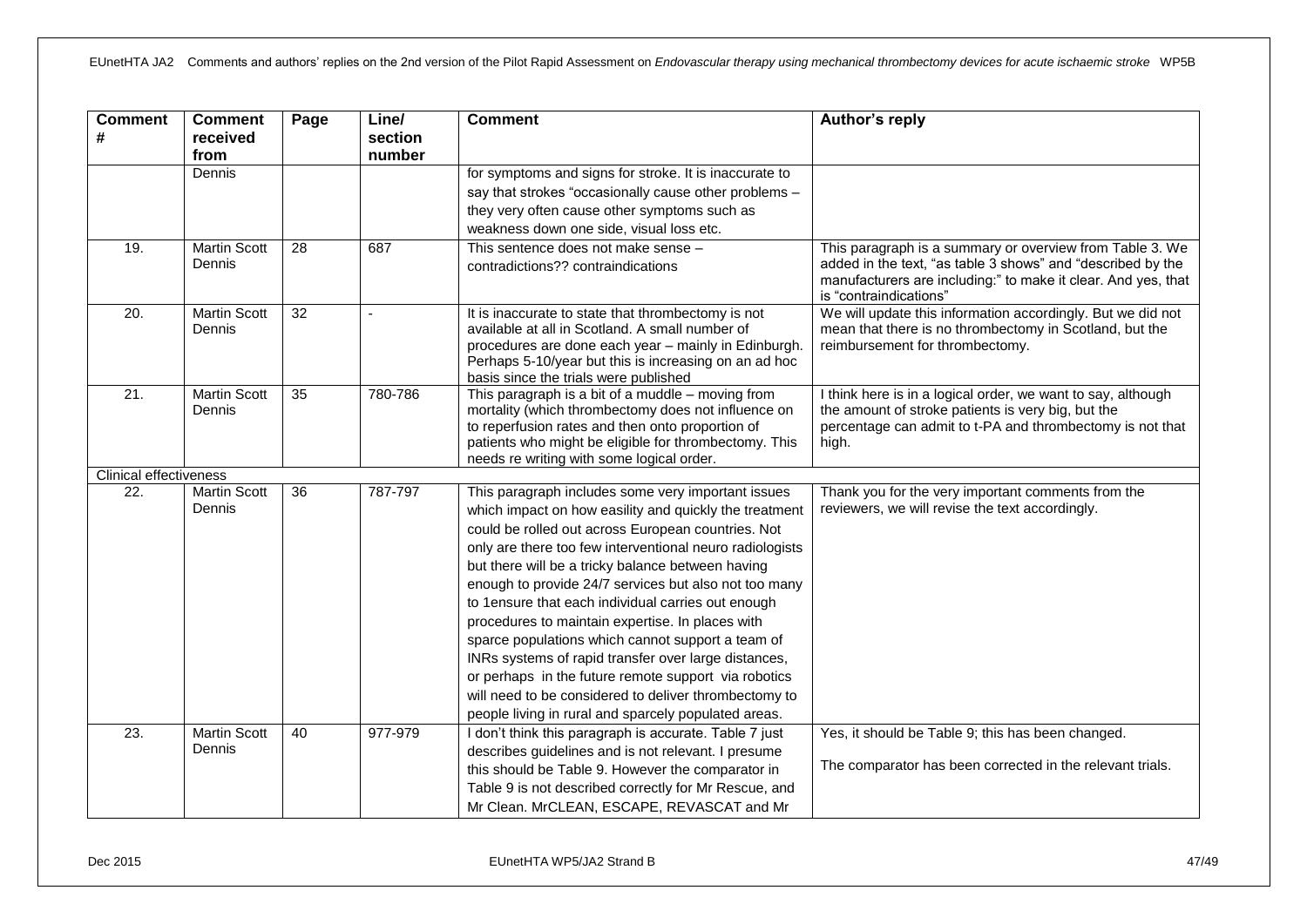| <b>Comment</b> | <b>Comment</b> | Page | Line/   | Comment                                                | Author's reply |
|----------------|----------------|------|---------|--------------------------------------------------------|----------------|
|                | received       |      | section |                                                        |                |
|                | from           |      | number  |                                                        |                |
|                |                |      |         | Rescue did not require patients to be treated with iv  |                |
|                |                |      |         | tPA or be eligible for treatment. The other trials did |                |
| Safety         |                |      |         |                                                        |                |
| 24.            | Martin Scott   | -52  | 1387    | This title and subsequent section should refer to      | Done           |
|                | Dennis         |      |         | recurrent ischaemic stroke                             |                |